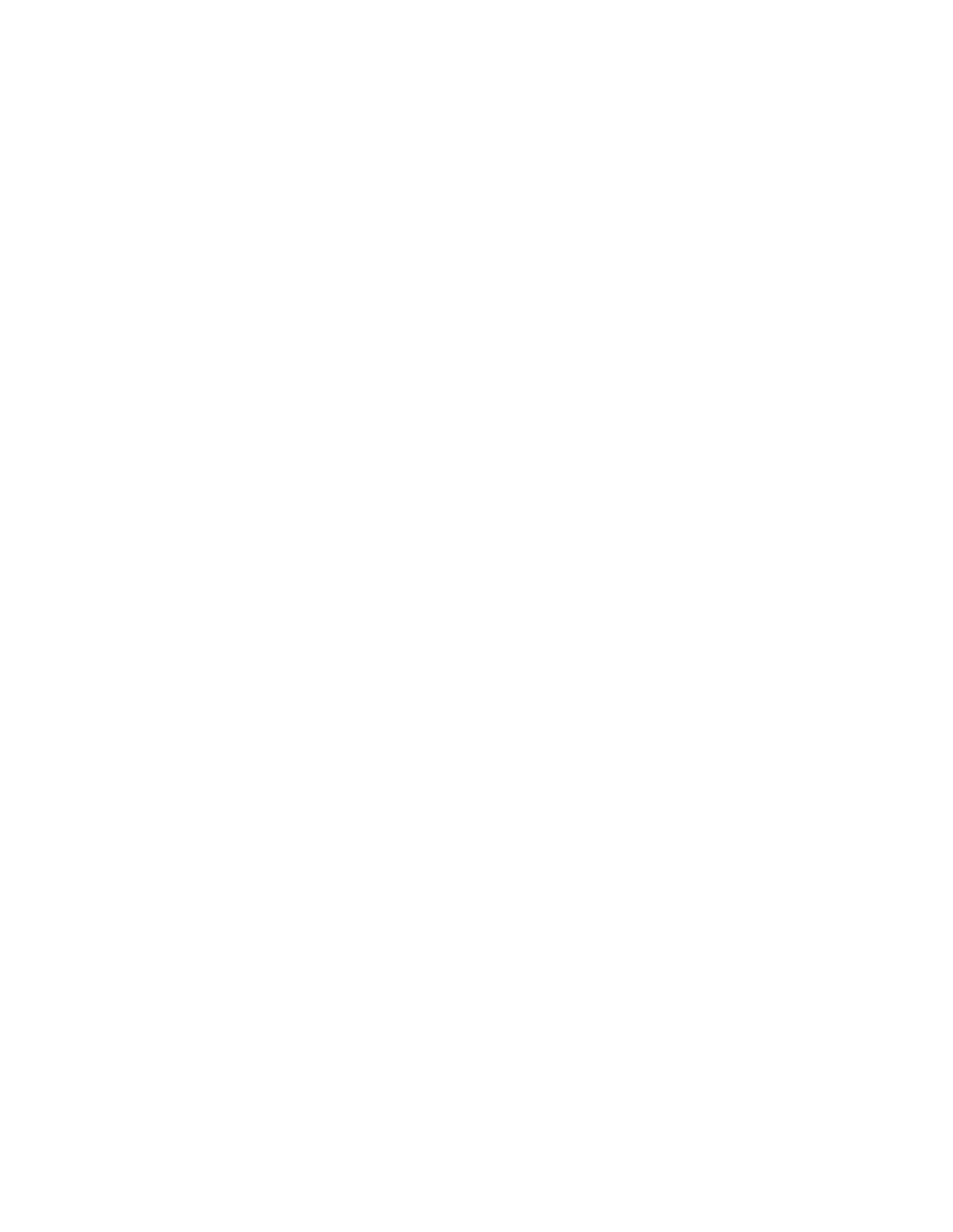## **Core Standards FOR**

# **Secondary Science**

### **Earth Science, Biology, Chemistry, and Physics**

Adopted October 2012 (Earth Science) and April 2002 (Biology, Chemistry , Physics) by Utah State Board of Education

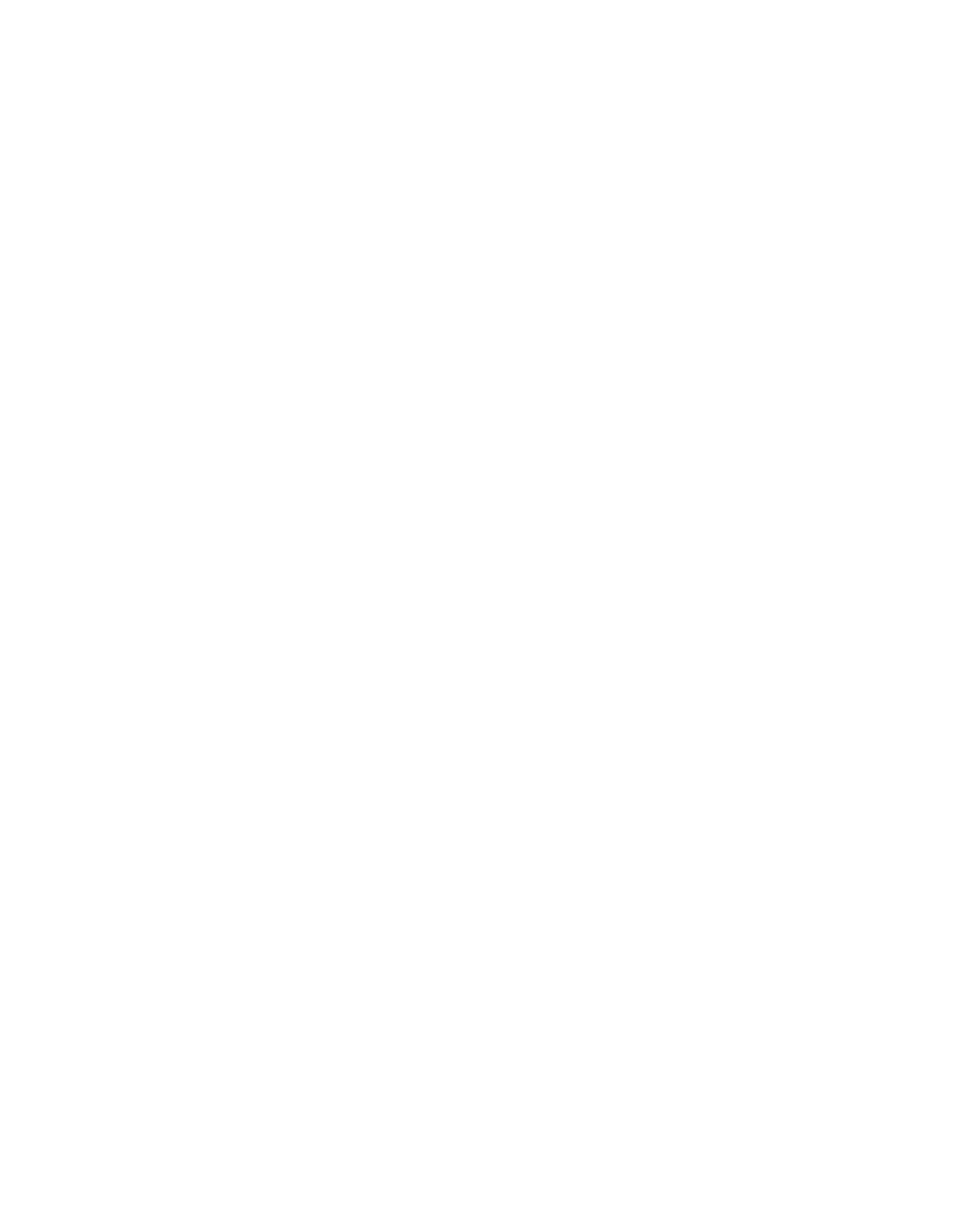## BOARD OF EDUCATION

| <b>District</b> | <b>Name</b>                       | <b>Address</b>            | City                       | Phone            |
|-----------------|-----------------------------------|---------------------------|----------------------------|------------------|
| District 1      | Tami W. Pyfer                     | 52 Ballard Way            | Logan, UT 84321            | (435) 753-7529   |
| District 2      | Keith M. Buswell                  | 1027 West 3800 North      | Pleasant View, UT 84414    | (801) 510-1773   |
| District 3      | Craig E. Coleman                  | 621 South Main Street     | Genola, UT 84655           | (801) 754-3655   |
| District 4      | Dave L. Thomas                    | 7875 South 2250 East      | South Weber, UT 84405      | (801) 479-7479   |
| District 5      | Kim R. Burningham                 | 932 Canyon Crest Drive    | Bountiful, UT 84010        | (801) 292-9261   |
| District 6      | Michael G. Jensen                 | 4139 South Aubrey Lane    | West Valley City, UT 84128 | (801) 955-5550   |
| District 7      | Leslie B. Castle                  | 2465 St. Mary's Drive     | Salt Lake City, UT 84108   | (801) 581-9752   |
| District 8      | Janet A. Cannon                   | 5256 Holladay Blvd.       | Salt Lake City, UT 84117   | (801) 272-3516   |
| District 9      | Joel Coleman                      | 3740 Bawden Ave.          | West Valley City, UT 84120 | $(801)$ 634-6251 |
| District 10     | Laurel O. Brown                   | 5311 S. Lucky Clover Lane | Murray, UT 84123           | $(801)$ 261-4221 |
| District 11     | David L. Crandall                 | 13464 Saddle Ridge Drive  | Draper, UT 84020           | (801) 232-0795   |
| District 12     | Carol Murphy                      | 463 West 140 North        | Midway, UT 84049           | (435) 729-0941   |
| District 13     | C. Mark Openshaw                  | 3329 Piute Drive          | Provo, UT 84604            | (801) 377-0790   |
| District 14     | Dixie L. Allen                    | 218 West 5250 North       | Vernal, UT 84078           | (435) 789-0534   |
| District 15     | Debra G. Roberts                  | P.O. Box 1780             | Beaver, UT 84713           | (435) 438-5843   |
|                 | Teresa L. Theurer <sup>1</sup>    | 33 Canterbury Lane        | Logan, UT 84321            | (435) 753-0740   |
|                 | Wilford Clyde <sup>1</sup>        | 1324 East 950 South       | Springville, UT 84663      | (801) 802-6900   |
|                 | Tim Beagley <sup>2</sup>          | 3974 South 3550 West      | West Valley City, UT 84119 | (801) 969-6454   |
|                 | Isaiah (Ike) Spencer <sup>3</sup> | 1029 East 11780 South     | Sandy, UT 84094            | (801) 949-0858   |
|                 | James V. (Jim) Olsen <sup>4</sup> | 5657 West 10770 North     | Highland, UT 84003         | (801) 599-1095   |
|                 | R. Dean Rowley <sup>5</sup>       | 526 South 170 West        | Springville, UT 84663      | (801) 489-6935   |
|                 | Larry K. Shumway                  | <b>Executive Officer</b>  |                            |                  |
|                 | Lorraine Austin                   | Secretary                 |                            |                  |

1 Board of Regents Representatives

2 Charter Schools Representative

<sup>3</sup> Coalition of Minorities Advisory Committee (CMAC) Representative

4 UCAT Representative

<sup>5</sup> Utah School Boards Association (USBA) Representative

1/8/2012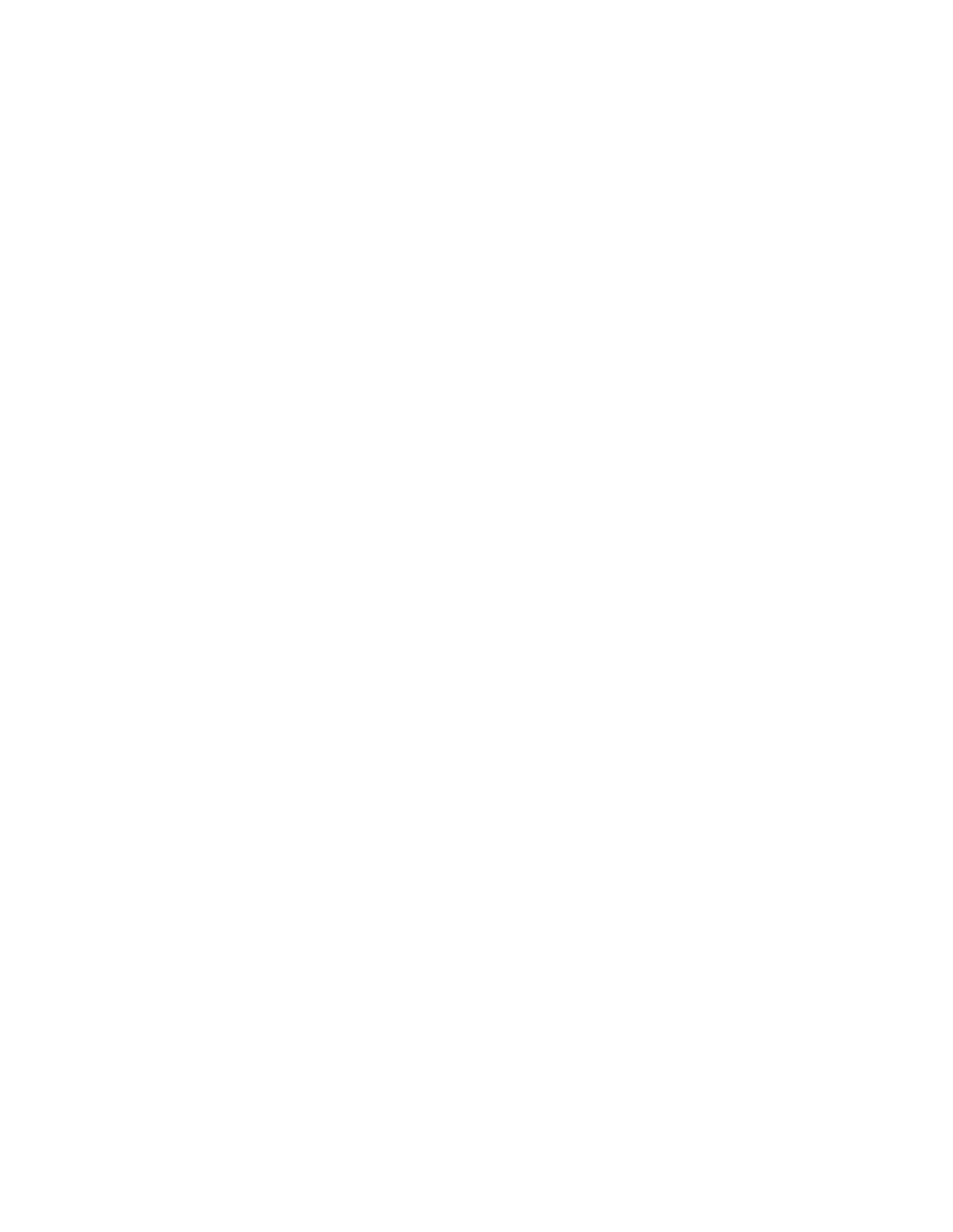#### Utah Science Core Curriculum

#### **Introduction**

Science is a way of knowing, a process for gaining knowledge and understanding of the natural world. The Science Core Curriculum places emphasis on understanding and using skills. Students should be active learners. It is not enough for students to read about science; they must do science. They should observe, inquire, question, formulate and test hypotheses, analyze data, report, and evaluate findings. The students, as scientists, should have hands-on, active experiences throughout the instruction of the science curriculum.

The Science Core describes what students should know and be able to do at the end of each course. It was developed, critiqued, piloted, and revised by a community of Utah science teachers, university science educators, State Office of Education specialists, scientists, expert national consultants, and an advisory committee representing a wide diversity of people from the community. The Core reflects the current philosophy of science education that is expressed in national documents developed by the American Association for the Advancement of Science and the National Academies of Science. This Science Core has the endorsement of the Utah Science Teachers Association. The Core reflects high standards of achievement in science for all students.

#### **Organization of the Science Core**

The Core is designed to help teachers organize and deliver instruction. Elements of the Core include the following:

- Each grade level begins with a brief course description.
- The INTENDED LEARNING OUTCOMES (ILOs) describe the goals for science skills and attitudes. They are found at the beginning of each grade, and are an integral part of the Core that should be included as part of instruction.
- The SCIENCE BENCHMARKS describe the science content students should know. Each grade level has three to five Science Benchmarks. The ILOs and Benchmarks intersect in the Standards, Objectives and Indicators.
- A STANDARD is a broad statement of what students are expected to understand. Several Objectives are listed under each Standard.
- An OBJECTIVE is a more focused description of what students need to know and be able to do at the completion of instruction. If students have mastered the Objectives associated with a given Standard, they are judged to have mastered that Standard at that grade level. Several Indicators are described for each Objective.
- An INDICATOR is a measurable or observable student action that enables one to judge whether a student has mastered a particular Objective. Indicators are not meant to be classroom activities, but they can help guide classroom instruction.
- SCIENCE LANGUAGE STUDENTS SHOULD USE is a list of terms that students and teachers should integrate into their normal daily conversations around science topics. These are **not**  vocabulary lists for students to memorize.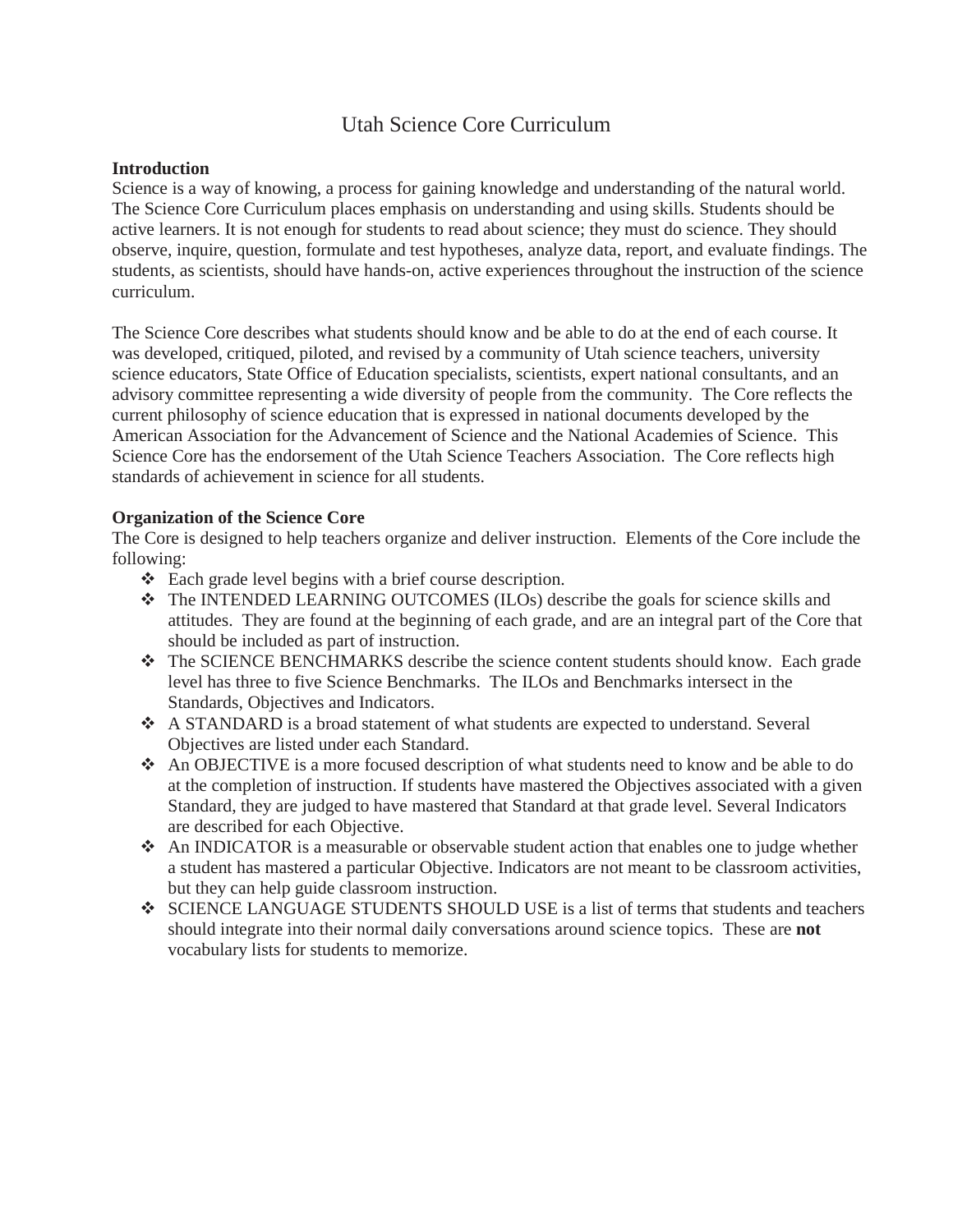#### Seven Guidelines Used in Developing the Science Core

**Reflects the Nature of Science:** Science is a way of knowing, a process for gaining knowledge and understanding of the natural world. The Core is designed to produce an integrated set of Intended Learning Outcomes (ILOs) for students.

As described in these ILOs, students will:

- Use science process and thinking skills.
- Manifest science interests and attitudes.
- Understand important science concepts and principles.
- Communicate effectively using science language and reasoning.
- Demonstrate awareness of the social and historical aspects of science.
- Understand the nature of science.

**Coherent:** The Core has been designed so that, wherever possible, the science ideas taught within a particular grade level have a logical and natural connection with each other and with those of earlier grades. Efforts have also been made to select topics and skills that integrate well with one another and with other subject areas appropriate to grade level. In addition, there is an upward articulation of science concepts, skills, and content. This spiraling is intended to prepare students to understand and use more complex science concepts and skills as they advance through their science learning.

**Developmentally Appropriate:** The Core takes into account the psychological and social readiness of students. It builds from concrete experiences to more abstract understandings. The Core describes science language students should use that is appropriate to their grade level. A more extensive vocabulary should not be emphasized. In the past, many educators may have mistakenly thought that students understood abstract concepts (such as the nature of the atom) because they repeated appropriate names and vocabulary (such as "electron" and "neutron"). The Core resists the temptation to describe abstract concepts at inappropriate grade levels; rather, it focuses on providing experiences with concepts that students can explore and understand in depth to build a foundation for future science learning.

**Encourages Good Teaching Practices:** It is impossible to accomplish the full intent of the Core by lecturing and having students read from textbooks. The Science Core emphasizes student inquiry. Science process skills are central in each standard. Good science encourages students to gain knowledge by doing science: observing, questioning, exploring, making and testing hypotheses, comparing predictions, evaluating data, and communicating conclusions. The Core is designed to encourage instruction with students working in cooperative groups. Instruction should connect lessons with students' daily lives. The Core directs experiential science instruction for all students, not just those who have traditionally succeeded in science classes.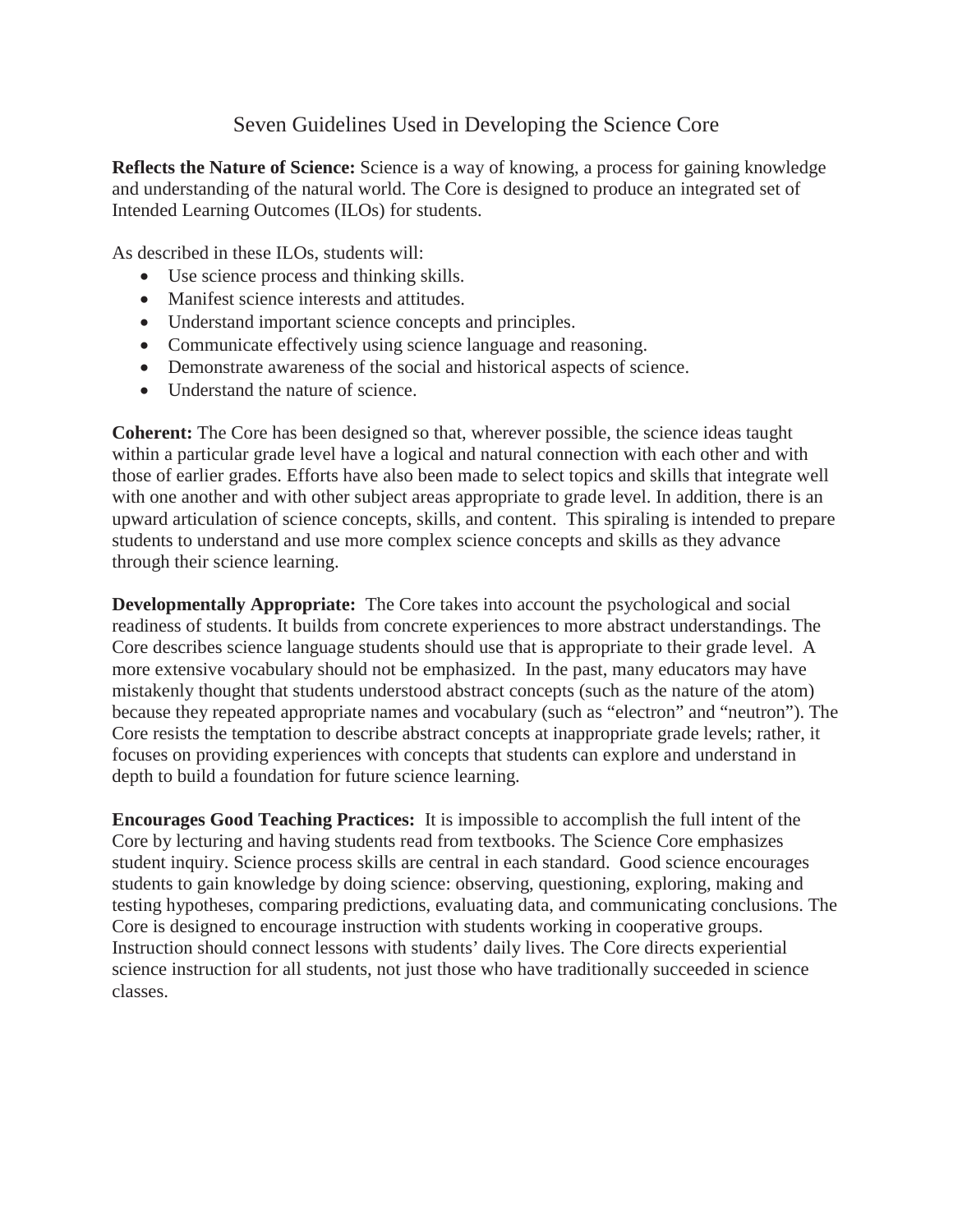**Comprehensive:** The Science Core does not cover all topics that have traditionally been in the science curriculum; however, it does provide a comprehensive background in science. By emphasizing depth rather than breadth, the Core seeks to empower students rather than intimidate them with a collection of isolated and forgettable facts. Teachers are free to add related concepts and skills, but they are expected to teach all the standards and objectives specified in the Core for their grade level.

**Useful and Relevant:** This curriculum relates directly to student needs and interests. It is grounded in the natural world in which we live. Relevance of science to other endeavors enables students to transfer skills gained from science instruction into their other school subjects and into their lives outside the classroom.

**Encourages Good Assessment Practices:** Student achievement of the standards and objectives in this Core is best assessed using a variety of assessment instruments. The purpose of an assessment should be clear to the teacher as it is planned, implemented, and evaluated. Performance tests are particularly appropriate to evaluate student mastery of science processes and problem-solving skills. Teachers should use a variety of classroom assessment approaches in conjunction with standard assessment instruments to inform their instruction. Sample test items, keyed to each Core Standard, may be located on the Utah Science Home Page http://schools.utah.gov/curr/science/. Observation of students engaged in science activities is highly recommended as a way to assess students' skills as well as attitudes in science. The nature of the questions posed by students provides important evidence of students' understanding and interest in science.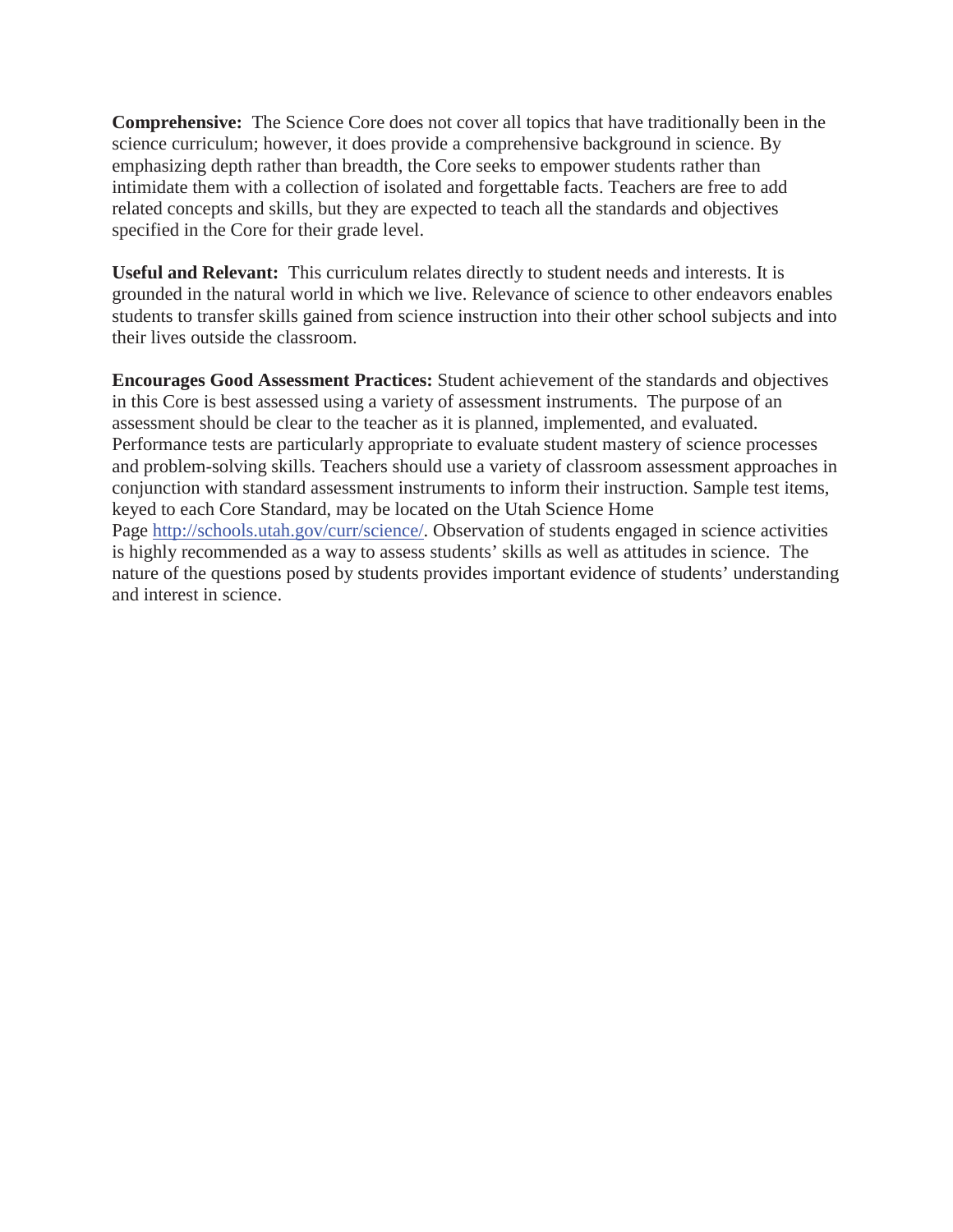#### Intended Learning Outcomes for High School Science

The Intended Learning Outcomes (ILOs) describe the skills and attitudes students should learn as a result of science instruction. They are an essential part of the Science Core Curriculum and provide teachers with a standard for evaluation of student learning in science. Instruction should include significant science experiences that lead to student understanding using the ILOs.

The main intent of science instruction in Utah is that students will value and use science as a process of obtaining knowledge based upon observable evidence.

By the end of science instruction in high school, students will be able to:

#### **1. Use Science Process and Thinking Skills**

- a. Observe objects, events and patterns and record both qualitative and quantitative information.
- b. Use comparisons to help understand observations and phenomena.
- c. Evaluate, sort, and sequence data according to given criteria.
- d. Select and use appropriate technological instruments to collect and analyze data.
- e. Plan and conduct experiments in which students may:
	- $\bullet$  Identify a problem.
	- Formulate research questions and hypotheses.
	- Predict results of investigations based upon prior data.
	- Identify variables and describe the relationships between them.
	- Plan procedures to control independent variables.
	- Collect data on the dependent variable $(s)$ .
	- $\bullet$  Select the appropriate format (e.g., graph, chart, diagram) and use it to summarize the data obtained.
	- Analyze data, check it for accuracy and construct reasonable conclusions.
	- Prepare written and oral reports of investigations.
- f. Distinguish between factual statements and inferences.
- g. Develop and use classification systems.
- h. Construct models, simulations and metaphors to describe and explain natural phenomena.
- i. Use mathematics as a precise method for showing relationships.
- j. Form alternative hypotheses to explain a problem.

#### **2. Manifest Scientific Attitudes and Interests**

- a. Voluntarily read and study books and other materials about science.
- b. Raise questions about objects, events and processes that can be answered through scientific investigation.
- c. Maintain an open and questioning mind toward ideas and alternative points of view.
- d. Accept responsibility for actively helping to resolve social, ethical and ecological problems related to science and technology.
- e. Evaluate scientifically related claims against available evidence.
- f. Reject pseudoscience as a source of scientific knowledge.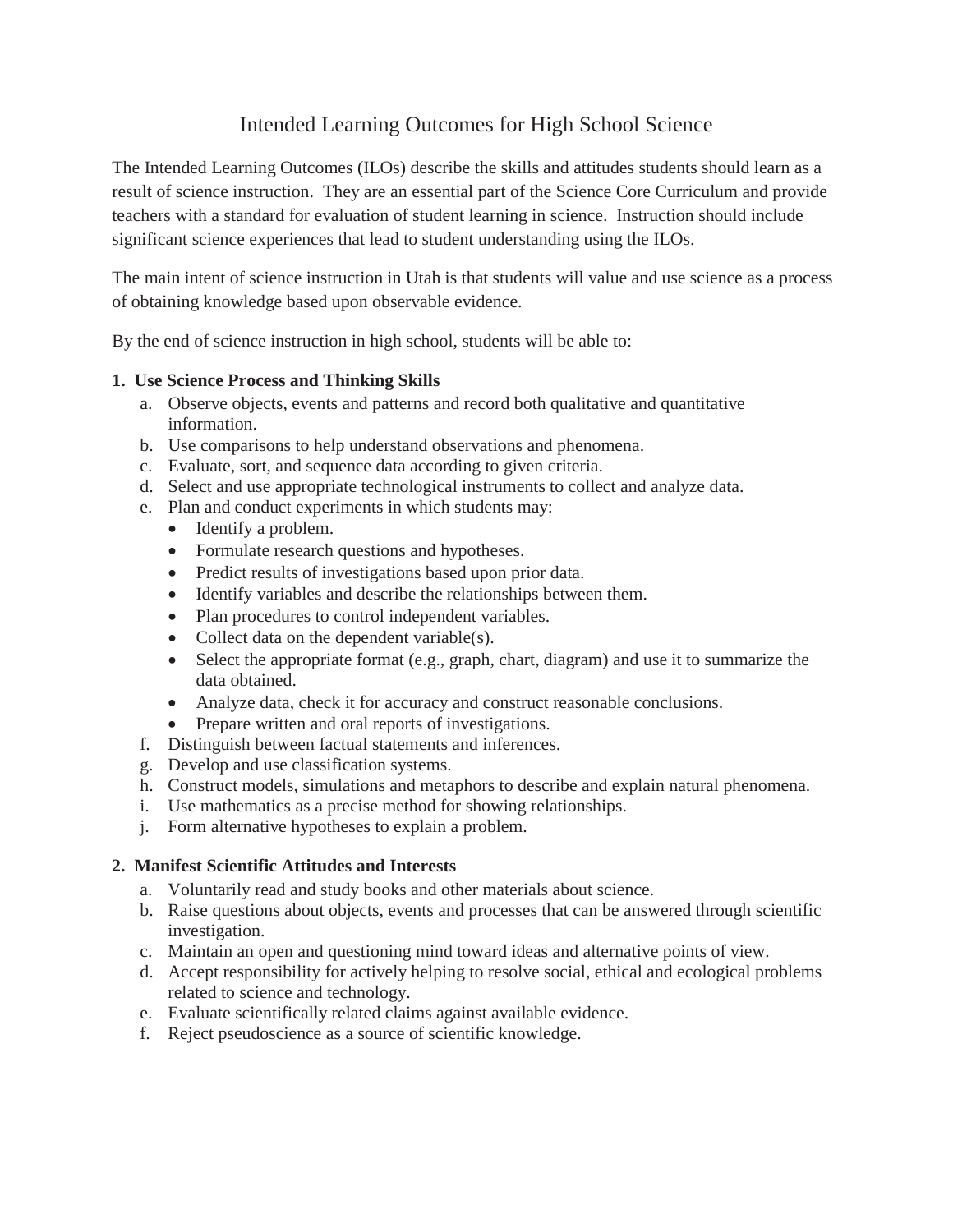#### **3. Demonstrate Understanding of Science Concepts, Principles and Systems**

- a. Know and explain science information specified for the subject being studied.
- b. Distinguish between examples and non-examples of concepts that have been taught.
- c. Apply principles and concepts of science to explain various phenomena.
- **d.** Solve problems by applying science principles and procedures.

#### **4. Communicate Effectively Using Science Language and Reasoning**

- a. Provide relevant data to support their inferences and conclusions.
- b. Use precise scientific language in oral and written communication.
- c. Use proper English in oral and written reports.
- d. Use reference sources to obtain information and cite the sources.
- e. Use mathematical language and reasoning to communicate information.

#### **5. Demonstrate Awareness of Social and Historical Aspects of Science**

- a. Cite examples of how science affects human life.
- b. Give instances of how technological advances have influenced the progress of science and how science has influenced advances in technology.
- c. Understand the cumulative nature of scientific knowledge.
- d. Recognize contributions to science knowledge that have been made by both women and men.

#### **6. Demonstrate Understanding of the Nature of Science**

- a. Science is a way of knowing that is used by many people, not just scientists.
- b. Understand that science investigations use a variety of methods and do not always use the same set of procedures; understand that there is not just one "scientific method."
- c. Science findings are based upon evidence.
- d. Understand that science conclusions are tentative and therefore never final. Understandings based upon these conclusions are subject to revision in light of new evidence.
- e. Understand that scientific conclusions are based on the assumption that natural laws operate today as they did in the past and that they will continue to do so in the future.
- f. Understand the use of the term "theory" in science, and that the scientific community validates each theory before it is accepted. If new evidence is discovered that the theory does not accommodate, the theory is generally modified in light of this new evidence.
- g. Understand that various disciplines of science are interrelated and share common rules of evidence to explain phenomena in the natural world.
- h. Understand that scientific inquiry is characterized by a common set of values that include logical thinking, precision, open-mindedness, objectivity, skepticism, replicability of results and honest and ethical reporting of findings. These values function as criteria in distinguishing between science and non-science.
- i. Understand that science and technology may raise ethical issues for which science, by itself, does not provide solutions.

| Science language     | generalize, conclude, hypothesis, theory, variable, measure, evidence, data,   |
|----------------------|--------------------------------------------------------------------------------|
| students should use: | inference, infer, compare, predict, interpret, analyze, relate, calculate,     |
|                      | observe, describe, classify, technology, experiment, investigation, tentative, |
|                      | assumption, ethical, replicability, precision, skeptical, methods of science   |
|                      |                                                                                |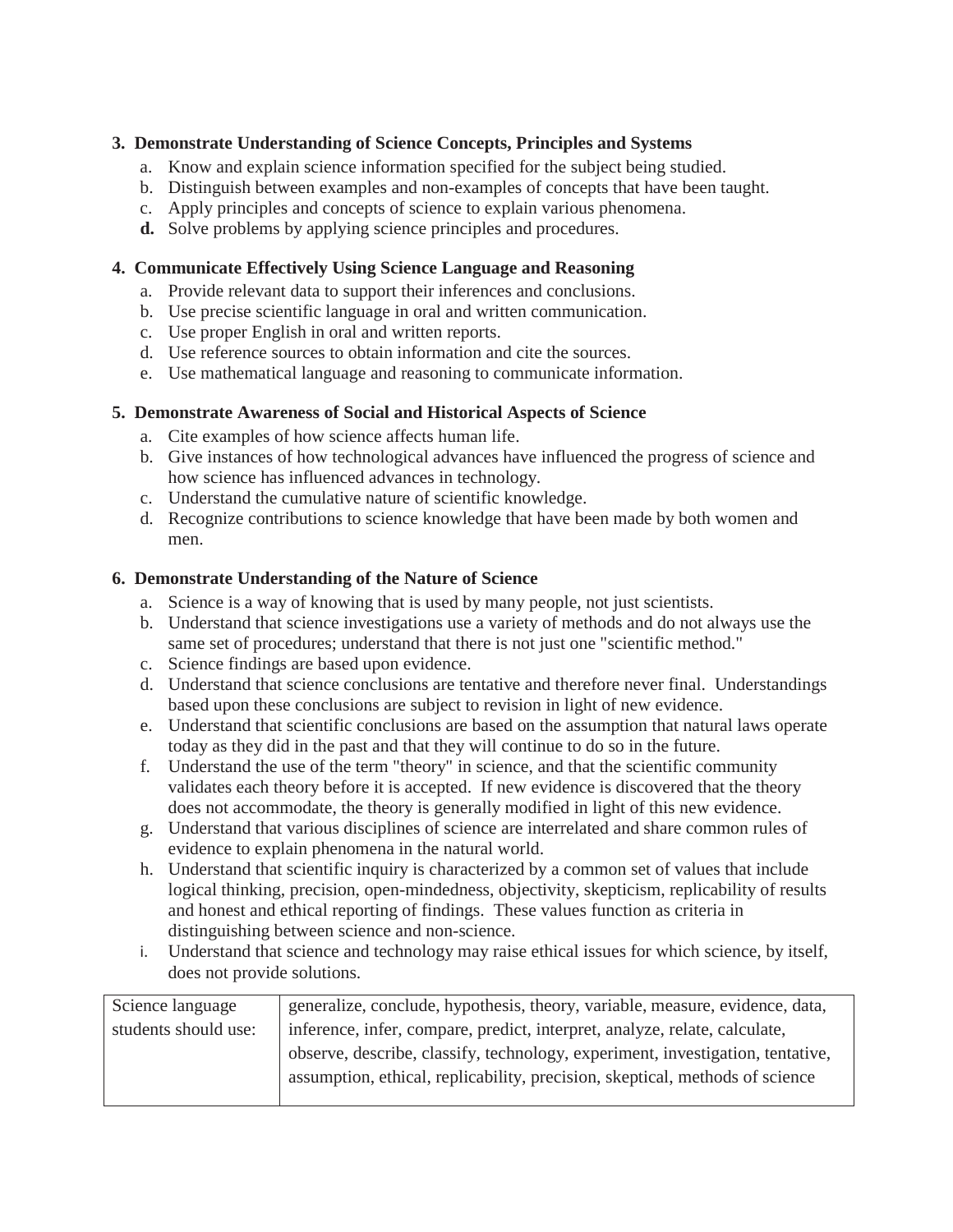#### Earth Science Core Curriculum

Life and physical science content are integrated in a curriculum with two primary goals: (1) students will value and use science as a process of obtaining knowledge based on observable evidence, and (2) students' curiosity will be sustained as they develop the abilities associated with scientific inquiry. This course builds upon students' experience with integrated science in grades seven and eight and is the springboard course for success in biology, chemistry, geology, and physics.

#### **Theme**

The theme for Earth Science is **systems.** The "Benchmarks" in the Earth Science Core emphasize "systems" as an organizing concept to understand life on Earth, geological change, and the interaction of atmosphere, hydrosphere, and biosphere. Earth Science provides students with an understanding of how the parts of a system through the study of the Earth's cycles and spheres. Earth's place in the universe as well its internal structure, tectonic plates, atmospheric processes, and hydrosphere are explored to help understand how Earth science interacts with society.

#### **Inquiry**

Throughout this course students experience science as a way of knowing based on making observations, gathering data, designing experiments, making inferences, drawing conclusions, and communicating results. Students see that the science concepts apply to their lives and their society. This course will provide students with science skills to make informed and responsible decisions. Students will learn how to explain cosmic and global phenomena in terms of interactions of energy, matter, and life. These explorations range from the realization that all elements heavier than helium were made in stars to an understanding of how rain influences a desert ecosystem. Throughout the course, the instructor should reference the evidence that scientists used to reach their conclusions (hypotheses, theories, etc.). The students should be able to answer the question "How do we know?".

Good science instruction requires hands-on science investigations in which student inquiry is an important goal. Teachers should provide opportunities for **all** students to experience many things. Students in Earth Science should design and perform experiments and value inquiry as the fundamental scientific process. They should be encouraged to maintain an open and questioning mind to pose their own questions about objects, events, processes, and results. They should have the opportunity to plan and conduct their own experiments, and come to their own conclusions as they read, observe, compare, describe, infer, and draw conclusions. The results of their experiments need to be compared for reasonableness to multiple sources of information. It is important for students at this age to begin to formalize the processes of science and be able to identify the variables in an experiment.

#### **Relevance**

Earth Science Core concepts should be integrated with concepts and skills from other curriculum areas. Reading, writing, and mathematics skills should be emphasized as integral to the instruction of science. Personal relevance of science in students' lives is an important part of helping students to value science and should be emphasized at this grade level. Developing students' writing skills in science should be an important part of science instruction in the ninth grade. Students should regularly write descriptions of their observations and experiments. Specific science literacy state standards can be found in the *Utah Core State Standards for English, Language Arts, & Literacy in History/Social Studies, Science and Technical Subjects for grades 6-12*.

Providing opportunities for students to gain insights into science related careers adds to the relevance of science learning. The topics in Earth Science introduce students to fundamental concepts related to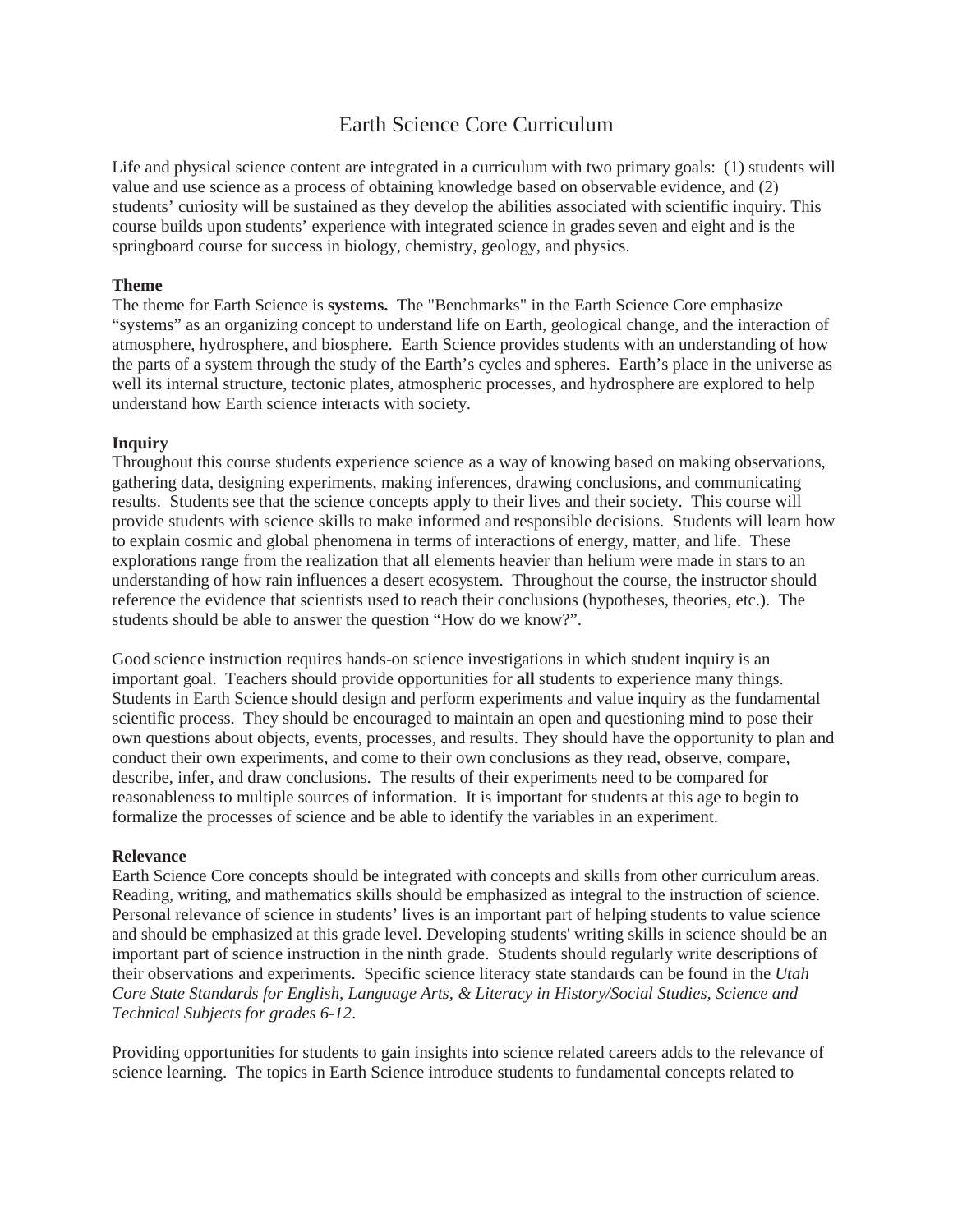careers in astronomy, geology, meteorology, hydrology, physical geography, and ecology. This is an excellent opportunity for students to broaden their understanding of careers in these areas.

#### **Vocabulary Terms in Earth Science:**

The Earth Science core highlights specific key concepts that are central to the understanding of the processes and themes of Earth's systems. These terms have been incorporated into the indicators and have been bolded and underlined. Students and teachers should integrate these terms into normal daily conversation around science topics. Terms that are repeated throughout multiple standards are highlighted in each standard the first time that they appear to support teachers as they utilize the core when planning their curriculum scope and sequence.

#### **The Use of "i.e." versus "e.g." in the Core**

"i.e." comes from the Latin *id est* and means "in other words" or "this and only this". Used in the Utah Core Science Curricula, i.e. is interpreted as a learning expectation of all students. The exemplars following an i.e. should be clearly and unambiguously taught in every classroom. In the CRTs, exemplars included in an i.e. statement are assessed as expected knowledge or skills.

"e.g." comes from the Latin *exampli gratia* and means "including" or "for example". Used in the Utah Core Science Curricula, e.g. is interpreted as a few possible examples of a larger context or concept. The exemplars following an e.g. are not required, but serve as examples for teaching the specific indicator. Several equally valid exemplars of the same concept may also be taught. In the CRTs, exemplars included as part of an e.g. may serve as the seeds of a good item, but clarifying contextual information will be provided in the item.

#### **Character**

Value for honesty, integrity, self-discipline, respect, responsibility, punctuality, dependability, courtesy, cooperation, consideration, and teamwork should be emphasized as an integral part of science learning. These relate to the care of living things, safety and concern for self and others, and environmental stewardship. Honesty in all aspects of research, experimentation, data collection, and reporting is an essential component of science.

#### **Resources for Instruction**

This Core was designed using the American Association for the Advancement of Science's *Project 2061: Benchmarks for Science Literacy* and the National Academy of Science's *National Science Education Standards* as guides to determine appropriate content and skills.

The Earth Science Core has three online resources designed to help with classroom instruction. These resources include the *Sci-ber Text,* an electronic science textbook; web resources listed by Core objective; and the science test item pool. This pool includes multiple-choice questions, performance tasks, and interpretive items aligned to the standards and objectives of the Core. These resources are all aligned to the Core and available on the Utah Science Home Page at http://schools.utah.gov/CURR/science/default.aspx

#### **Safety Precautions**

The hands-on nature of science learning increases the need for teachers to use appropriate precautions in the classroom and field. Proper handling and disposal of chemicals is crucial for a safe classroom.

#### **Appropriate Use of Living Things in the Science Classroom**

It is important to maintain a safe, humane environment for animals in the classroom. Field activities should be well thought out and use appropriate and safe practices. Student collections should be done under the guidance of the teacher with attention to the impact on the environment. The number and size of the samples taken for the collections should be considered in light of the educational benefit. Some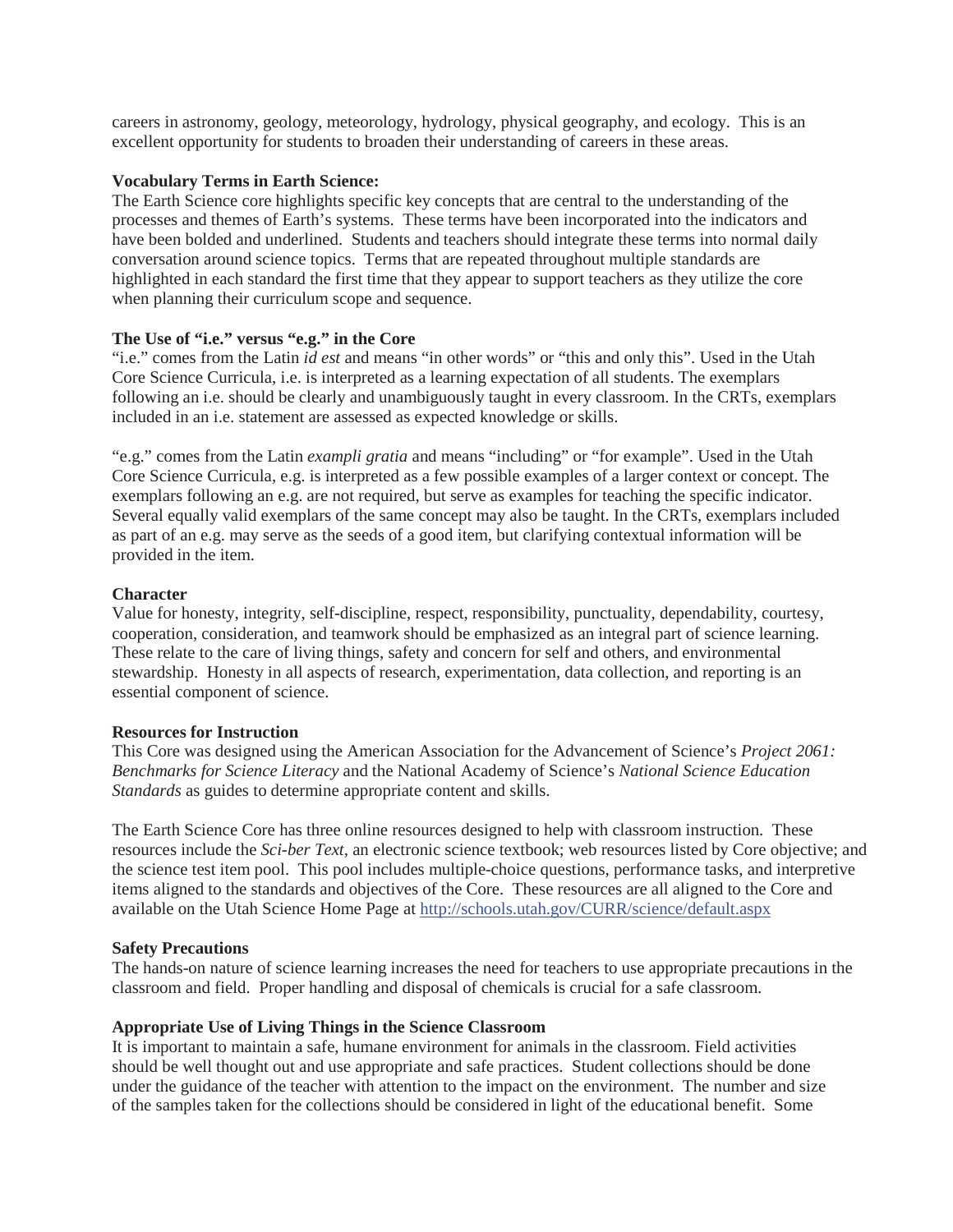organisms should not be taken from the environment, but rather observed and described using photographs, drawings, or written descriptions to be included in the student's collection. Teachers must adhere to the published guidelines for the proper use of animals, equipment, and chemicals in the classroom. These guidelines are available on the Utah Science Home Page.

#### **The Most Important Goal**

Science instruction should cultivate and build on students' curiosity and sense of wonder. Effective science instruction engages students in enjoyable learning experiences. Science instruction should be as thrilling an experience for a student as opening a rock and seeing a fossil, determining the quality of a water sample by watching the colors change in a chemical reaction, or observing the consistent sequence of color in a rainbow. Science is not just for those who have traditionally succeeded in the subject, and it is not just for those who will choose science-related careers. In a world of rapidly expanding knowledge and technology, all students must gain the skills they will need to understand and function responsibly and successfully in the world. The Core encourages instruction that provides skills in a context that enables students to experience the joy of doing science.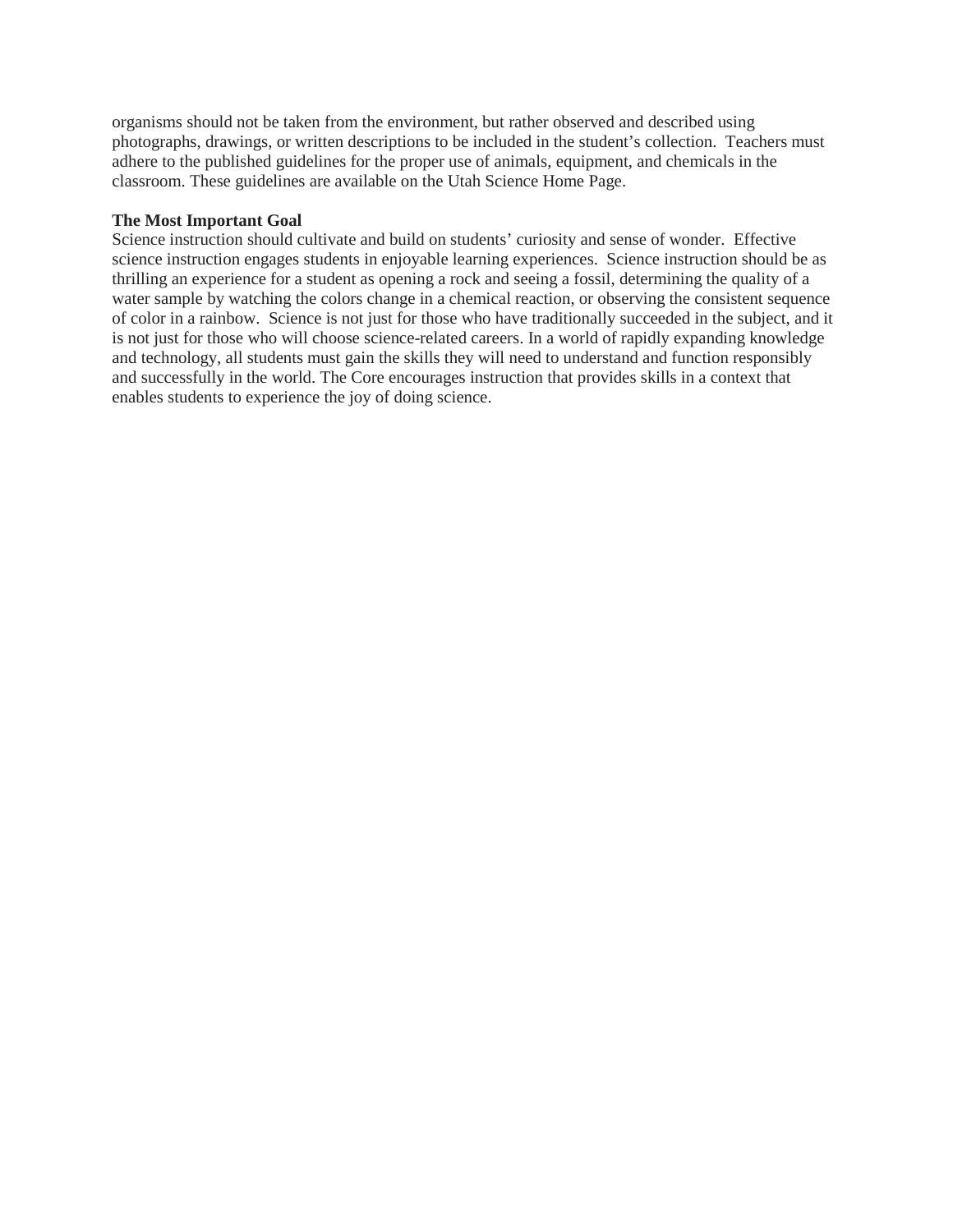#### Earth Science Core Curriculum

#### *Standard 1: Students will understand the scientific evidence that supports theories that explain how the universe and the solar system developed. They will compare Earth to other objects in the solar system.*

#### **Objective 1**: **Describe both the big bang theory of universe formation and the nebular theory of solar system formation and evidence supporting them.**

- a. Identify the scientific evidence for the age of the **solar system** (4.6 billion years), including Earth (e.g., radioactive decay).
- b. Describe the **big bang theory** and the evidence that supports this theory (e.g., cosmic background radiation, abundance of elements, distance/redshift relation for galaxies).
- c. Describe the **nebular theory** of solar system formation and the evidence supporting it (e.g., solar system structure due to gravity, motion and temperature; composition and age of meteorites; observations of newly forming stars).
- d. Explain that **heavy elements** found on Earth are formed in stars.
- e. Investigate and report how science has changed the accepted ideas regarding the nature of the universe throughout history.
- f. Provide an example of how technology has helped scientists investigate the universe.

#### **Objective 2**: **Analyze Earth as part of the solar system, which is part of the Milky Way galaxy.**

- a. Relate the **composition** of objects in the solar system to their distance from the Sun.
- b. Compare the size of the solar system to the **Milky Way galaxy**.
- c. Compare the size and **scale** of objects within the solar system.
- d. Evaluate the conditions that currently support life on Earth (**biosphere**) and compare them to the conditions that exist on other planets and moons in the solar system (e.g., atmosphere, hydrosphere, geosphere, amounts of incoming solar energy, habitable zone).

| Science language     | Please note that Earth Science terminology has been incorporated into the   |
|----------------------|-----------------------------------------------------------------------------|
| students should use: | indicators above and have been bolded and underlined. Students and teachers |
|                      | should integrate these terms into normal daily conversations around science |
|                      | topics.                                                                     |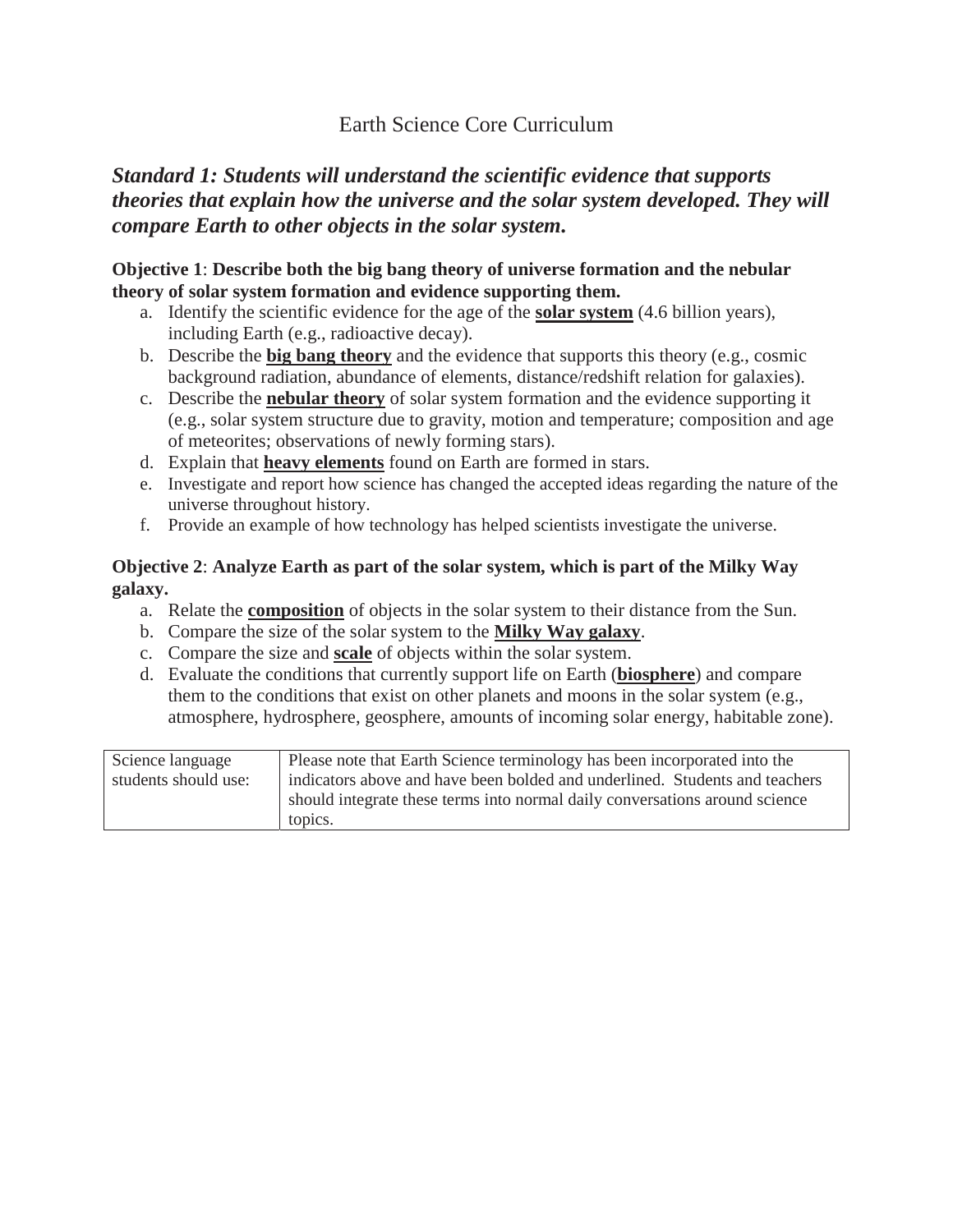#### *Standard 2: Students will understand Earth's internal structure and the dynamic nature of the tectonic plates that form its surface.*

#### **Objective 1**: **Evaluate the source of Earth's internal heat and the evidence of Earth's internal structure.**

- a. Identify that **radioactive decay** and **heat of formation** are the sources of Earth's internal heat.
- b. Trace the lines of scientific evidence (e.g., seismic studies, composition of meteorites, and samples of the crust and mantle) that led to the inference that Earth's **core**, **mantle**, and **crust** are separated based on **composition**.
- c. Trace the lines of scientific evidence that led to the inference that Earth's **lithosphere**, **asthenosphere, mesosphere, outer core,** and **inner core** are separated based on **physical properties**.
- d. Model how **convection** currents help distribute heat within the mantle.

#### **Objective 2**: **Describe the development of the current theory of plate tectonics and the evidence that supports this theory.**

- a. Explain Alfred Wegener's **continental drift hypothesis**, his evidence (e.g., fossil record, ancient climates, geometric fit of continents), and why it was not accepted in his time.
- b. Cite examples of how the **geologic record** preserves evidence of past change.
- c. Establish the importance of the discovery of **mid-ocean ridges**, **oceanic trenches**, and **magnetic striping** of the sea floor to the development of the modern theory of **plate tectonics**.
- d. Explain how **mantle plumes** (hot spots) provide evidence for the rate and direction of tectonic plate motion.
- e. Organize and evaluate the evidence for the current theory of plate tectonics: **sea floor spreading**, age of sea floor, distribution of **earthquakes** and **volcanoes**.

#### **Objective 3: Demonstrate how the motion of tectonic plates affects Earth and living things.**

- a. Describe a **lithospheric plate** and identify the major plates of the Earth.
- b. Describe how earthquakes and volcanoes transfer energy from Earth's interior to the surface (e.g., seismic waves transfer mechanical energy, flowing magma transfers heat and mechanical energy).
- c. Model the factors that cause **tectonic plates** to move (e.g., gravity, density, convection).
- d. Model tectonic plate movement and compare the results of plate movement along **convergent**, **divergent**, and **transform boundaries** (e.g., mountain building, volcanoes, earthquakes, mid-ocean ridges, oceanic trenches).
- e. Design, build, and test a model that investigates local geologic processes (e.g., mudslides, earthquakes, flooding, erosion) and the possible effects on human-engineered structures (e.g., dams, homes, bridges, roads).

| Science language     | Please note that Earth Science terminology has been incorporated into the indicators |
|----------------------|--------------------------------------------------------------------------------------|
| students should use: | above and have been bolded and underlined. Students and teachers should integrate    |
|                      | these terms into normal daily conversations around science topics.                   |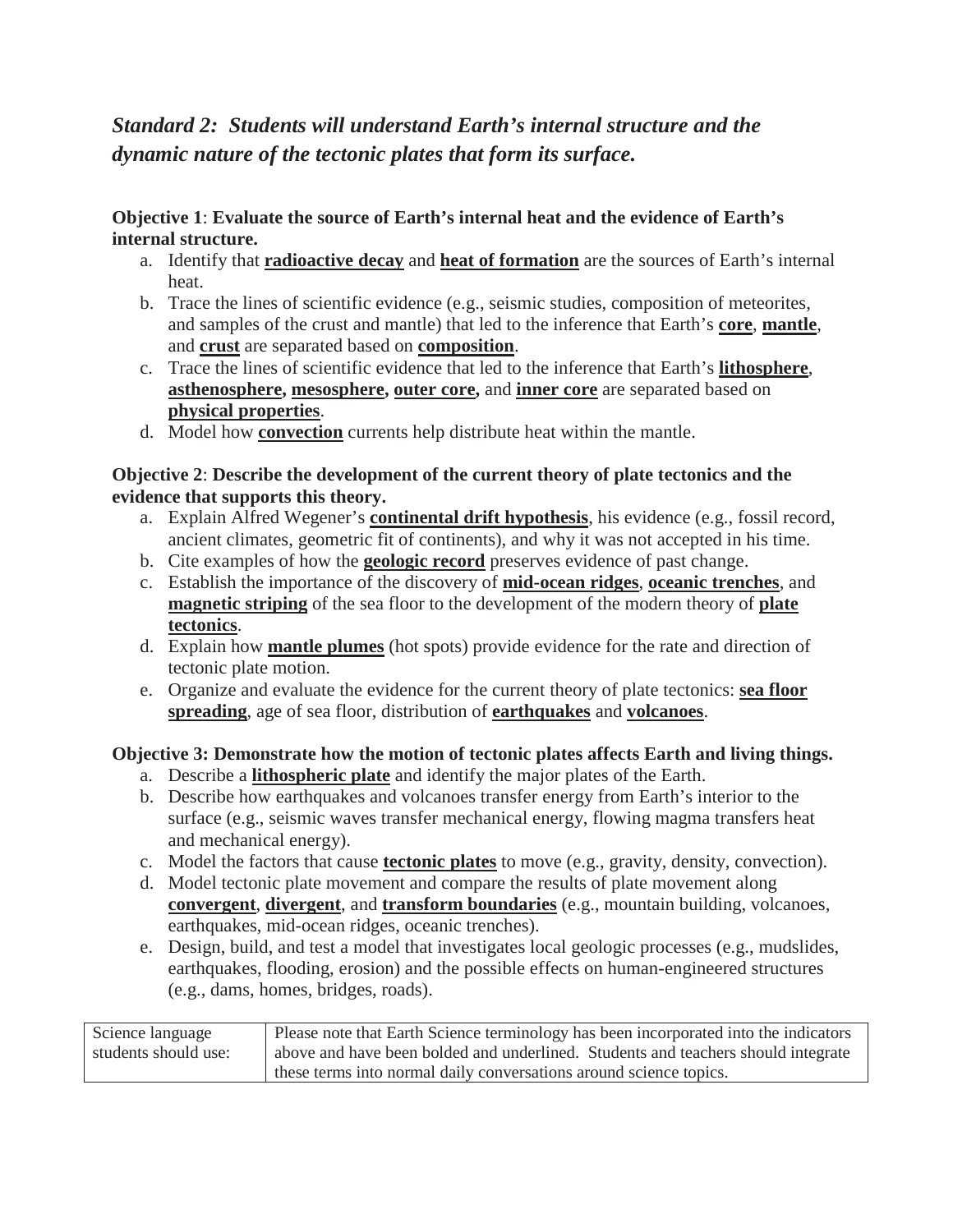#### *Standard 3: Students will understand the atmospheric processes that support life and cause weather and climate.*

#### **Objective 1: Relate how energy from the Sun drives atmospheric processes and how atmospheric currents transport matter and transfer energy.**

- a. Compare and contrast the amount of energy coming from the Sun that is **reflected**, **absorbed** or **scattered** by the **atmosphere**, oceans, and land masses.
- b. Construct a model that demonstrates how the **greenhouse effect** contributes to atmospheric energy.
- c. Conduct an investigation on how the tilt of Earth's axis causes variations in the intensity and duration of sunlight striking Earth.
- d. Explain how uneven heating of Earth's atmosphere at the equator and polar regions combined with the **Coriolis effect** create an atmospheric circulation system including, **Hadley cells**, **trade winds**, and **prevailing westerlies**, that moves heat energy around Earth.
- e. Explain how the presence of **ozone** in the **stratosphere** is beneficial to life, while ozone in the **troposphere** is considered an **air pollutant**.

#### **Objective 2: Describe elements of weather and the factors that cause them to vary from day to day**.

- a. Identify the elements of **weather** and the instruments used to measure them (e.g., temperature—thermometer; precipitation—rain gauge or Doppler radar; humidity hygrometer; air pressure—barometer; wind—anemometer; cloud coverage—satellite imaging).
- b. Describe conditions that give rise to severe weather phenomena (e.g., thunderstorms, tornados, hurricanes, El Niño/La Niña).
- c. Explain a difference between a **low pressure system** and a **high pressure system**, including the weather associated with them.
- d. Diagram and describe **cold**, **warm**, **occluded**, and **stationary boundaries** (weather fronts) between **air masses**.
- e. Design and conduct a weather investigation, use an appropriate display of the data, and interpret the observations and data.

#### **Objective 3: Examine the natural and human-caused processes that cause Earth's climate to change over intervals of time ranging from decades to millennia.**

- a. Explain differences between **weather** and **climate** and the methods used to investigate evidence for changes in climate (e.g., ice core sampling, tree rings, historical temperature measurements, changes in the extent of alpine glaciers, changes in the extent of Arctic sea ice).
- b. Explain how Earth's climate has changed over time and describe the natural causes for these changes (e.g., Milankovitch cycles, solar fluctuations, plate tectonics).
- c. Describe how human activity influences the **carbon cycle** and may contribute to climate change.
- d. Explain the differences between air pollution and climate change and how these are related to society's use of **fossil fuels**.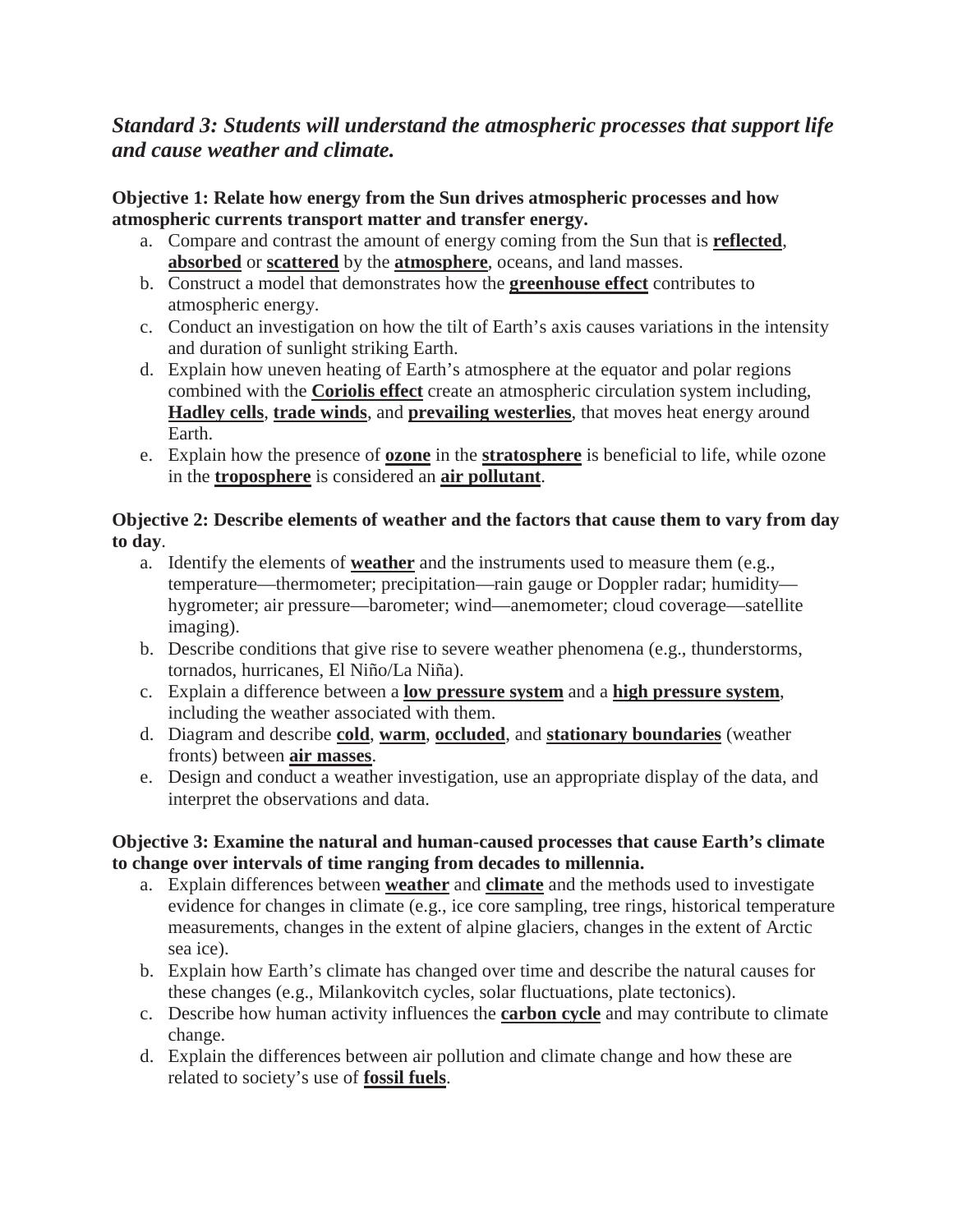e. Investigate the current and potential consequences of **climate change** (e.g., ocean acidification, sea level rise, desertification, habitat loss) on **ecosystems**, including human communities.

| Science language     | Please note that Earth Science terminology has been incorporated into the   |
|----------------------|-----------------------------------------------------------------------------|
| students should use: | indicators above and have been bolded and underlined. Students and teachers |
|                      | should integrate these terms into normal daily conversations around science |
|                      | topics.                                                                     |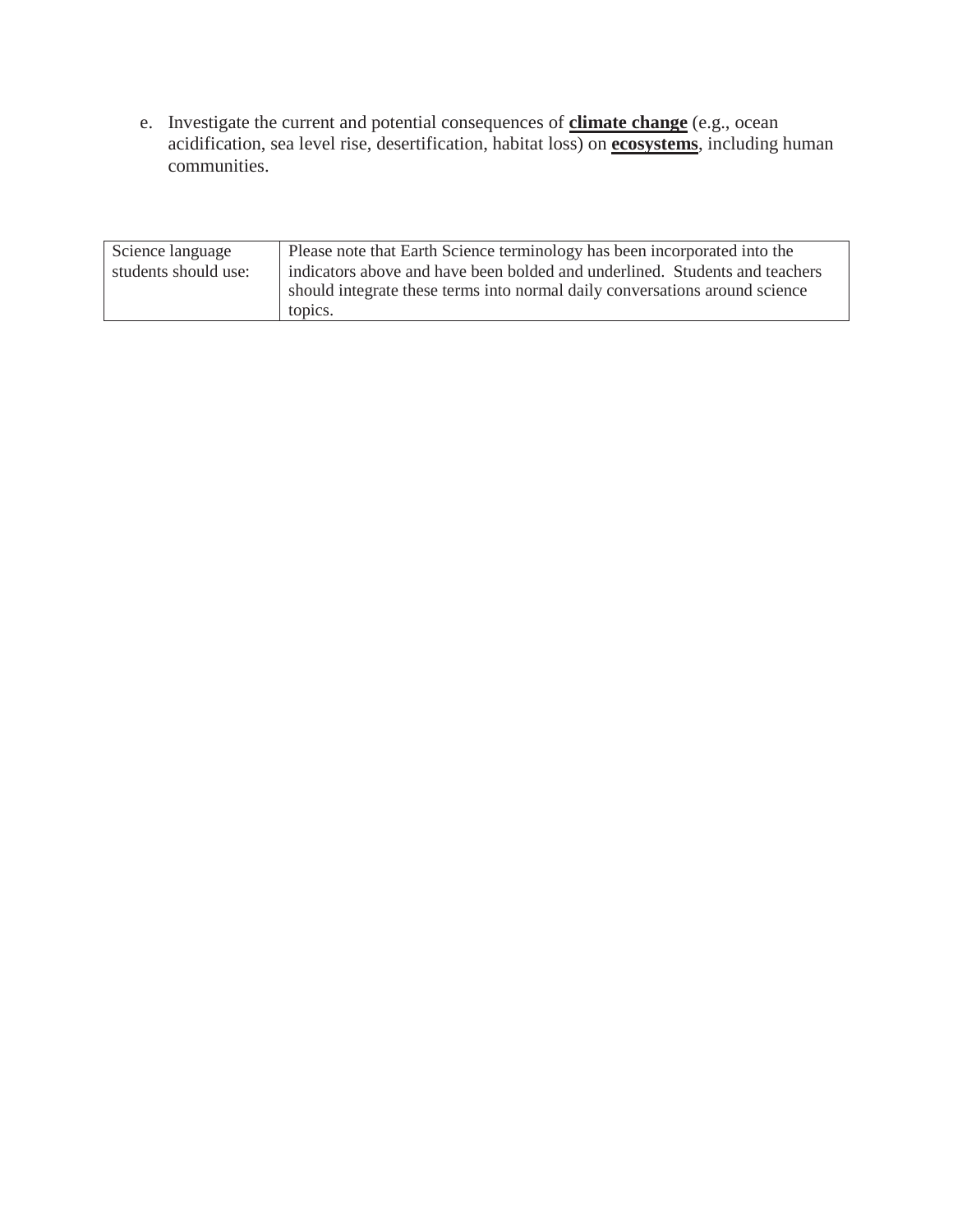#### *Standard 4: Students will understand the dynamics of the hydrosphere.*

**Objective 1: Characterize the water cycle in terms of its reservoirs, water movement among reservoirs and how water has been recycled throughout time.**

- a. Identify oceans, lakes, running water, frozen water, ground water, and atmospheric moisture as the **reservoirs** of Earth's **water cycle**, and graph or chart the relative amounts of water in each.
- b. Describe how the processes of **evaporation**, **condensation**, **precipitation**, **surface runoff**, **ground infiltration** and **transpiration** contribute to the cycling of water through Earth's reservoirs.
- c. Model the **natural purification** of water as it moves through the water cycle and compare natural purification to processes used in local sewage treatment plants.

#### **Objective 2: Analyze the characteristics and importance of freshwater found on Earth's surface and its effect on living systems.**

- a. Investigate the properties of water: exists in all three states, dissolves many substances, exhibits **adhesion** and **cohesion**, density of solid vs. liquid water.
- b. Plan and conduct an experiment to investigate **biotic** and **abiotic** factors that affect freshwater **ecosystems**.
- c. Using data collected from local water systems, evaluate water quality and conclude how pollution can make water unavailable or unsuitable for life.
- d. Research and report how communities manage water resources (e.g., distribution, shortages, quality, flood control) to address **social**, **economic**, and **environmental** concerns.

#### **Objective 3: Analyze the physical, chemical, and biological dynamics of the oceans and the flow of energy through the oceans.**

- a. Research how the oceans formed from **outgassing** by **volcanoes** and ice from **comets**.
- b. Investigate how **salinity**, temperature, and pressure at different depths and locations in oceans and lakes affect saltwater ecosystems.
- c. Design and conduct an experiment comparing **chemical properties** (e.g., chemical composition, percent salinity) and **physical properties** (e.g., density, freezing point depression) of freshwater samples to saltwater samples from different sources.
- d. Model **energy flow** in the physical dynamics of oceans (e.g., wave action, deep ocean tides circulation, surface currents, land and sea breezes, El Niño, upwellings).
- e. Evaluate the impact of human activities (e.g., sediment, pollution, overfishing) on ocean systems.

| Science language     | Please note that Earth Science terminology has been incorporated into the   |
|----------------------|-----------------------------------------------------------------------------|
| students should use: | indicators above and have been bolded and underlined. Students and teachers |
|                      | should integrate these terms into normal daily conversations around science |
|                      | topics.                                                                     |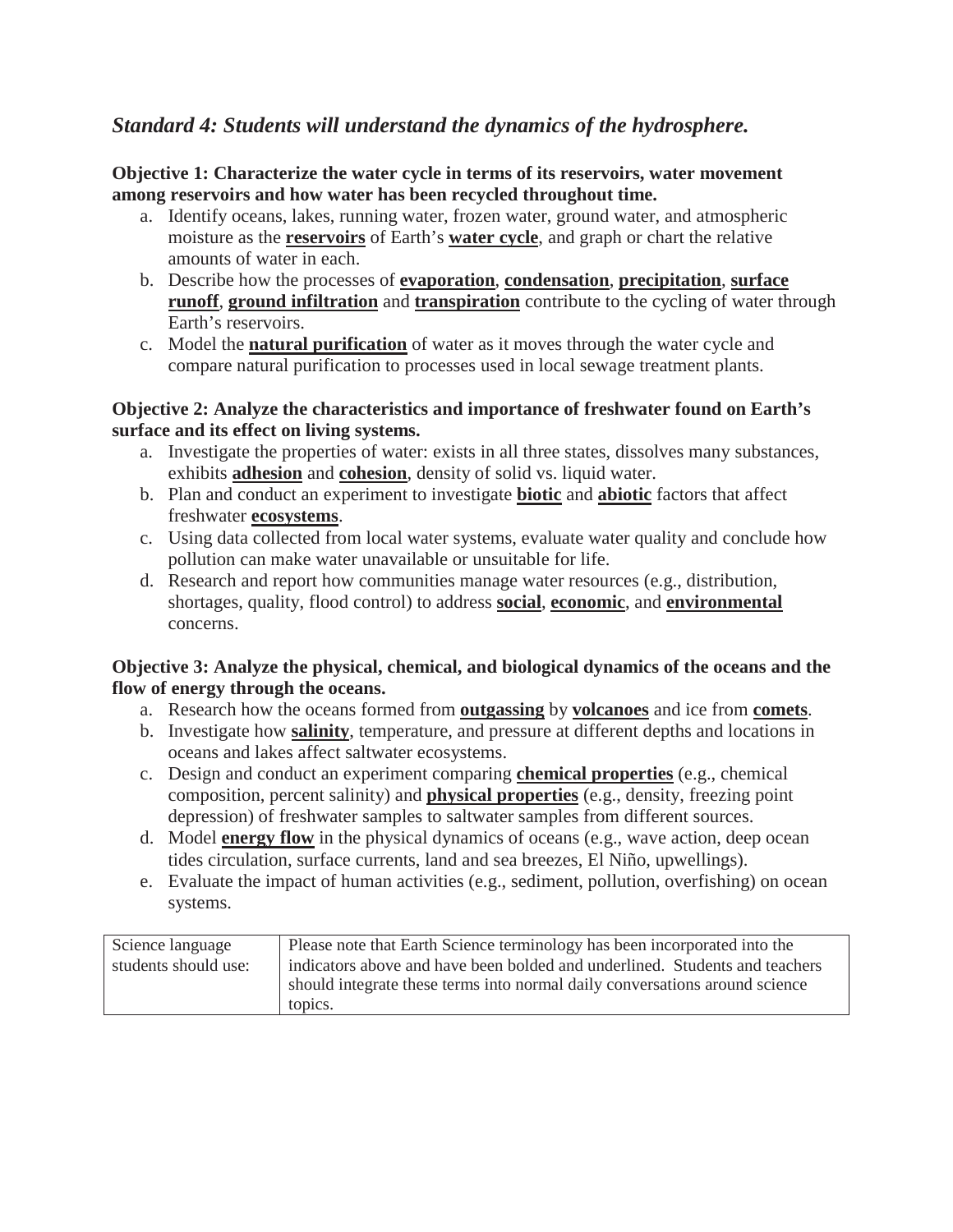#### *Standard 5: Students will understand how Earth science interacts with society.*

#### **Objective 1: Characterize Earth as a changing and complex system of interacting spheres.**

- a. Illustrate how energy flowing and matter cycling within Earth's **biosphere**, **geosphere**, **atmosphere**, and **hydrosphere** give rise to processes that shape Earth.
- b. Explain how Earth's systems are dynamic and continually react to natural and humancaused changes.
- c. Explain how technological advances lead to increased human knowledge (e.g., satellite imaging, deep sea ocean probes, seismic sensors, weather radar systems) and ability to predict how changes affect Earth's systems.
- d. Design and conduct an experiment that investigates how Earth's **biosphere**, **geosphere**, **atmosphere**, or **hydrosphere** reacts to human-caused change.
- e. Research and report on how scientists study **feedback loops** to inform the public about Earth's interacting systems.

#### **Objective 2: Describe how humans depend on Earth's resources.**

- a. Investigate how Earth's resources (e.g., mineral resources, petroleum resources, alternative energy resources, water resources, soil and agricultural resources) are distributed across the state, the country, and the world.
- b. Research and report on how human populations depend on **Earth resources** for sustenance and how changing conditions over time have affected these resources (e.g., water pollution, air pollution, increases in population).
- c. Predict how resource development and use alters Earth systems (e.g., water reservoirs, alternative energy sources, wildlife preserves).
- d. Describe the role of scientists in providing data that informs the discussion of Earth resource use.
- e. Justify the claim that **Earth science literacy** can help the public make informed choices related to the extraction and use of natural resources.

#### **Objective 3: Indicate how natural hazards pose risks to humans.**

- a. Identify and describe **natural hazards** that occur locally (e.g., wildfires, landslides, earthquakes, floods, drought) and globally (e.g., volcanoes, tsunamis, hurricanes).
- b. Evaluate and give examples of human activities that can contribute to the frequency and intensity of some natural hazards (e.g., construction that may increase erosion, human causes of wildfires, climate change).
- c. Document how scientists use technology to continually improve estimates of when and where natural hazards occur.
- d. Investigate and report how **social**, **economic**, and **environmental** issues affect decisions about human-engineered structures (e.g., dams, homes, bridges, roads).

| Science language     | Please note that Earth Science terminology has been incorporated into the   |
|----------------------|-----------------------------------------------------------------------------|
| students should use: | indicators above and have been bolded and underlined. Students and teachers |
|                      | should integrate these terms into normal daily conversations around science |
|                      | topics.                                                                     |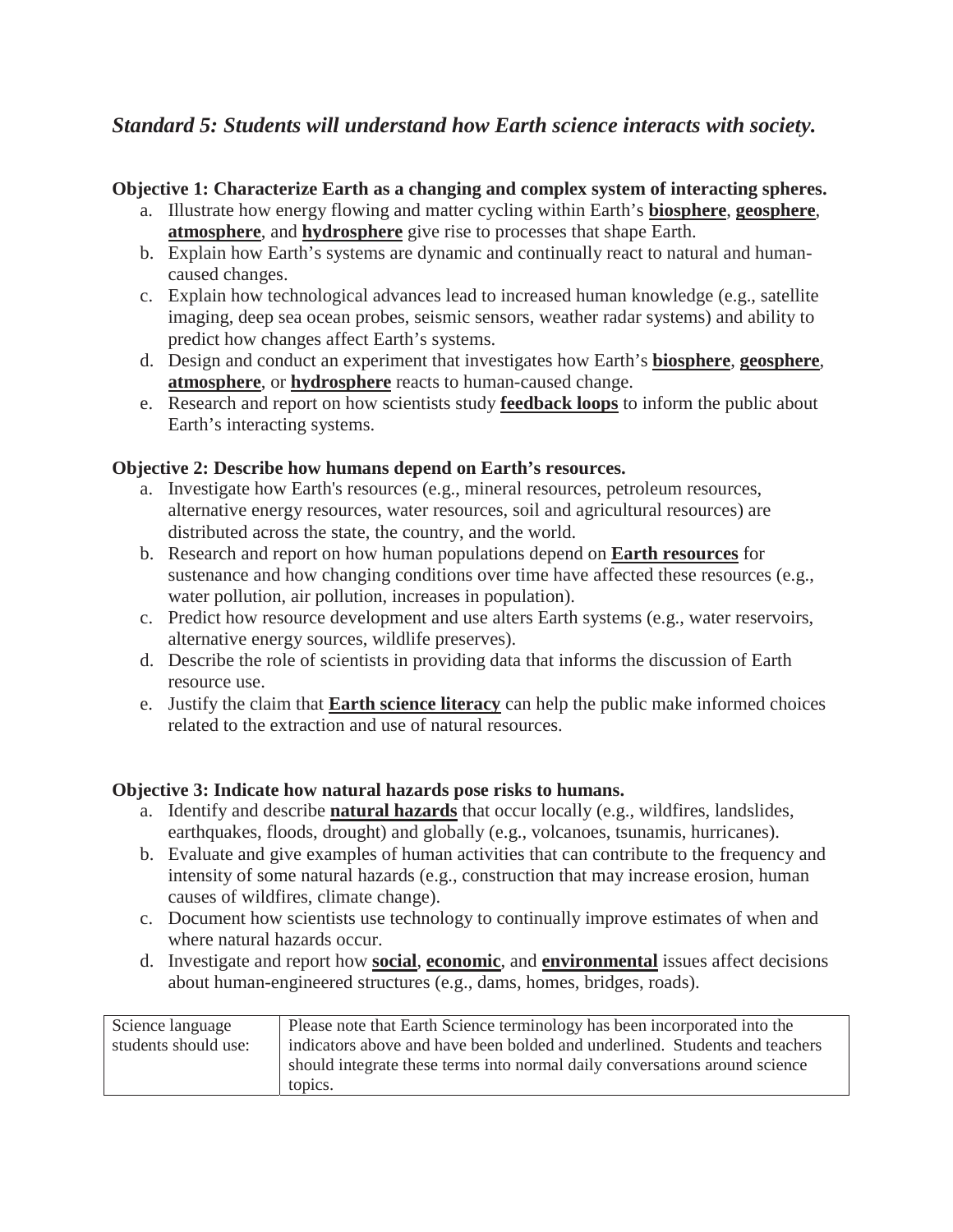#### Biology Core Curriculum

The Biology Core Curriculum has two primary goals: (1) students will value and use science as a process of obtaining knowledge based on observable evidence, and (2) students' curiosity will be sustained as they develop and refine the abilities associated with scientific inquiry.

#### **Theme**

The Biology Core has three major concepts for the focus of instruction: (1) the structures in all living things occur as a result of necessary functions. (2) Interactions of organisms in an environment are determined by the biotic and abiotic components of the environment. (3) Evolution of species occurs over time and is related to the environment in which the species live.

#### **Inquiry**

Biology students should design and perform experiments, and value inquiry as the fundamental scientific process. They should be encouraged to maintain an open and questioning mind, to pose their own questions about objects, events, processes, and results. They should have the opportunity to plan and conduct their own experiments, and come to their own conclusions as they read, observe, compare, describe, infer, and draw conclusions. The results of their experiments need to be compared for reasonableness to multiple sources of information. They should be encouraged to use reasoning as they apply biology concepts to their lives.

#### **Scope**

Not all possible biology topics are specified in the Core. Teachers may enhance their individual classes as they see opportunities to include more topics or more depth. The Biology Core is intended for teachers to help students understand basic biology concepts, develop scientific habits, and experience the process of scientific investigations. Good instruction requires hands-on investigations in which student inquiry is an important goal. Teachers should provide opportunities for **all** students to experience many things. Laboratory investigations should be frequent and meaningful components of biology instruction. Teachers should help students plan and conduct experiments in which they:

- $\triangleleft$  Identify a problem.
- Formulate a research question and hypothesis.
- $\blacklozenge$  Identify variables and describe relationships between them.
- $\bullet$  Plan procedures to control independent variables.
- $\bullet$  Collect data on the dependent variable(s).
- $\bullet$  Select the appropriate format (e.g., graph, chart, diagram) to summarize data obtained.
- i Analyze data, check for accuracy, and construct reasonable conclusions.
- $\bullet$  Prepare written and oral reports of investigations.

Students should enjoy science as a process of discovering and understanding the physical world.

#### **Relevance**

Biology Core concepts should be integrated with concepts and skills from other curriculum areas. Reading, writing, and mathematics skills should be emphasized as integral to the instruction of science. Personal relevance of science in students' lives is an important part of helping students to value science and should be emphasized at this grade level. Developing students' writing skills in science should be an important part of science instruction in biology. Students should regularly write descriptions of their observations and experiments. Students should regularly write descriptions of their observations and experiments. Specific science literacy state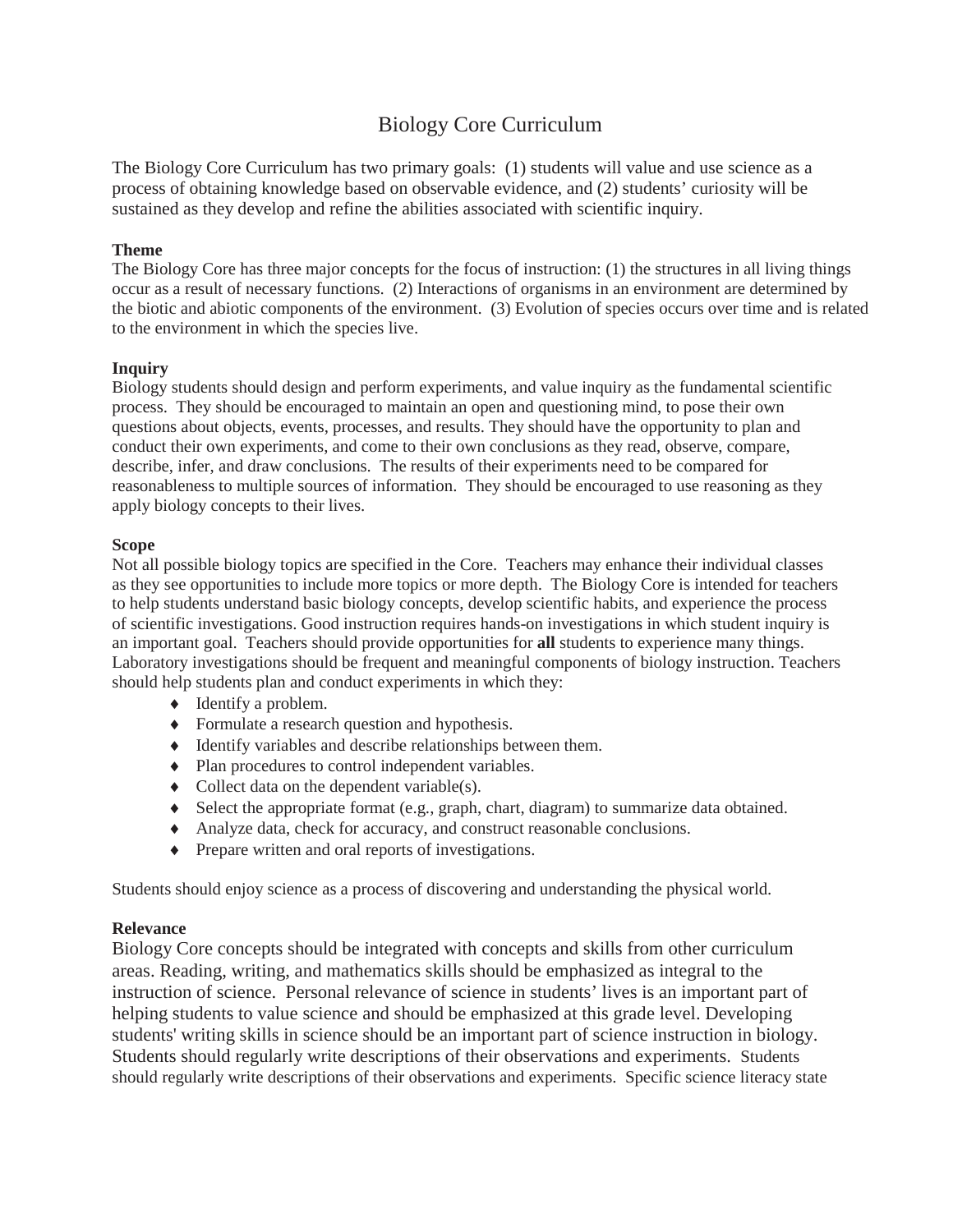standards can be found in the *Utah Core State Standards for English, Language Arts, & Literacy in History/Social Studies, Science and Technical Subjects for grades 6-12*.

Providing opportunities for students to gain insights into science related careers adds to the relevance of science learning. Biology provides students with an opportunity to investigate careers in genetics, biotechnology, wildlife management, environmental science, and many fields of medicine.

#### **Character**

Value for honesty, integrity, self-discipline, respect, responsibility, punctuality, dependability, courtesy, cooperation, consideration, and teamwork should be emphasized as an integral part of science learning. These relate to the care of living things, safety and concern for self and others, and environmental stewardship. Honesty in all aspects of research, experimentation, data collection, and reporting is an essential component of science.

#### **The Use of "i.e." versus "e.g." in the Core**

"i.e." comes from the Latin *id est* and means "in other words" or "this and only this". Used in the Utah Core Science Curricula, i.e. is interpreted as a learning expectation of all students. The exemplars following an i.e. should be clearly and unambiguously taught in every classroom. In the CRTs, exemplars included in an i.e. statement are assessed as expected knowledge or skills.

"e.g." comes from the Latin *exampli gratia* and means "including" or "for example". Used in the Utah Core Science Curricula, e.g. is interpreted as a few possible examples of a larger context or concept. The exemplars following an e.g. are not required, but serve as examples for teaching the specific indicator. Several equally valid exemplars of the same concept may also be taught. In the CRTs, exemplars included as part of an e.g. may serve as the seeds of a good item, but clarifying contextual information will be provided in the item.

#### **Resources for Instruction**

This Core was designed using the American Association for the Advancement of Science's *Project 2061: Benchmarks For Science Literacy* and the National Academy of Science's *National Science Education Standards* as guides to determine appropriate content and skills.

The Biology Core has many online resources designed to help with classroom instruction. The Utah Science Home Page at http://schools.utah.gov/CURR/science/default.aspx is an ongoing report of resources available and aligned to the Biology Core Curriculum.

#### **Safety Precautions**

The hands-on nature of science learning increases the need for teachers to use appropriate precautions in the classroom and field. Proper handling and disposal of chemicals is crucial for a safe classroom. The chemistry described in biology can be accomplished using safe household chemicals and microchemistry techniques. It is important that all students understand the rules for a safe classroom.

#### **Appropriate Use of Living Things in the Science Classroom**

It is important to maintain a safe, humane environment for animals in the classroom. Field activities should be well thought out and use appropriate and safe practices. Student collections should be done under the guidance of the teacher with attention to the impact on the environment. The number and size of the samples taken for the collections should be considered in light of the educational benefit. Some organisms should not be taken from the environment, but rather observed and described using photographs, drawings, or written descriptions to be included in the student's collection. Teachers must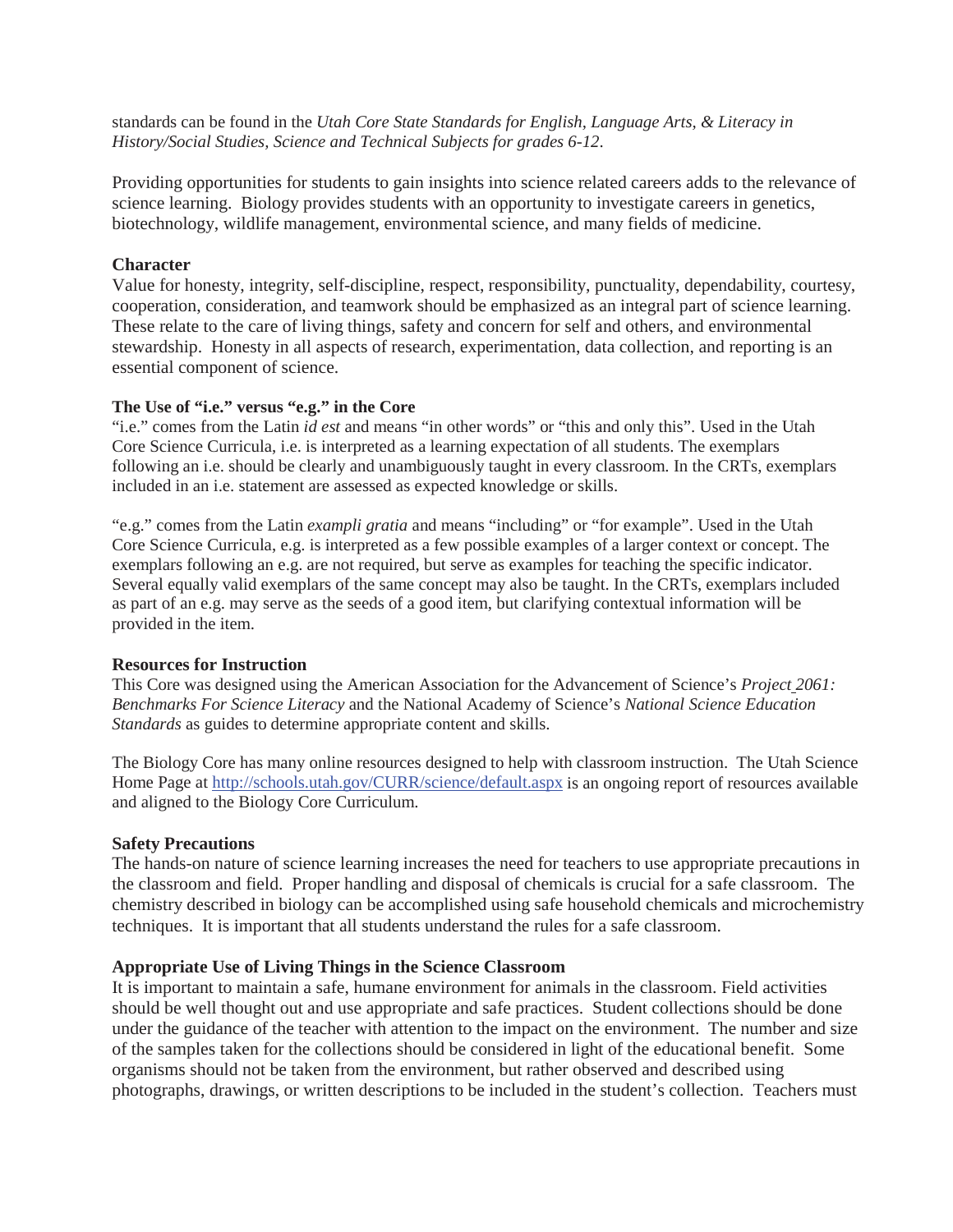adhere to the published guidelines for the proper use of animals, equipment, and chemicals in the classroom. These guidelines are available on the Utah Science Home Page.

#### **The Most Important Goal**

Science instruction should cultivate and build on students' curiosity and sense of wonder. Effective science instruction engages students in enjoyable learning experiences. Science instruction should be as thrilling an experience for a student as opening a rock and seeing a fossil, tracing and interpreting a pedigree, or observing the affects of some chemical on the heartbeat of daphnia. Science is not just for those who have traditionally succeeded in the subject, and it is not just for those who will choose sciencerelated careers. In a world of rapidly expanding knowledge and technology, all students must gain the skills they will need to understand and function responsibly and successfully in the world. The Core provides skills in a context that enables students to experience the joy of doing science.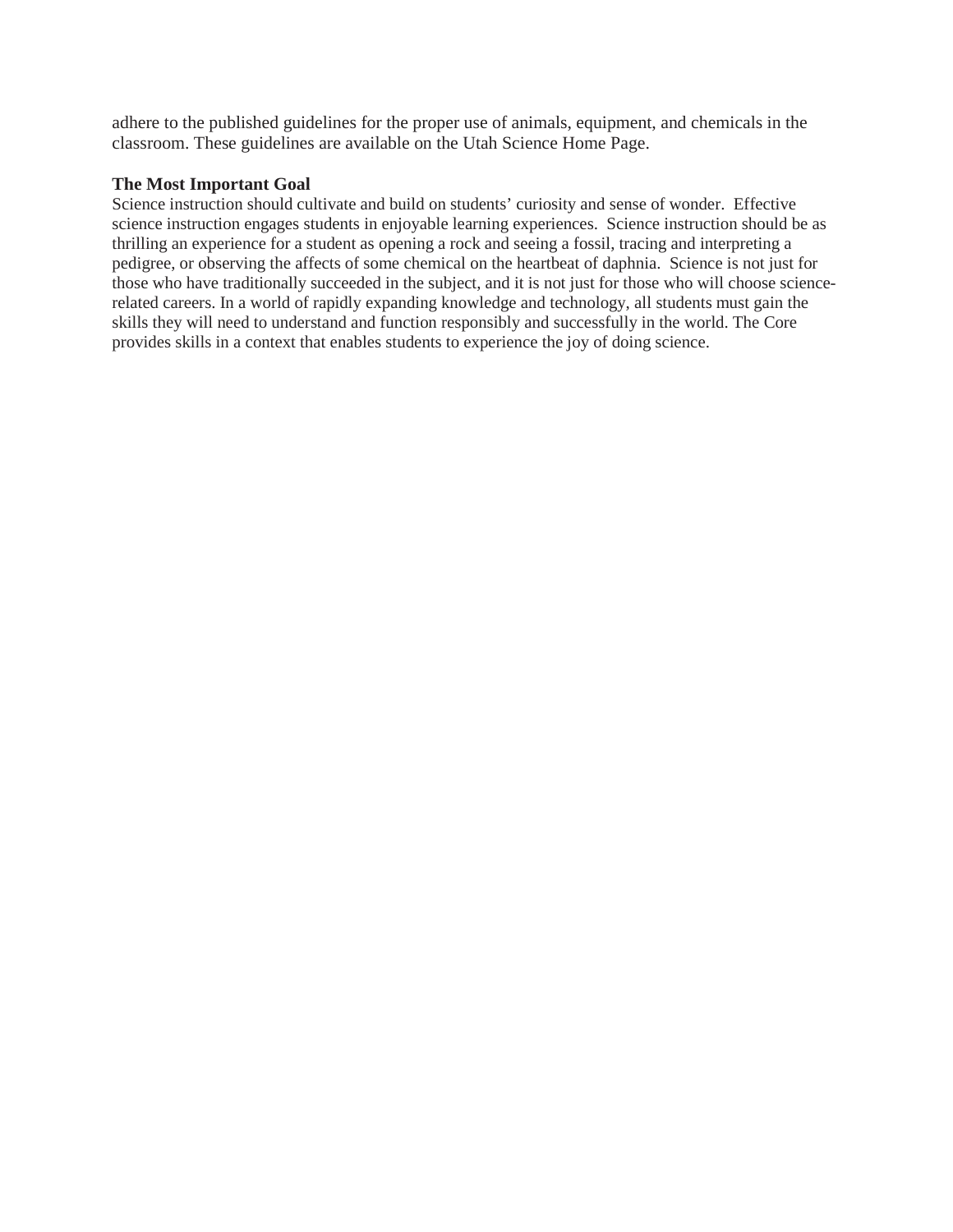#### Biology Core Curriculum

Science Benchmark

Ecosystems are shaped by interactions among living organisms and their physical environment. Ecosystems change constantly, either staying in a state of dynamic balance or shifting to a new state of balance. Matter cycles in ecosystems, and energy flows from outside sources through the system. Humans are part of ecosystems and can deliberately or inadvertently alter an ecosystem.

#### **STANDARD 1: Students will understand that living organisms interact with one another and their environment.**

**Objective 1:** Summarize how energy flows through an ecosystem.

- a. Arrange components of a food chain according to energy flow.
- b. Compare the quantity of energy in the steps of an energy pyramid.
- c. Describe strategies used by organisms to balance the energy expended to obtain food to the energy gained from the food (e.g., migration to areas of seasonal abundance, switching type of prey based upon availability, hibernation or dormancy).
- d. Compare the relative energy output expended by an organism in obtaining food to the energy gained from the food (e.g., hummingbird - energy expended hovering at a flower compared to the amount of energy gained from the nectar, coyote - chasing mice to the energy gained from catching one, energy expended in migration of birds to a location with seasonal abundance compared to energy gained by staying in a cold climate with limited food).
- e. Research food production in various parts of the world (e.g., industrialized societies' greater use of fossil fuel in food production, human health related to food product).

**Objective 2:** Explain relationships between matter cycles and organisms.

- a. Use diagrams to trace the movement of matter through a cycle (e.g., carbon, oxygen, nitrogen, water) in a variety of biological communities and ecosystems.
- b. Explain how water is a limiting factor in various ecosystems.
- c. Distinguish between inference and evidence in a newspaper, magazine, journal, or Internet article that addresses an issue related to human impact on cycles of matter in an ecosystem and determine the bias in the article.
- d. Evaluate the impact of personal choices in relation to the cycling of matter within an ecosystem (e.g., impact of automobiles on the carbon cycle, impact on landfills of processed and packaged foods).

**Objective 3:** Describe how interactions among organisms and their environment help shape ecosystems.

- a. Categorize relationships among living things according to predator-prey, competition, and symbiosis.
- b. Formulate and test a hypothesis specific to the effect of changing one variable upon another in a small ecosystem.
- c. Use data to interpret interactions among biotic and abiotic factors (e.g., pH, temperature, precipitation, populations, diversity) within an ecosystem.
- d. Investigate an ecosystem using methods of science to gather quantitative and qualitative data that describe the ecosystem in detail.
- e. Research and evaluate local and global practices that affect ecosystems.

| Science language     | predator-prey, symbiosis, competition, ecosystem, carbon cycle, nitrogen cycle, |
|----------------------|---------------------------------------------------------------------------------|
| students should use: | oxygen cycle, population, diversity, energy pyramid, consumers, producers,      |
|                      | limiting factor, competition, decomposers, food chain, biotic, abiotic,         |
|                      | community, variable, evidence, inference, quantitative, qualitative             |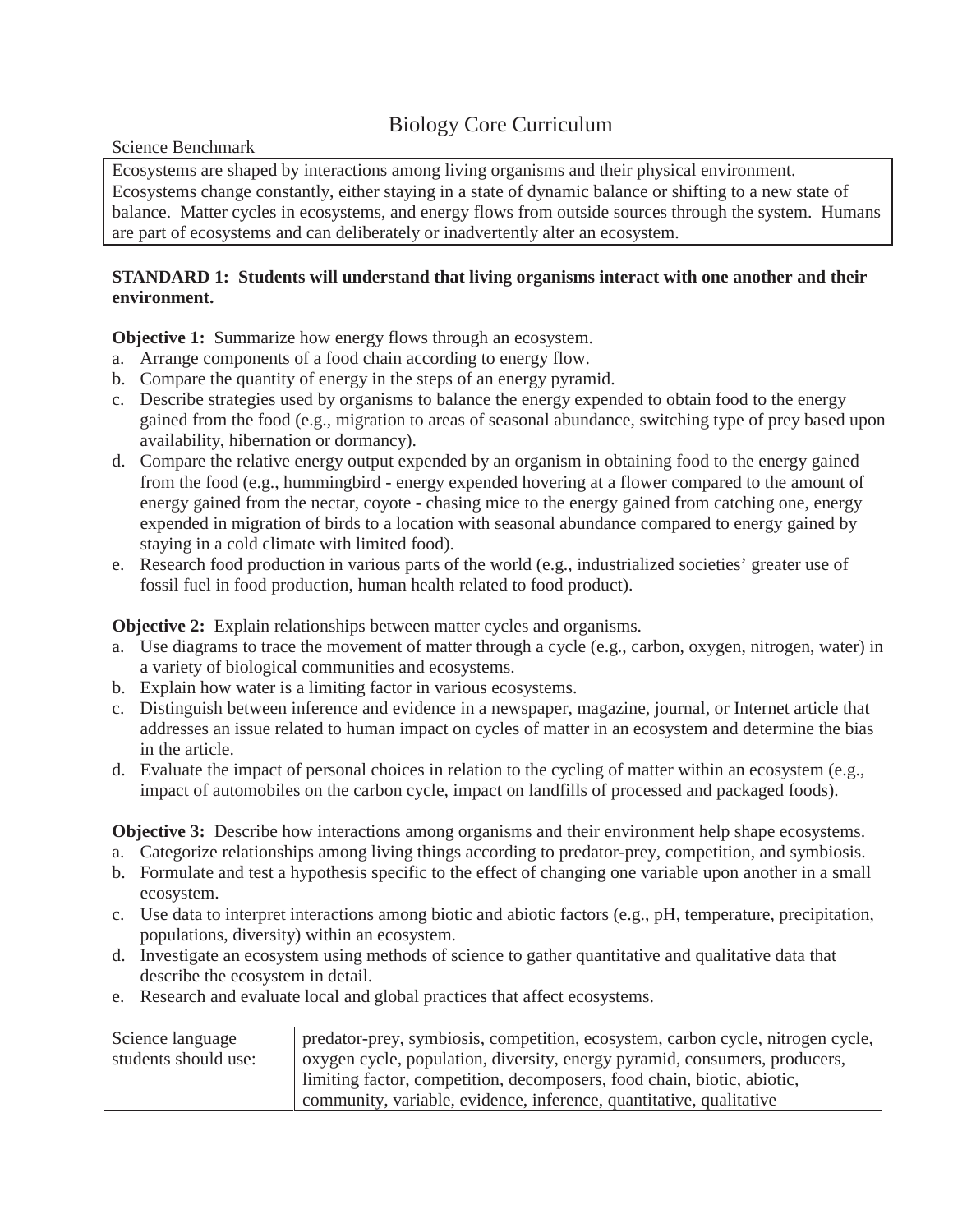Cells are the basic unit of life. All living things are composed of one or more cells that come from preexisting cells. Cells perform a variety of functions necessary to maintain homeostasis and life. The structure and function of a cell determines the cell's role in an organism. Living cells are composed of chemical elements and molecules that form large, complex molecules. These molecules form the basis for the structure and function of cells.

#### **STANDARD 2: Students will understand that all organisms are composed of one or more cells that come from preexisting cells, are made of molecules, and perform life functions.**

**Objective 1:** Describe the fundamental chemistry of living cells.

- a. List the major chemical elements in cells (e.g., carbon, hydrogen, nitrogen, oxygen, phosphorous, sulfur).
- b. Identify the function of the four major macromolecules (e.g., carbohydrates, proteins, lipids, nucleic acids).
- c. Explain how the properties of water (e.g., cohesion, adhesion, heat capacity, solvent properties) contribute to the maintenance of cells and living organisms.
- d. Explain the role of enzymes in cell chemistry.

**Objective 2:** Describe the flow of energy and matter in cellular function.

- a. Distinguish between autotrophic and heterotrophic cells.
- b. Illustrate the cycling of matter and the flow of energy through photosynthesis (e.g., using light energy to combine  $CO_2$  and  $H_2O$  to produce oxygen and sugars) and respiration (e.g., releasing energy from sugar and  $O_2$  to produce  $CO_2$  and  $H_2O$ ).
- c. Measure the production of one or more of the products of either photosynthesis or respiration.

**Objective 3:** Investigate the structure and function of cells and cell parts.

- a. Explain how cells divide from existing cells through the process of mitosis.
- b. Describe cell theory and relate the nature of science to the development of cell theory (e.g., built upon previous knowledge, use of increasingly more sophisticated technology).
- c. Describe how the transport of materials in and out of cells enables cells to maintain homeostasis (e.g., osmosis, diffusion, active transport).
- d. Describe the relationship between the organelles in a cell and the functions of that cell.
- e. Experiment with microorganisms and/or plants to investigate growth and reproduction.

| Science language     | organelles, photosynthesis, respiration, cellular respiration, osmosis,    |
|----------------------|----------------------------------------------------------------------------|
| students should use: | diffusion, active transport, homeostasis, cell theory, organic,            |
|                      | carbohydrate, fermentation, protein, lipid, nucleic acid, enzyme,          |
|                      | chlorophyll, cell membrane, nucleus, cell wall, solvent, solute, adhesion, |
|                      | cohesion, microorganism, mitosis                                           |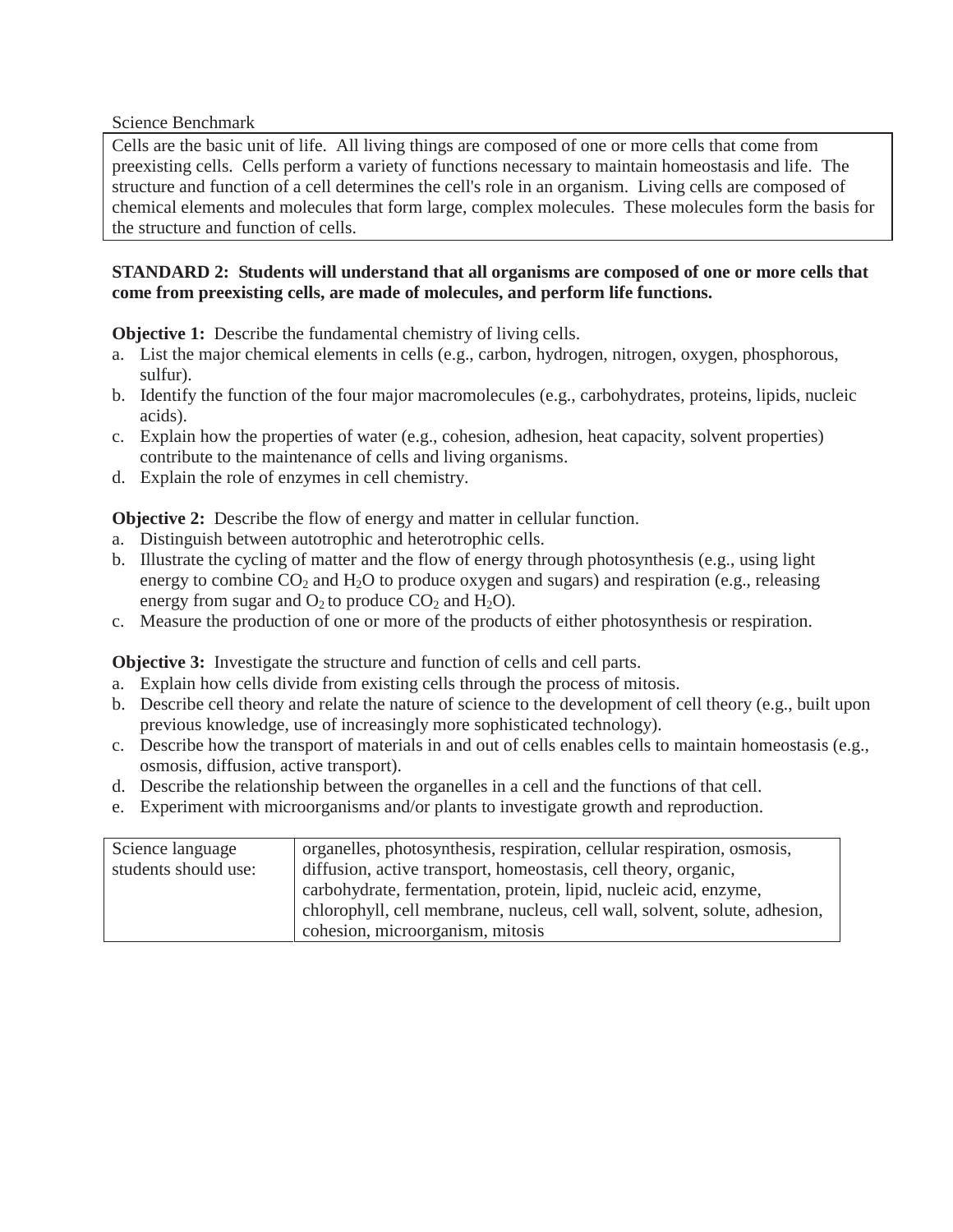Structure relates to function. Organs and organ systems function together to provide homeostasis in organisms. The functioning of organs depends upon multiple organ systems.

#### **STANDARD 3: Students will understand the relationship between structure and function of organs and organ systems.**

**Objective 1:** Describe the structure and function of organs.

- a. Diagram and label the structure of the primary components of representative organs in plants and animals (e.g., heart - muscle tissue, valves and chambers; lung - trachea, bronchial, alveoli; leaf - veins, stomata; stem - xylem, phloem, cambium; root - tip, elongation, hairs; skin - layers, sweat glands, oil glands, hair follicles; ovaries - ova, follicles, corpus luteum).
- b. Describe the function of various organs (e.g. heart, lungs, skin, leaf, stem, root, ovary).
- c. Relate the structure of organs to the function of organs.
- d. Compare the structure and function of organs in one organism to the structure and function of organs in another organism.
- e. Research and report on technological developments related to organs.

**Objective 2**: Describe the relationship between structure and function of organ systems in plants and animals.

- a. Relate the function of an organ to the function of an organ system.
- b. Describe the structure and function of various organ systems (e.g., digestion, respiration, circulation, protection and support, nervous) and how these systems contribute to homeostasis of the organism.
- c. Examine the relationships of organ systems within an organism (e.g., respiration to circulation, leaves to roots) and describe the relationship of structure to function in the relationship.
- d. Relate the tissues that make up organs to the structure and function of the organ.
- e. Compare the structure and function of organ systems in one organism to the structure and function in another organism (e.g., chicken to sheep digestive system; fern to peach reproductive system).

| Science language     | l organ, organ system, organism, hormonal modification, stomata, tissue, |
|----------------------|--------------------------------------------------------------------------|
| students should use: | homeostasis, structure, function                                         |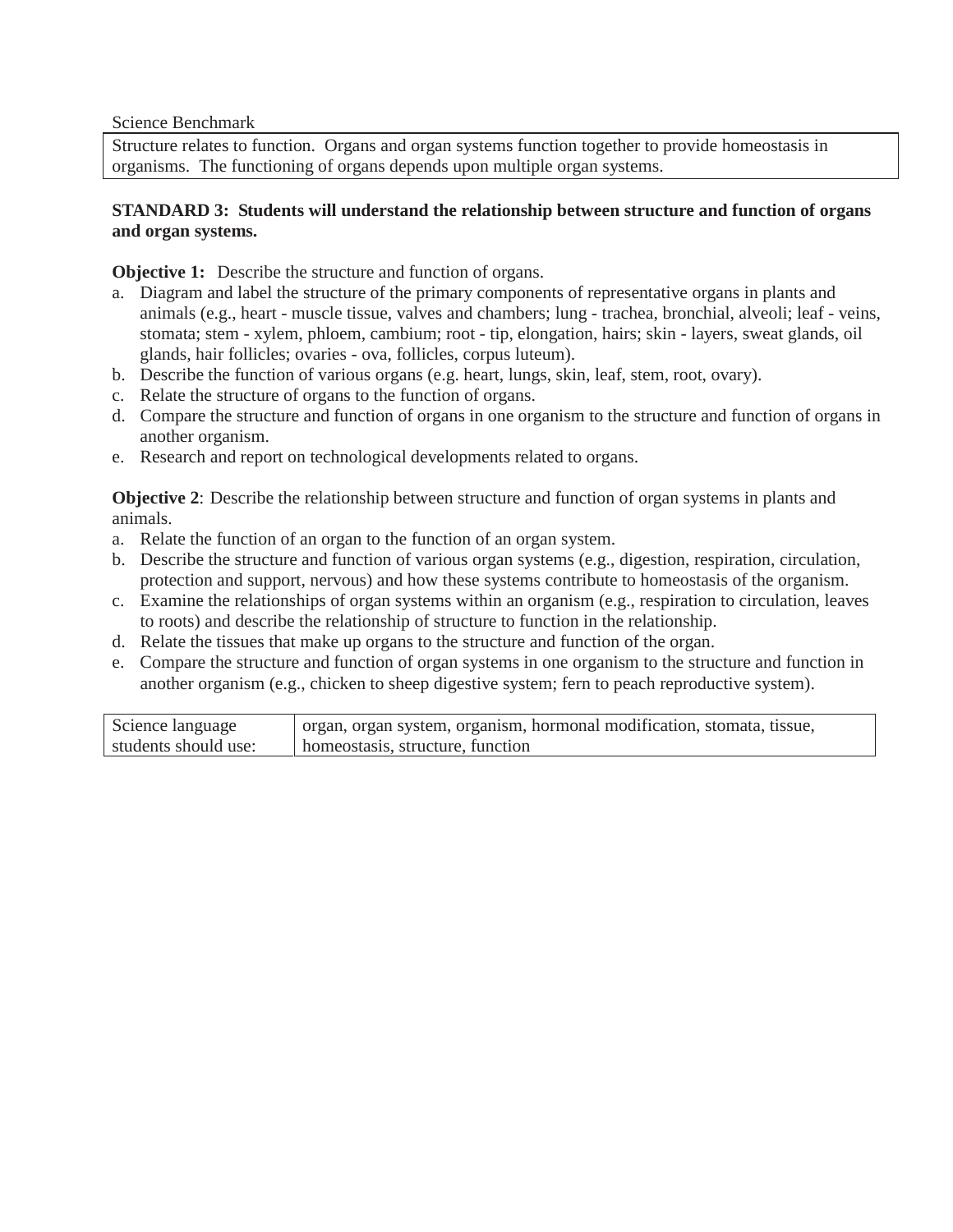Information passed from parent to offspring is coded in DNA (deoxyribonucleic acid) molecules. The fundamental DNA structure is the same for all living things; the sequence of DNA differs between each organism and each species. Changes in the DNA sequence may alter genetic expression. The genetic information in DNA provides the instructions for assembling protein molecules in cells. The code used is virtually the same for all organisms.

There are predictable patterns of inheritance. Sexual reproduction increases the genetic variation of a species. Asexual reproduction produces offspring that have the same genetic code as the parent.

#### **STANDARD 4: Students will understand that genetic information coded in DNA is passed from parents to offspring by sexual and asexual reproduction. The basic structure of DNA is the same in all living things. Changes in DNA may alter genetic expression.**

**Objective 1:** Compare sexual and asexual reproduction.

- a. Explain the significance of meiosis and fertilization in genetic variation.
- b. Compare the advantages/disadvantages of sexual and asexual reproduction to survival of species.
- c. Formulate, defend, and support a perspective of a bioethical issue related to intentional or unintentional chromosomal mutations.

**Objective 2:** Predict and interpret patterns of inheritance in sexually reproducing organisms.

- a. Explain Mendel's laws of segregation and independent assortment and their role in genetic inheritance.
- b. Demonstrate possible results of recombination in sexually reproducing organisms using one or two pairs of contrasting traits in the following crosses: dominance/recessive, incomplete dominance, codominance, and sex-linked traits.
- c. Relate Mendelian principles to modern-day practice of plant and animal breeding.
- d. Analyze bioethical issues and consider the role of science in determining public policy.

**Objective 3:** Explain how the structure and replication of DNA are essential to heredity and protein synthesis.

- a. Use a model to describe the structure of DNA.
- b. Explain the importance of DNA replication in cell reproduction.
- c. Summarize how genetic information encoded in DNA provides instructions for assembling protein molecules.
- d. Describe how mutations may affect genetic expression and cite examples of mutagens.
- e. Relate the historical events that led to our present understanding of DNA to the cumulative nature of science knowledge and technology.
- f. Research, report, and debate genetic technologies that may improve the quality of life (e.g., genetic engineering, cloning, gene splicing).

| Science language     | DNA, replication, fertilization, dominant trait, recessive trait, genetic |
|----------------------|---------------------------------------------------------------------------|
| students should use: | engineering, gene splicing, phenotype, genotype, sexual reproduction,     |
|                      | asexual reproduction, chromosome, gene, mutation, cloning, inheritance,   |
|                      | bioethics, pedigree, meiosis                                              |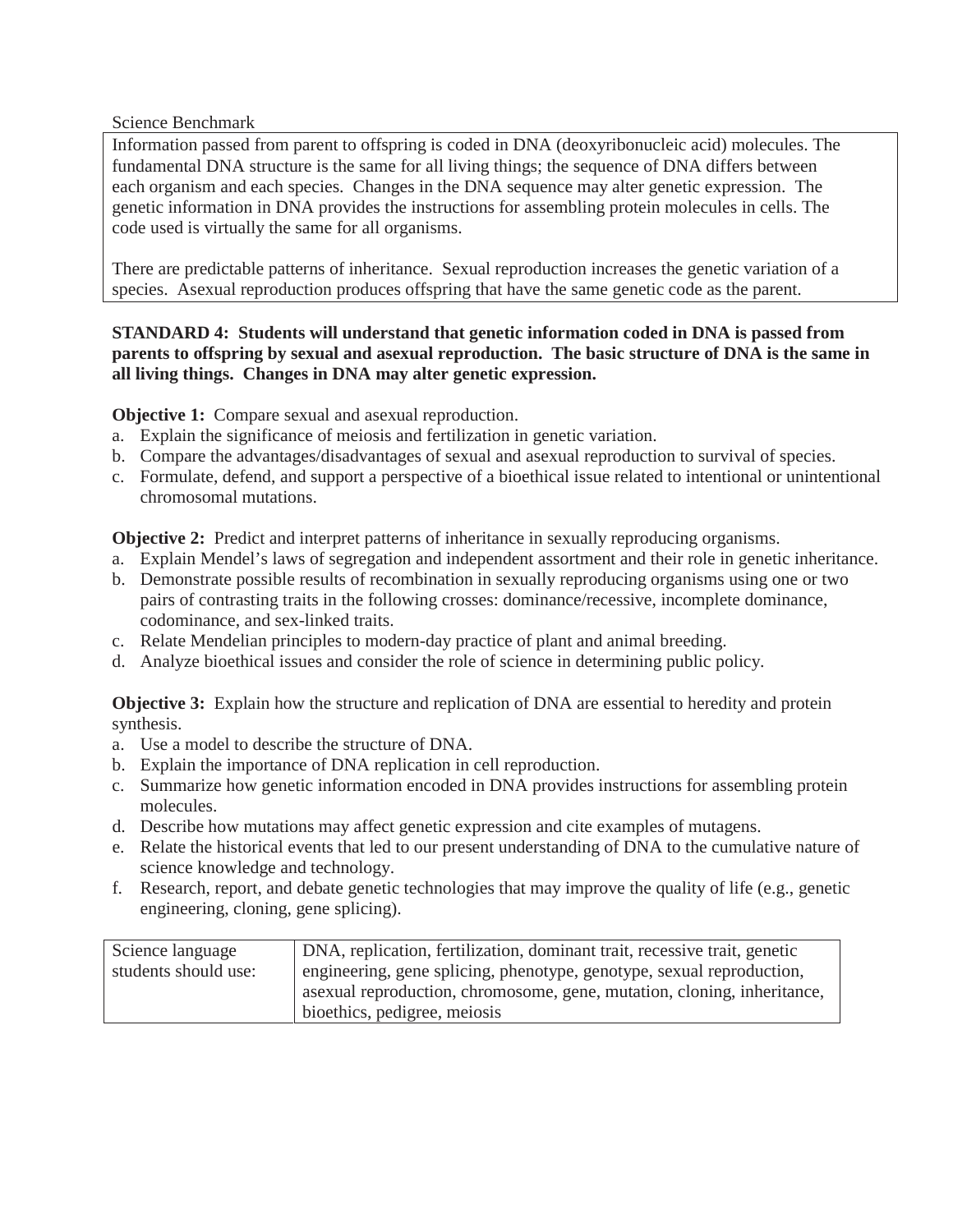Evolution is central to modern science's understanding of the living world. The basic idea of biological evolution is that Earth's present day species developed from earlier species. Evolutionary processes allow some species to survive with little or no change, some to die out altogether, and other species to change, giving rise to a greater diversity of species. Science distinguishes itself from other ways of knowing and from other bodies of knowledge through the use of empirical standards, logical arguments, and skepticism, as science strives for explanations of the world.

#### **STANDARD 5: Students will understand that biological diversity is a result of evolutionary processes.**

**Objective 1:** Relate principles of evolution to biological diversity.

- a. Describe the effects of environmental factors on natural selection.
- b. Relate genetic variability to a species' potential for adaptation to a changing environment.
- c. Relate reproductive isolation to speciation.
- d. Compare selective breeding to natural selection and relate the differences to agricultural practices.

**Objective 2:** Cite evidence for changes in populations over time and use concepts of evolution to explain these changes.

- a. Cite evidence that supports biological evolution over time (e.g., geologic and fossil records, chemical mechanisms, DNA structural similarities, homologous and vestigial structures).
- b. Identify the role of mutation and recombination in evolution.
- c. Relate the nature of science to the historical development of the theory of evolution.
- d. Distinguish between observations and inferences in making interpretations related to evolution (e.g., observed similarities and differences in the beaks of Galapagos finches leads to the inference that they evolved from a common ancestor; observed similarities and differences in the structures of birds and reptiles leads to the inference that birds evolved from reptiles).
- e. Review a scientific article and identify the research methods used to gather evidence that documents the evolution of a species.

**Objective 3:** Classify organisms into a hierarchy of groups based on similarities that reflect their evolutionary relationships.

- a. Classify organisms using a classification tool such as a key or field guide.
- b. Generalize criteria used for classification of organisms (e.g., dichotomy, structure, broad to specific).
- c. Explain how evolutionary relationships are related to classification systems.
- d. Justify the ongoing changes to classification schemes used in biology.

| Science language     | evolution, fossil record, geologic record, molecular, homologous, vestigial    |
|----------------------|--------------------------------------------------------------------------------|
| students should use: | structures, mutation, recombination, hierarchy, classification scheme, theory, |
|                      | natural selection, adaptation, evidence, inference, speciation, biodiversity,  |
|                      | taxonomy, kingdom, virus, protist, fungi, plant, animal, dichotomy             |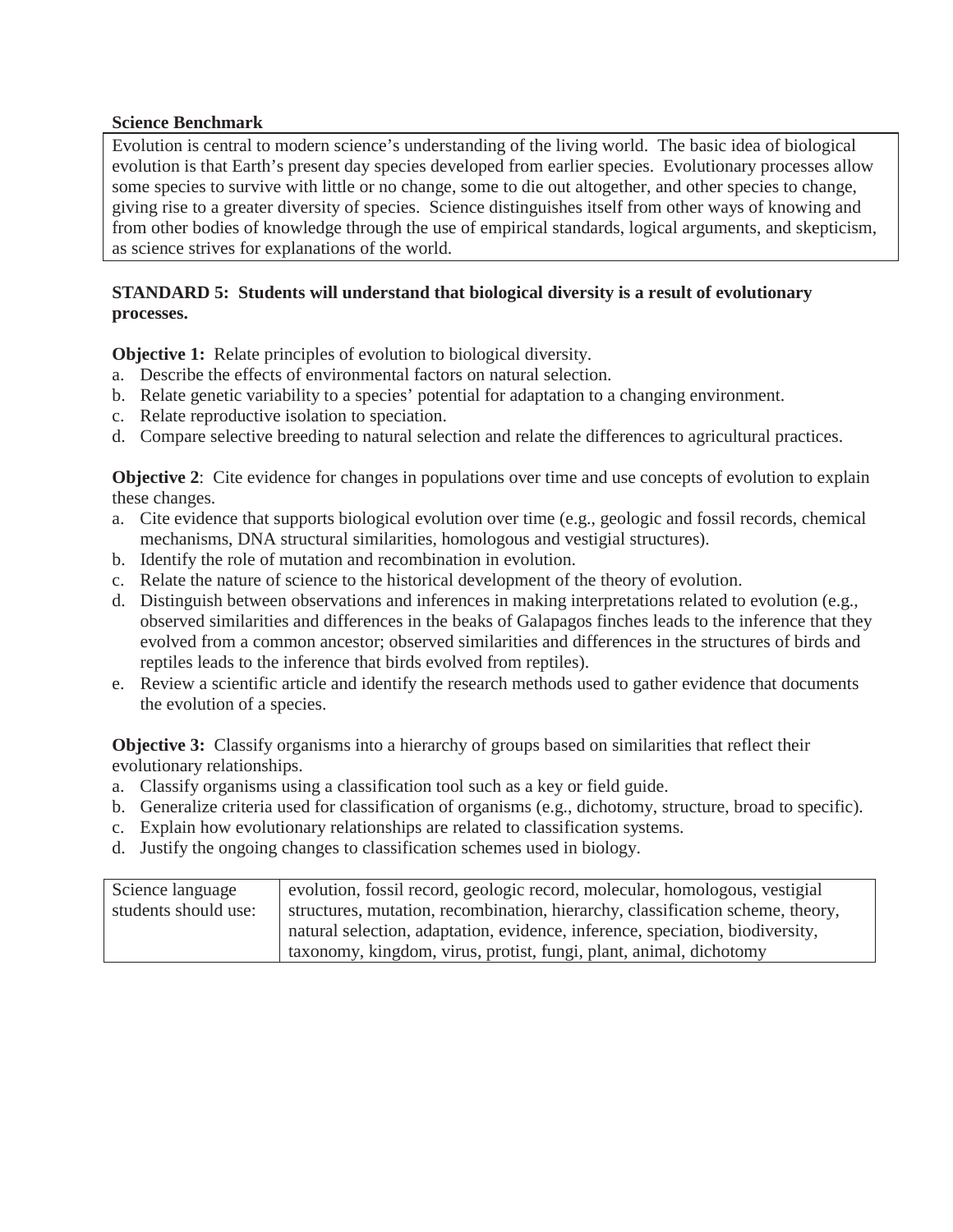#### Chemistry Core Curriculum

The Chemistry Core Curriculum has two primary goals: (1) students will value and use science as a process of obtaining knowledge based on observable evidence, and (2) students' curiosity will be sustained as they develop the abilities associated with scientific inquiry.

#### **Theme**

Chemistry is organized around major concepts of matter, structure, energy, and change. The "Benchmarks" in the chemistry Core emphasize the principles and laws that describe the conservation of matter, changes in the structure of matter, and changes in energy. Substances can be described by their chemical structure or properties. Substances are made of atoms and these atoms can form molecules. The properties of water are very different from the properties of hydrogen or oxygen of which it is composed. When parts come together, the whole often has properties that are very different from its parts. The formation of compounds results in a great diversity of matter from a limited number of elements. When matter combines, energy is absorbed or released and matter is rearranged to make new substances with new properties.

The purpose of the Utah Chemistry Core Curriculum is to provide the minimum standards for all students to achieve basic scientific literacy in chemistry. The Core is written with the understanding that individual teachers may choose additional content and activities to meet the needs and interests of their own students.

#### **Scope**

Not all possible chemistry topics are specified in the Core. Teachers may enhance their individual classes as they see opportunities to include more topics or more depth. The Chemistry Core is intended for teachers to help students understand basic chemistry concepts, develop scientific habits, and experience the process of scientific investigations. Good instruction requires hands-on investigations in which student inquiry is an important goal. Teachers should provide opportunities for **all** students to experience many things. Laboratory investigations should be frequent and meaningful components of chemistry instruction. Teachers should help students plan and conduct experiments in which they:

- $\blacklozenge$  Identify a problem.
- $\triangle$  Formulate a research question and hypothesis.
- $\blacklozenge$  Identify variables and describe relationships between them.
- $\bullet$  Plan procedures to control independent variables.
- $\bullet$  Collect data on the dependent variable(s).
- $\bullet$  Select the appropriate format (e.g., graph, chart, diagram) to summarize data obtained.
- i Analyze data, check for accuracy, and construct reasonable conclusions.
- $\triangle$  Prepare written and oral reports of investigations.

Students should enjoy science as a process of discovering and understanding the physical world.

#### **Inquiry**

Chemistry students should design and perform experiments, and value inquiry as the fundamental scientific process. Instruction should encourage students to maintain an open and questioning mind to pose their own questions about objects, events, processes, and results. They should have the opportunity to plan and conduct their own experiments, and come to their own conclusions as they read, observe, compare, describe, infer, and draw conclusions. The results of their experiments need to be compared for reasonableness to multiple sources of information. It is important for students at this age to begin to formalize the processes of science and be able to identify the variables in a formal experiment.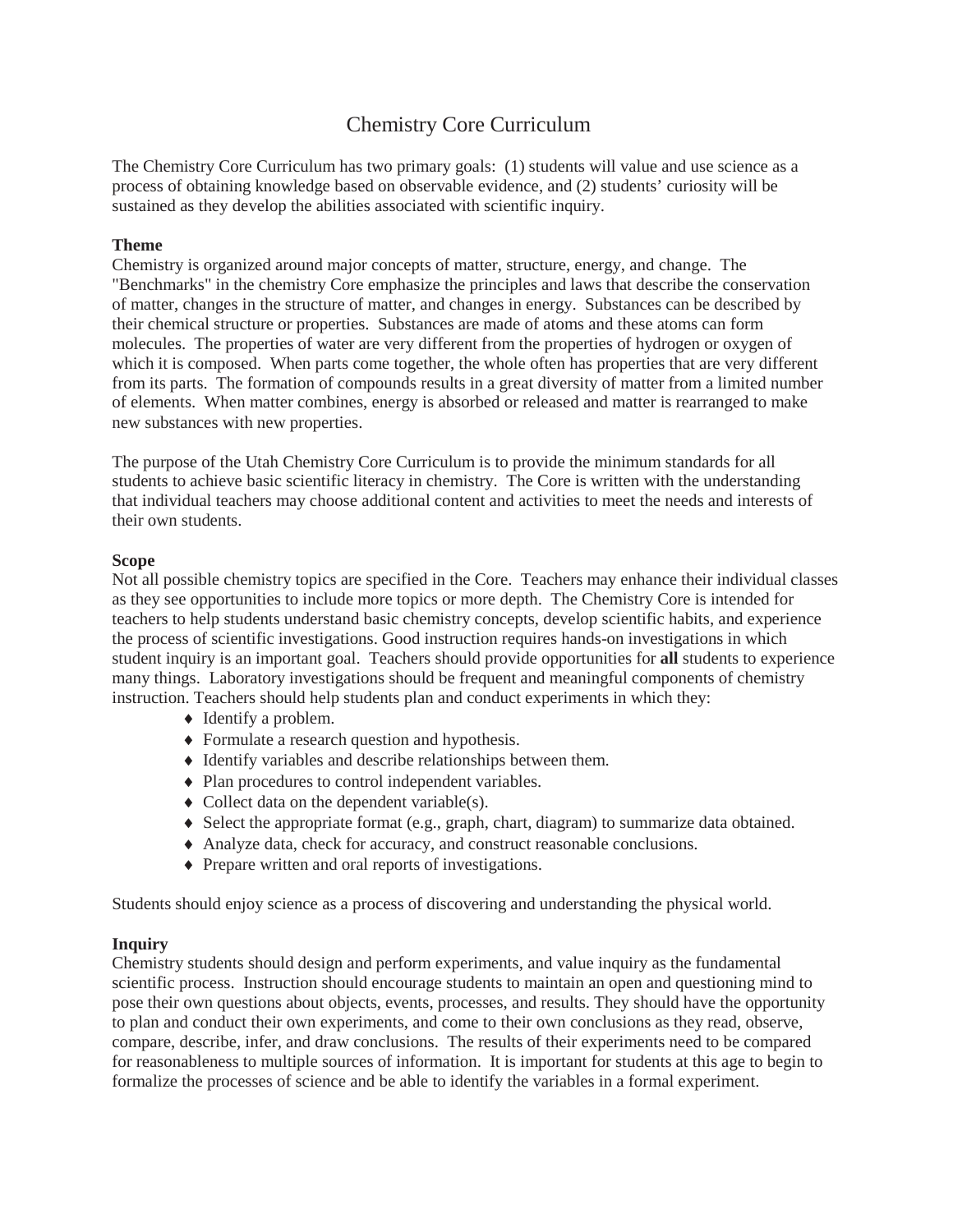#### **Relevance**

Chemistry Core concepts should be integrated with concepts and skills from other curriculum areas. Reading, writing, and mathematics skills should be emphasized as integral to the instruction of science. Personal relevance of science in students' lives is an important part of helping students to value science and should be emphasized at this grade level. Developing students' writing skills in science should be an important part of science instruction in chemistry. Students should regularly write descriptions of their observations and experiments. . Specific science literacy state standards can be found in the *Utah Core State Standards for English, Language Arts, & Literacy in History/Social Studies, Science and Technical Subjects for grades 6-12*.

Providing opportunities for students to gain insights into science related careers adds to the relevance of science learning. Chemistry provides students with an opportunity to investigate careers in chemistry, environmental science, food science, atomic energy, engineering, and medicine.

#### **Character**

Value for honesty, integrity, self-discipline, respect, responsibility, punctuality, dependability, courtesy, cooperation, consideration, and teamwork should be emphasized as an integral part of science learning. These relate to the care of living things, safety and concern for self and others, and environmental stewardship. Honesty in all aspects of research, experimentation, data collection, and reporting is an essential component of science.

#### **The Use of "i.e." versus "e.g." in the Core**

"i.e." comes from the Latin *id est* and means "in other words" or "this and only this". Used in the Utah Core Science Curricula, i.e. is interpreted as a learning expectation of all students. The exemplars following an i.e. should be clearly and unambiguously taught in every classroom. In the CRTs, exemplars included in an i.e. statement are assessed as expected knowledge or skills.

"e.g." comes from the Latin *exampli gratia* and means "including" or "for example". Used in the Utah Core Science Curricula, e.g. is interpreted as a few possible examples of a larger context or concept. The exemplars following an e.g. are not required, but serve as examples for teaching the specific indicator. Several equally valid exemplars of the same concept may also be taught. In the CRTs, exemplars included as part of an e.g. may serve as the seeds of a good item, but clarifying contextual information will be provided in the item.

#### **Resources for Instruction**

This Core was designed using the American Association for the Advancement of Science's *Project 2061: Benchmarks For Science Literacy* and the National Academy of Science's *National Science Education Standards* as guides to determine appropriate content and skills.

The Chemistry Core has many online resources designed to help with classroom instruction. The Utah Science Home Page at http://schools.utah.gov/CURR/science/default.aspx is an ongoing report of resources available and aligned to the Chemistry Core Curriculum.

#### **Safety Precautions and Appropriate Use and Disposal of Chemical**

The hands-on nature of science learning increases the need for teachers to use appropriate precautions in the classroom, laboratory, and field. Proper handling and disposal of chemicals is crucial for safety of students and teacher. Prior to students working in the laboratory they should be required to demonstrate their understanding of safe laboratory practices. It is recommended that teachers use microchemistry techniques where appropriate. It is important that all students understand the rules for a safe classroom and laboratory. Field activities should be well thought out and use appropriate and safe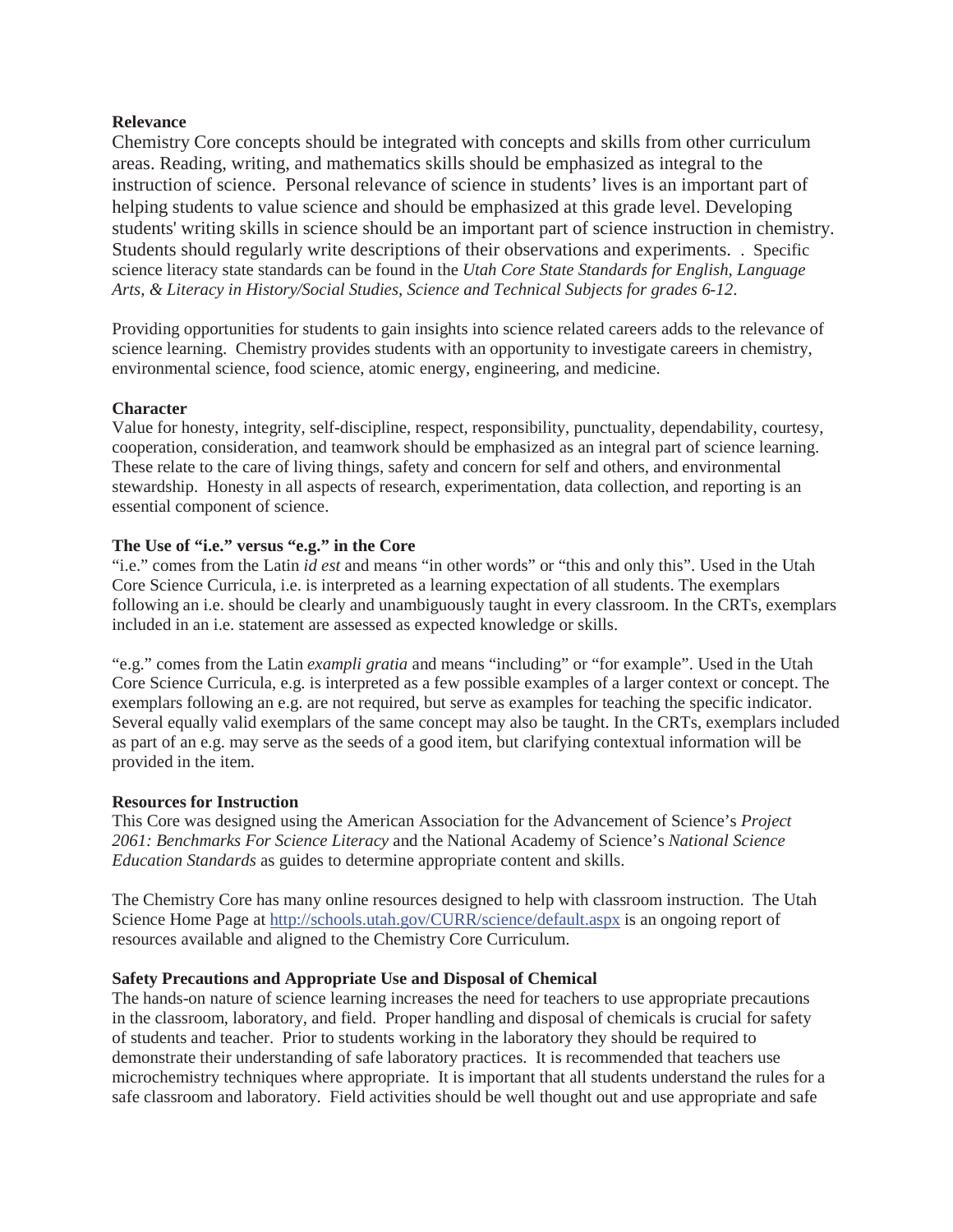practices. Teachers must adhere to the published guidelines for the proper use and disposal of chemicals in the classroom. These guidelines are available on the Utah Science Home Page at http://schools.utah.gov/CURR/science/default.aspx.

#### **The Most Important Goal**

Science instruction should cultivate and build on students' curiosity and sense of wonder. Effective science instruction engages students in enjoyable learning experiences. Science instruction should be as thrilling an experience for a student as watching the colors change in a chemical reaction or observing the formation of silver crystals on a copper wire in a solution of silver nitrate. Science is not just for those who have traditionally succeeded in the subject, and it is not just for those who will choose science-related careers. In a world of rapidly expanding knowledge and technology, all students must gain the skills they will need to understand and function responsibly and successfully in the world. The Core provides skills in a context that enables students to experience the joy of doing science.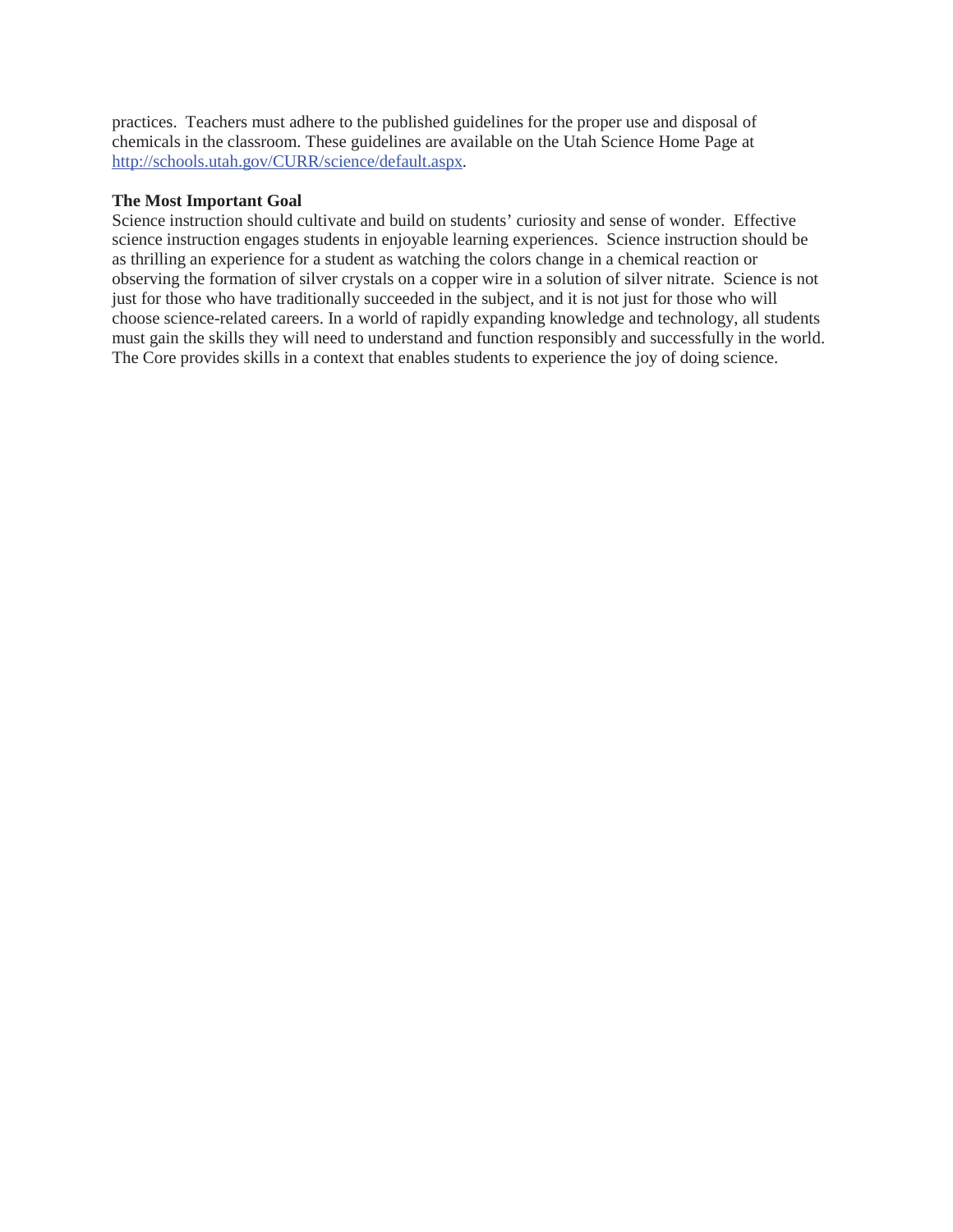#### Chemistry Core Curriculum

Science Benchmark

Matter on Earth and in the universe is made of atoms that have structure, mass, and a common origin. The periodic table is used to organize elements by structure. A relationship exists between the chemical behavior and the structure of atoms. The periodic table reflects this relationship.

The nucleus of an atom is a tiny fraction of the volume of the atom. Each proton or neutron in the nucleus is nearly 2,000 times the mass of an electron. Electrons move around the nucleus.

#### **STANDARD 1: Students will understand that all matter in the universe has a common origin and is made of atoms, which have structure and can be systematically arranged on the periodic table.**

**Objective 1:** Recognize the origin and distribution of elements in the universe.

- a. Identify evidence supporting the assumption that matter in the universe has a common origin.
- b. Recognize that all matter in the universe and on earth is composed of the same elements.
- c. Identify the distribution of elements in the universe.
- d. Compare the occurrence of heavier elements on earth and the universe.

**Objective 2:** Relate the structure, behavior, and scale of an atom to the particles that compose it.

- a. Summarize the major experimental evidence that led to the development of various atomic models, both historical and current.
- b. Evaluate the limitations of using models to describe atoms.
- c. Discriminate between the relative size, charge, and position of protons, neutrons, and electrons in the atom.
- d. Generalize the relationship of proton number to the element's identity.
- e. Relate the mass and number of atoms to the gram-sized quantities of matter in a mole.

**Objective 3:** Correlate atomic structure and the physical and chemical properties of an element to the position of the element on the periodic table.

- a. Use the periodic table to correlate the number of protons, neutrons, and electrons in an atom.
- b. Compare the number of protons and neutrons in isotopes of the same element.
- c. Identify similarities in chemical behavior of elements within a group.
- d. Generalize trends in reactivity of elements within a group to trends in other groups.
- e. Compare the properties of elements (e.g., metal, nonmetallic, metalloid) based on their position in the periodic table.

| Science language     | atom, element, nucleus, proton, neutron, electron, isotope, metal, |
|----------------------|--------------------------------------------------------------------|
| students should use: | nonmetal, metalloid, malleable, conductive, periodic table         |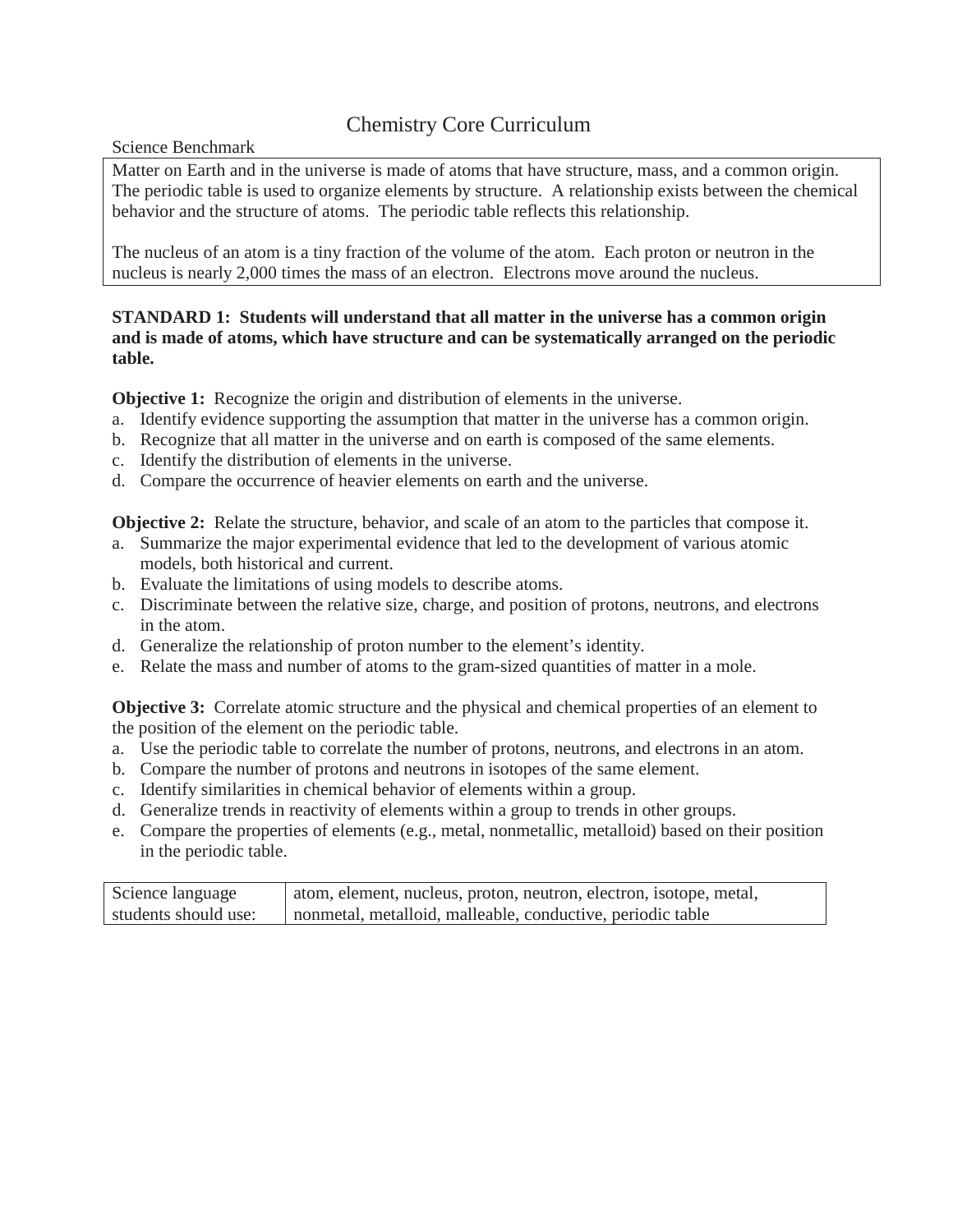The modern atomic model has been developed using experimental evidence. Atomic theories describe the behavior of atoms as well as energy changes in the atom. Energy changes in an isolated atom occur only in discrete jumps. Change in structure and composition of the nucleus result in the conversion of matter into energy.

**STANDARD 2: Students will understand the relationship between energy changes in the atom specific to the movement of electrons between energy levels in an atom resulting in the emission or absorption of quantum energy. They will also understand that the emission of high-energy particles results from nuclear changes and that matter can be converted to energy during nuclear reactions.**

**Objective 1:** Evaluate quantum energy changes in the atom in terms of the energy contained in light emissions.

- a. Identify the relationship between wavelength and light energy.
- b. Examine evidence from the lab indicating that energy is absorbed or released in discrete units when electrons move from one energy level to another.
- c. Correlate the energy in a photon to the color of light emitted.
- d. After observing spectral emissions in the lab (e.g., flame test, spectrum tubes), identify unknown elements by comparison to known emission spectra.

**Objective 2:** Evaluate how changes in the nucleus of an atom result in the emission of radioactivity.

- a. Recognize that radioactive particles and wavelike radiations are products of the decay of an unstable nucleus.
- b. Interpret graphical data relating half-life and age of a radioactive substance.
- c. Compare the mass, energy, and penetrating power of alpha, beta, and gamma radiation.
- d. Compare the strong nuclear force to the amount of energy released in a nuclear reaction and contrast it to the amount of energy released in a chemical reaction.
- e. After researching, evaluate and report the effects of nuclear radiation on humans or other organisms.

| Science language     | quanta, wavelength, radiation, emit, absorb, spectrum, half-life, fission, |
|----------------------|----------------------------------------------------------------------------|
| students should use: | fusion, energy level, mole                                                 |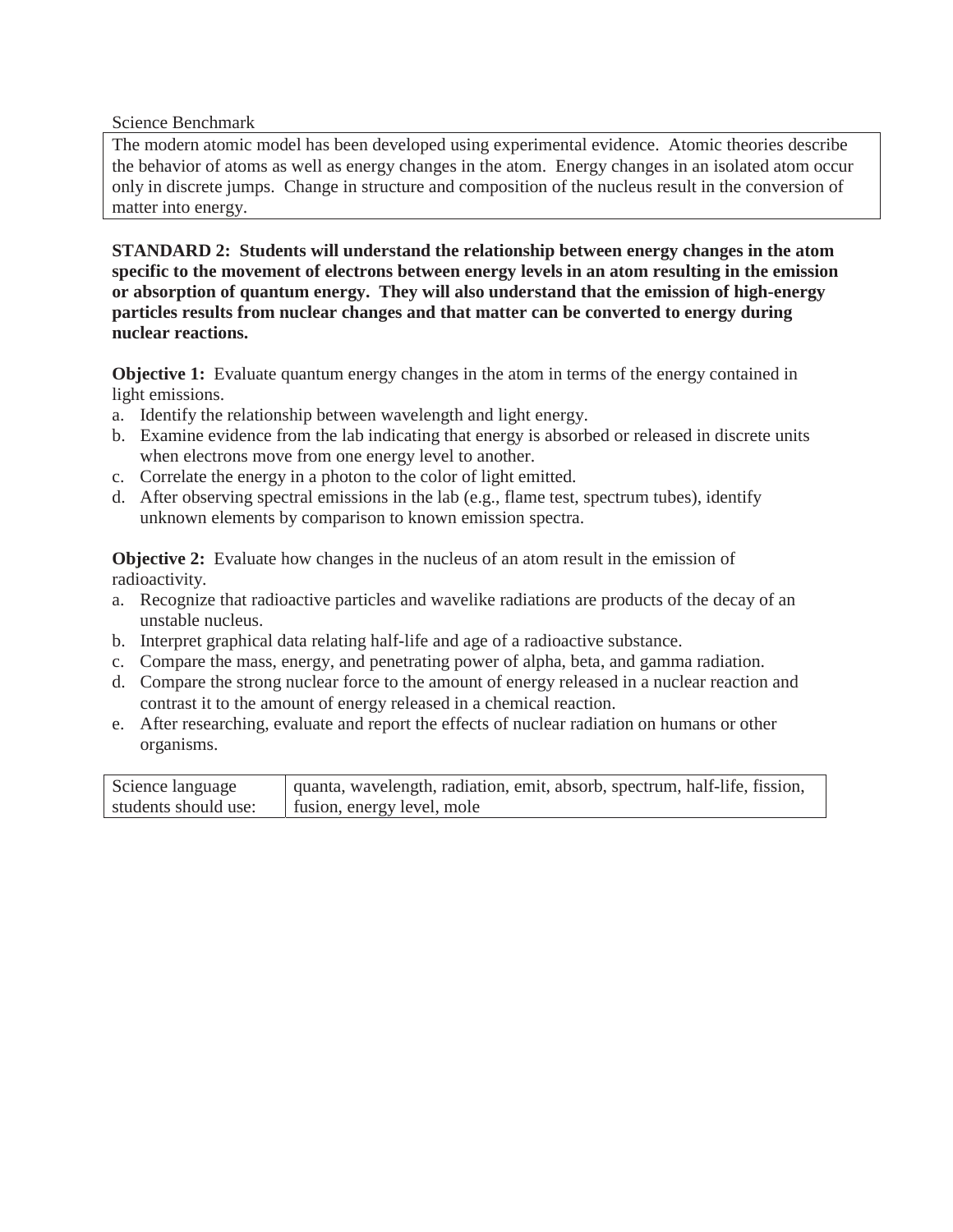Atoms form bonds with other atoms by transferring or sharing electrons. The arrangement of electrons in an atom, particularly the valence electrons, determines how an atom can interact with other atoms.

The types of chemical bonds holding them together determine many of the physical properties of compounds. The formation of compounds results in a great diversity of matter from a limited number of elements.

#### **STANDARD 3: Students will understand chemical bonding and the relationship of the type of bonding to the chemical and physical properties of substances.**

**Objective 1:** Analyze the relationship between the valence (outermost) electrons of an atom and the type of bond formed between atoms.

- a. Determine the number of valence electrons in atoms using the periodic table.
- b. Predict the charge an atom will acquire when it forms an ion by gaining or losing electrons.
- c. Predict bond types based on the behavior of valence (outermost) electrons.
- d. Compare covalent, ionic, and metallic bonds with respect to electron behavior and relative bond strengths.

**Objective 2:** Explain that the properties of a compound may be different from those of the elements or compounds from which it is formed.

- a. Use a chemical formula to represent the names of elements and numbers of atoms in a compound and recognize that the formula is unique to the specific compound.
- b. Compare the physical properties of a compound to the elements that form it.
- c. Compare the chemical properties of a compound to the elements that form it.
- d. Explain that combining elements in different proportions results in the formation of different compounds with different properties.

**Objective 3:** Relate the properties of simple compounds to the type of bonding, shape of molecules, and intermolecular forces.

- a. Generalize, from investigations, the physical properties (e.g., malleability, conductivity, solubility) of substances with different bond types.
- b. Given a model, describe the shape and resulting polarity of water, ammonia, and methane molecules.
- c. Identify how intermolecular forces of hydrogen bonds in water affect a variety of physical, chemical, and biological phenomena (e.g., surface tension, capillary action, boiling point).

| Science language     | chemical property, physical property, compound, valence electrons,       |
|----------------------|--------------------------------------------------------------------------|
| students should use: | ionic, covalent, malleability, conductivity, solubility, intermolecular, |
|                      | polarity                                                                 |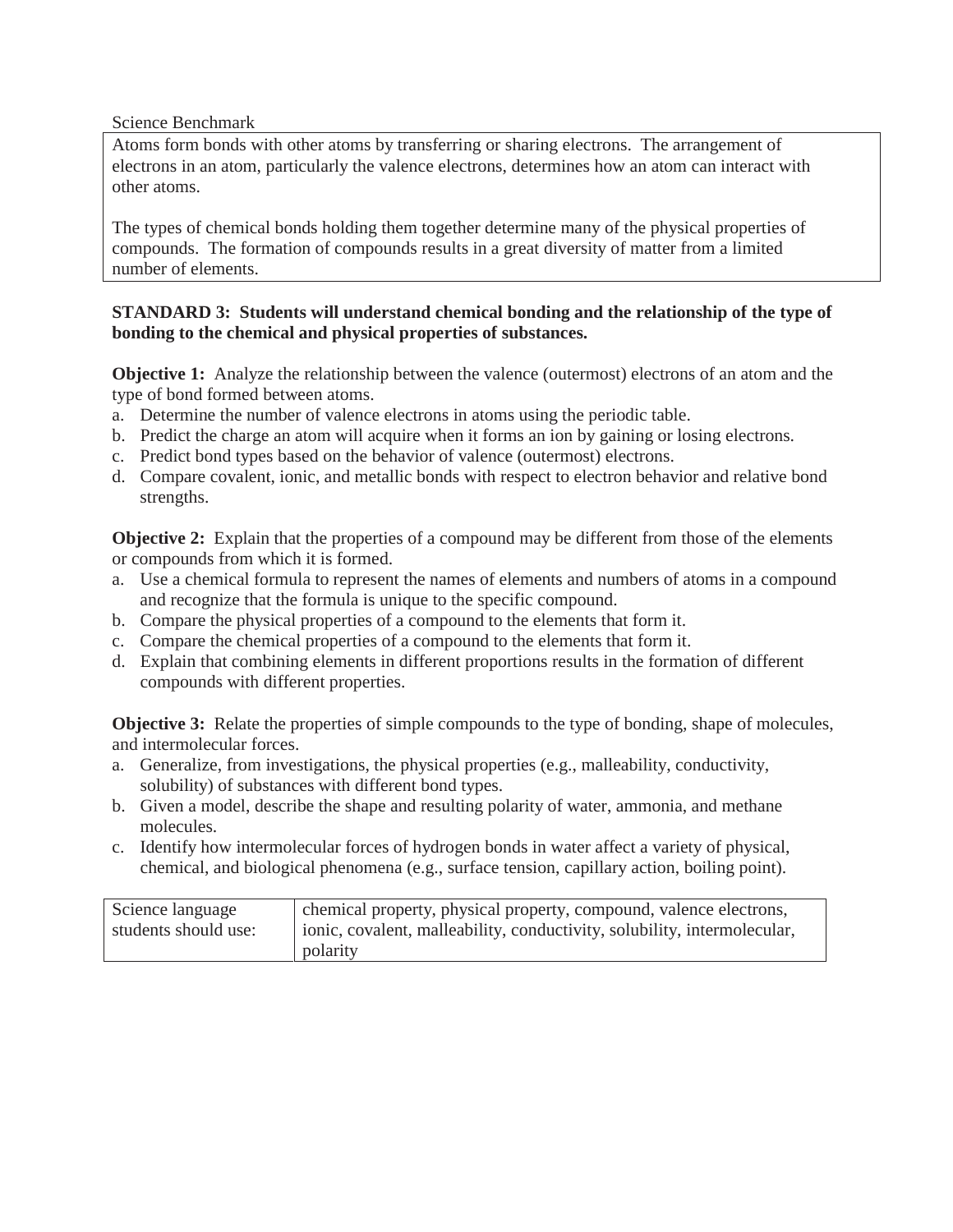In a chemical reaction new substances are formed as atoms and molecules are rearranged. The concept of atoms explains the conservation of matter; since the number of atoms stays the same in a chemical reaction no matter how they are rearranged, the total mass stays the same. Although energy can be absorbed or released in a chemical reaction, the total amount of energy and matter in it remains constant. Many reactions attain a state of equilibrium. Many ordinary activities, such as baking, involve chemical reactions.

#### **STANDARD 4: Students will understand that in chemical reactions matter and energy change forms, but the amounts of matter and energy do not change.**

**Objective 1:** Identify evidence of chemical reactions and demonstrate how chemical equations are used to describe them.

- a. Generalize evidences of chemical reactions.
- b. Compare the properties of reactants to the properties of products in a chemical reaction.
- c. Use a chemical equation to describe a simple chemical reaction.
- d. Recognize that the number of atoms in a chemical reaction does not change.
- e. Determine the molar proportions of the reactants and products in a balanced chemical reaction.
- f. Investigate everyday chemical reactions that occur in a student's home (e.g., baking, rusting, bleaching, cleaning).

**Objective 2:** Analyze evidence for the laws of conservation of mass and conservation of energy in chemical reactions.

- a. Using data from quantitative analysis, identify evidence that supports the conservation of mass in a chemical reaction.
- b. Use molar relationships in a balanced chemical reaction to predict the mass of product produced in a simple chemical reaction that goes to completion.
- c. Report evidence of energy transformations in a chemical reaction.
- d. After observing or measuring, classify evidence of temperature change in a chemical reaction as endothermic or exothermic.
- e. Using either a constructed or a diagrammed electrochemical cell, describe how electrical energy can be produced in a chemical reaction (e.g., half reaction, electron transfer).
- f. Using collected data, report the loss or gain of heat energy in a chemical reaction.

| Science language     | chemical reaction, reactants, products, laws of conservation for mass and |
|----------------------|---------------------------------------------------------------------------|
| students should use: | energy, electrochemical                                                   |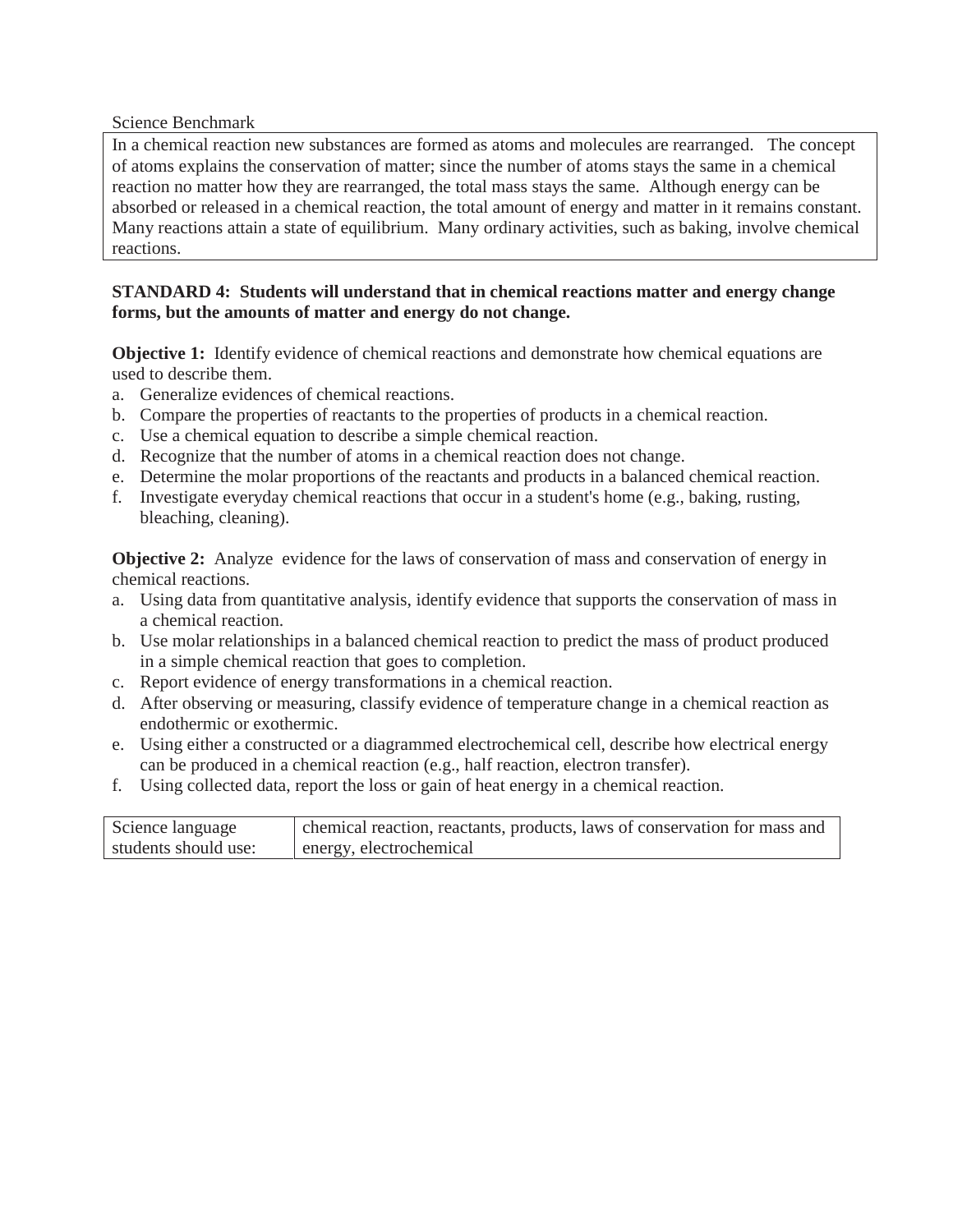The rate of chemical reactions of atoms and molecules depends upon how often they encounter one another, which is a function of concentration, temperature, and pressure of the reacting materials. Catalysts can be used to change the rate of chemical reactions. Under proper conditions reactions may attain a state of equilibrium.

#### **STANDARD 5: Students will understand that many factors influence chemical reactions and some reactions can achieve a state of dynamic equilibrium.**

**Objective 1:** Evaluate factors specific to collisions (e.g., temperature, particle size, concentration, and catalysts) that affect the rate of a chemical reaction.

- a. Design and conduct an investigation of the factors affecting reaction rate and use the findings to generalize the results of other reactions.
- b. Use information from graphs to draw warranted conclusions about reaction rates.
- c. Correlate frequency and energy of collisions to reaction rate.
- d. Identify that catalysts are effective in increasing reaction rates.

**Objective 2:** Recognize that certain reactions do not convert all reactants to products, but achieve a state of dynamic equilibrium that can be changed.

- a. Explain the concept of dynamic equilibrium.
- b. Given an equation, identify the effect of adding either product or reactant to a shift in equilibrium.
- c. Indicate the effect of a temperature change on the equilibrium, using an equation showing a heat term.

| Science language     | chemical reaction, matter, law of conservation of mass, law of conservation of  |
|----------------------|---------------------------------------------------------------------------------|
| students should use: | energy, temperature, electrochemical cell, entropy, chemical equation,          |
|                      | endothermic, exothermic, heat, rate, catalyst, concentration, collision theory, |
|                      | equilibrium, half reaction                                                      |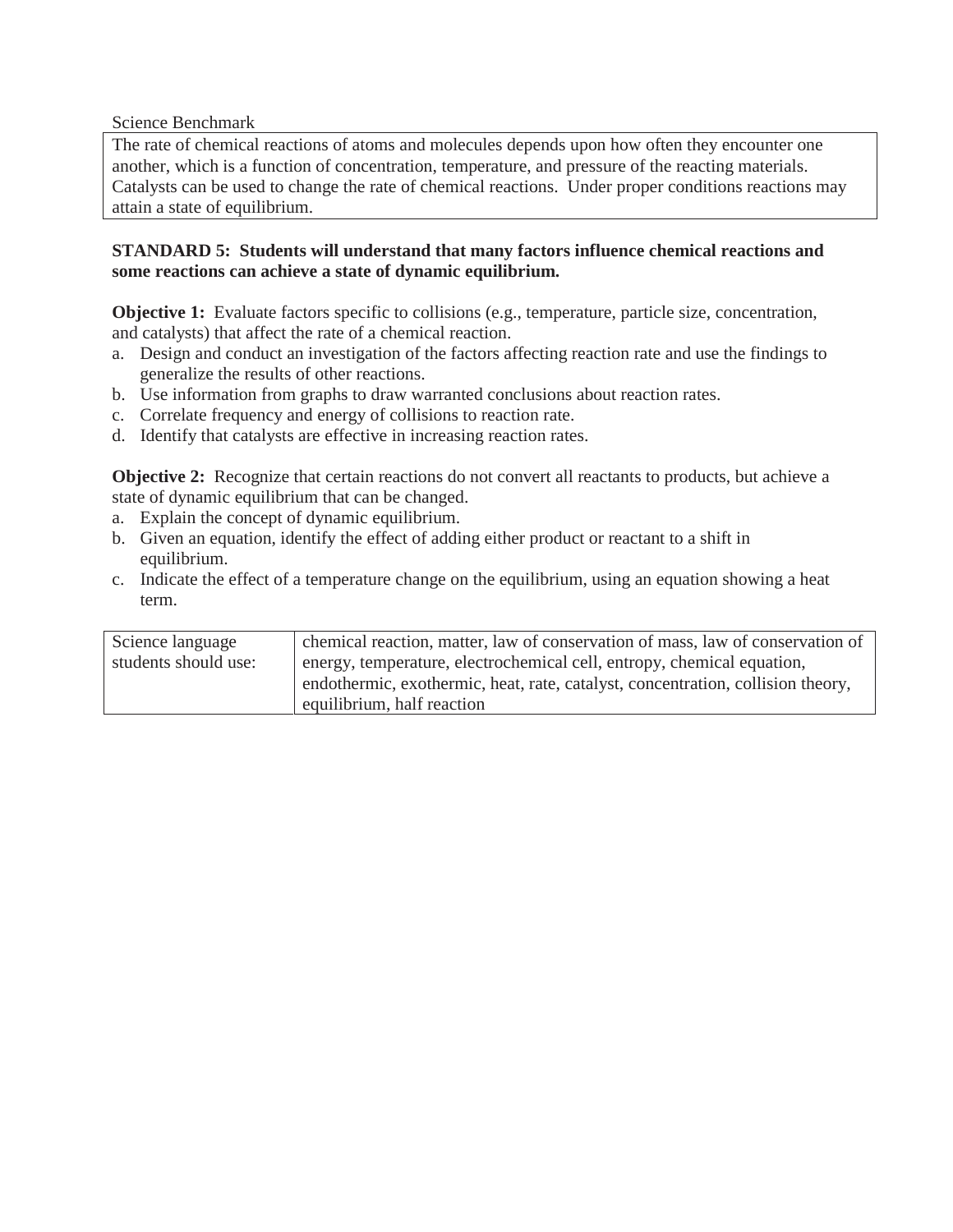Solutions make up many of the ordinary substances encountered in everyday life.

The relative amounts of solutes and solvents determine the concentration and the physical properties of a solution. Two important categories of solutions are acids and bases.

#### **STANDARD 6: Students will understand the properties that describe solutions in terms of concentration, solutes, solvents, and the behavior of acids and bases.**

**Objective 1:** Describe factors affecting the process of dissolving and evaluate the effects that changes in concentration have on solutions.

- a. Use the terms solute and solvent in describing a solution.
- b. Sketch a solution at the particle level.
- c. Describe the relative amount of solute particles in concentrated and dilute solutions and express concentration in terms of molarity and molality.
- d. Design and conduct an experiment to determine the factors (e.g., agitation, particle size, temperature) affecting the relative rate of dissolution.
- e. Relate the concept of parts per million (PPM) to relevant environmental issues found through research.

**Objective 2:** Summarize the quantitative and qualitative effects of colligative properties on a solution when a solute is added.

- a. Identify the colligative properties of a solution.
- b. Measure change in boiling and/or freezing point of a solvent when a solute is added.
- c. Describe how colligative properties affect the behavior of solutions in everyday applications (e.g., road salt, cold packs, antifreeze).

**Objective 3:** Differentiate between acids and bases in terms of hydrogen ion concentration.

- a. Relate hydrogen ion concentration to pH values and to the terms acidic, basic or neutral.
- b. Using an indicator, measure the pH of common household solutions and standard laboratory solutions, and identify them as acids or bases.
- c. Determine the concentration of an acid or a base using a simple acid-base titration.
- d. Research and report on the uses of acids and bases in industry, agriculture, medicine, mining, manufacturing, or construction.
- e. Evaluate mechanisms by which pollutants modify the pH of various environments (e.g., aquatic, atmospheric, soil).

| Science language     | solution, solute, solvent, concentration, molarity, percent concentration, |
|----------------------|----------------------------------------------------------------------------|
| students should use: | colligative property, boiling point, freezing point, acid, base, pH,       |
|                      | indicator, titration, hydrogen ion, neutralization, parts per million,     |
|                      | concentrated, dilute, dissolve                                             |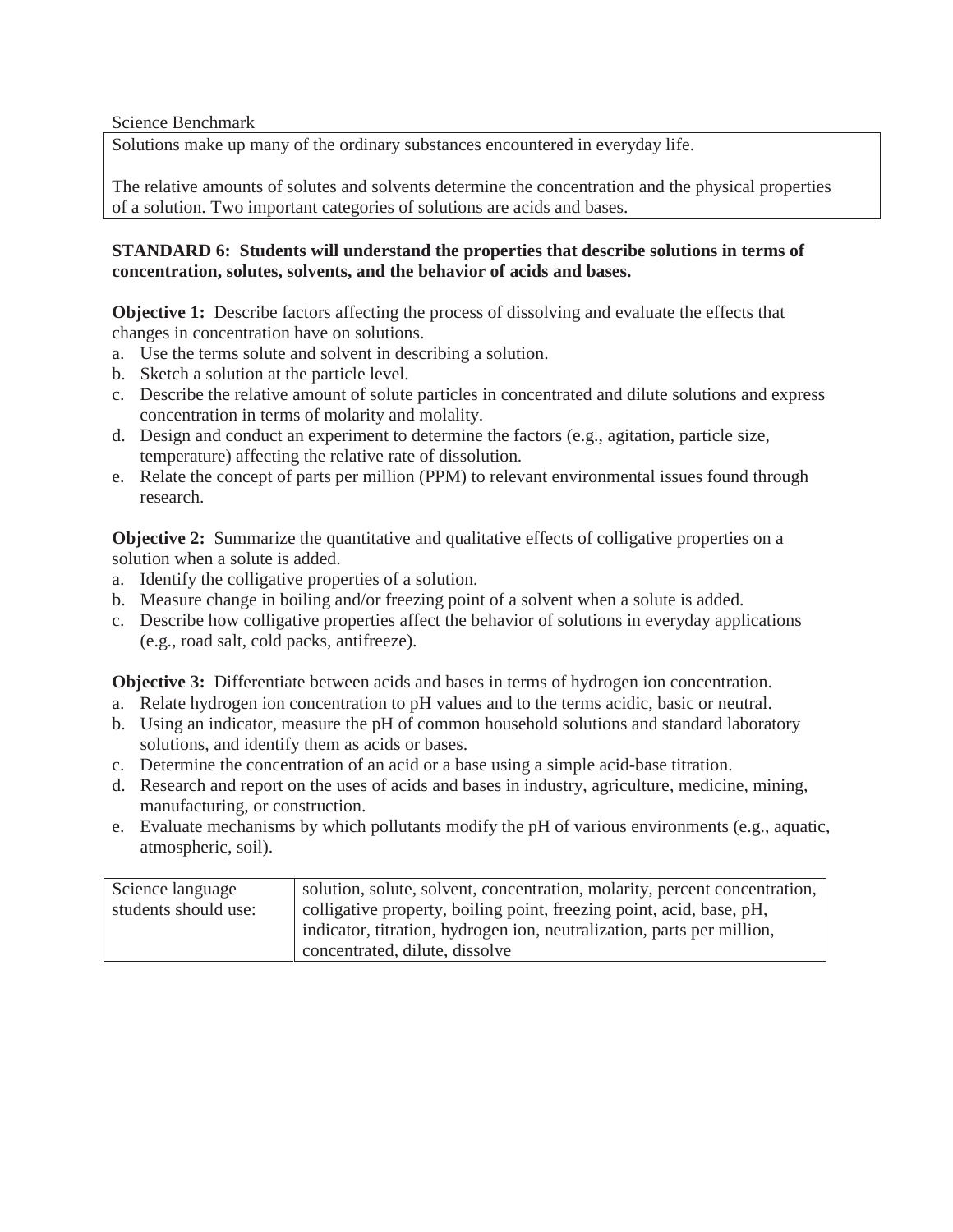#### Physics Core Curriculum

The Physics Core Curriculum has two primary goals: (1) students will value and use science as a process of obtaining knowledge based on observable evidence, and (2) students' curiosity will be sustained as they develop and refine the abilities associated with scientific inquiry.

#### **Theme**

The Physics Core has three major concepts for the focus of instruction: (1) motion of objects, (2) forces acting on objects, and (3) energy.

#### **Inquiry**

Physics students should design and perform experiments, and value inquiry as the fundamental scientific process. They should be encouraged to maintain an open and questioning mind, to pose their own questions about objects, events, processes, and results. They should have the opportunity to plan and conduct their own experiments, and come to their own conclusions as they read, observe, compare, describe, infer, and draw conclusions. The results of their experiments need to be compared for reasonableness to multiple sources of information. They should be encouraged to use reasoning as they apply physics concepts to their lives.

#### **Scope**

Not all possible physics topics are specified in the Core. Teachers may enhance their individual classes as they see opportunities to include more topics or more depth. The Physics Core is intended for teachers to help students understand basic physics concepts, develop scientific habits, and experience the process of scientific investigations. Good instruction requires hands-on investigations in which student inquiry is an important goal. Teachers should provide opportunities for **all** students to experience many things. Laboratory investigations should be frequent and meaningful components of physics instruction. Teachers should help students plan and conduct experiments in which they:

- $\triangleleft$  Identify a problem.
- Formulate a research question and hypothesis.
- $\blacklozenge$  Identify variables and describe relationships between them.
- $\bullet$  Plan procedures to control independent variables.
- $\bullet$  Collect data on the dependent variable(s).
- $\bullet$  Select the appropriate format (e.g., graph, chart, diagram) to summarize data obtained.
- i Analyze data, check for accuracy, and construct reasonable conclusions.
- $\bullet$  Prepare written and oral reports of investigations.

Students should enjoy science as a process of discovering and understanding the physical world.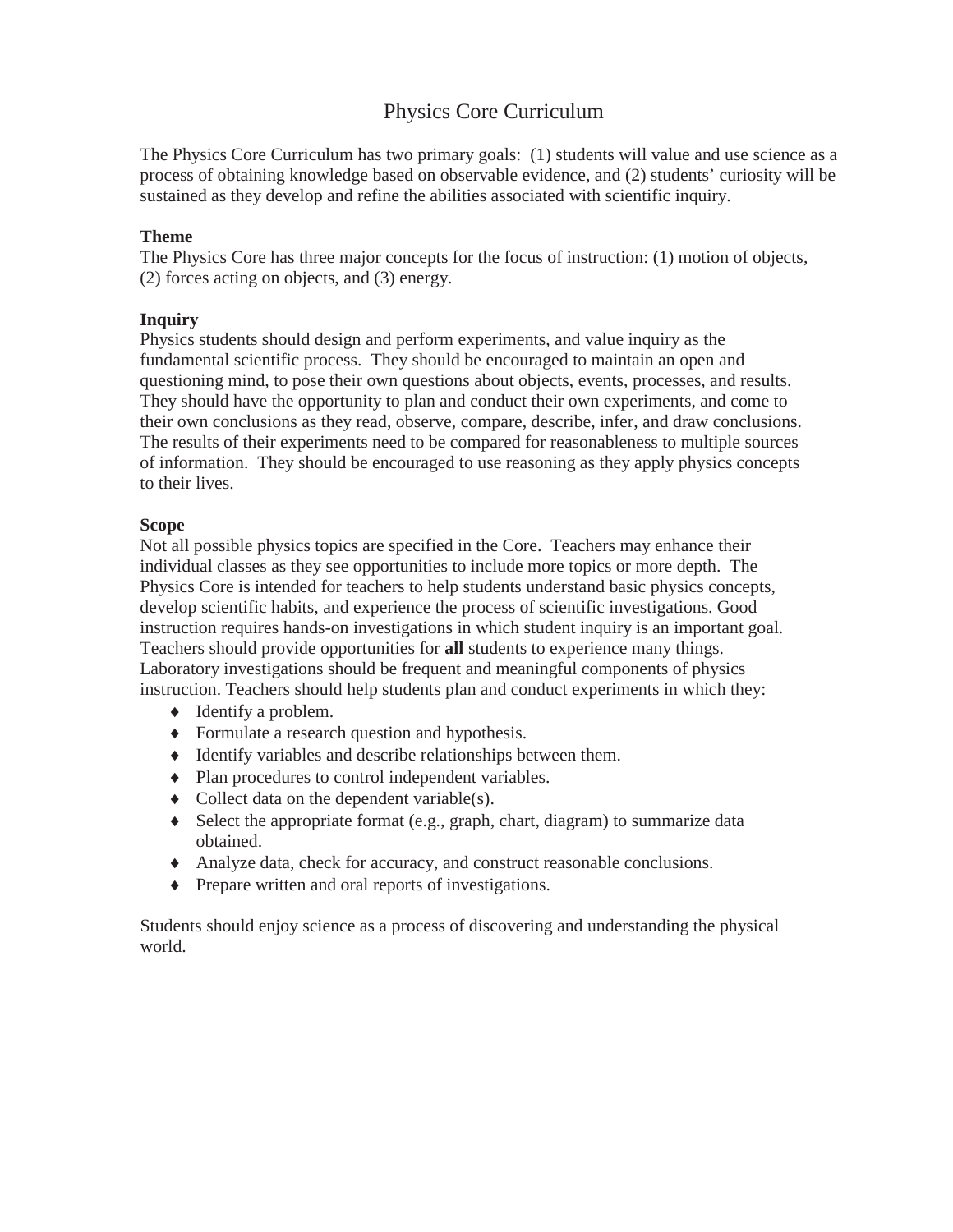#### **Relevance**

Physics Core concepts should be integrated with concepts and skills from other curriculum areas. Reading, writing, and mathematics skills should be emphasized as integral to the instruction of science. Personal relevance of science in students' lives is an important part of helping students to value science and should be emphasized at this grade level. Developing students' writing skills in science should be an important part of science instruction in physics. Students should regularly write descriptions of their observations and experiments. Specific science literacy state standards can be found in the *Utah Core State Standards for English, Language Arts, & Literacy in History/Social Studies, Science and Technical Subjects for grades 6-12*.

Providing opportunities for students to gain insights into science related careers adds to the relevance of science learning. Physics provides students with an opportunity to investigate careers in physics, astronomy, engineering, aerospace, and energy.

#### **Character**

Value for honesty, integrity, self-discipline, respect, responsibility, punctuality, dependability, courtesy, cooperation, consideration, and teamwork should be emphasized as an integral part of science learning. These relate to the care of living things, safety and concern for self and others, and environmental stewardship. Honesty in all aspects of research, experimentation, data collection, and reporting is an essential component of science.

#### **The Use of "i.e." versus "e.g." in the Core**

"i.e." comes from the Latin *id est* and means "in other words" or "this and only this". Used in the Utah Core Science Curricula, i.e. is interpreted as a learning expectation of all students. The exemplars following an i.e. should be clearly and unambiguously taught in every classroom. In the CRTs, exemplars included in an i.e. statement are assessed as expected knowledge or skills.

"e.g." comes from the Latin *exampli gratia* and means "including" or "for example". Used in the Utah Core Science Curricula, e.g. is interpreted as a few possible examples of a larger context or concept. The exemplars following an e.g. are not required, but serve as examples for teaching the specific indicator. Several equally valid exemplars of the same concept may also be taught. In the CRTs, exemplars included as part of an e.g. may serve as the seeds of a good item, but clarifying contextual information will be provided in the item.

#### **Resources for Instruction**

This Core was designed using the American Association for the Advancement of Science's *Project 2061: Benchmarks For Science Literacy* and the National Academy of Science's *National Science Education Standards* as guides to determine appropriate content and skills.

The Physics Core has many online resources designed to help with classroom instruction. The Utah Science Home Page at http://schools.utah.gov/CURR/science/default.aspx is an ongoing report of resources available and aligned to the Physics Core Curriculum.

#### **Safety Precautions**

The hands-on nature of science learning increases the need for teachers to use appropriate precautions in the classroom and field. It is important that all students understand the rules for a safe classroom.

#### **The Most Important Goal**

Science instruction should cultivate and build on students' curiosity and sense of wonder. Effective science instruction engages students in enjoyable learning experiences. Science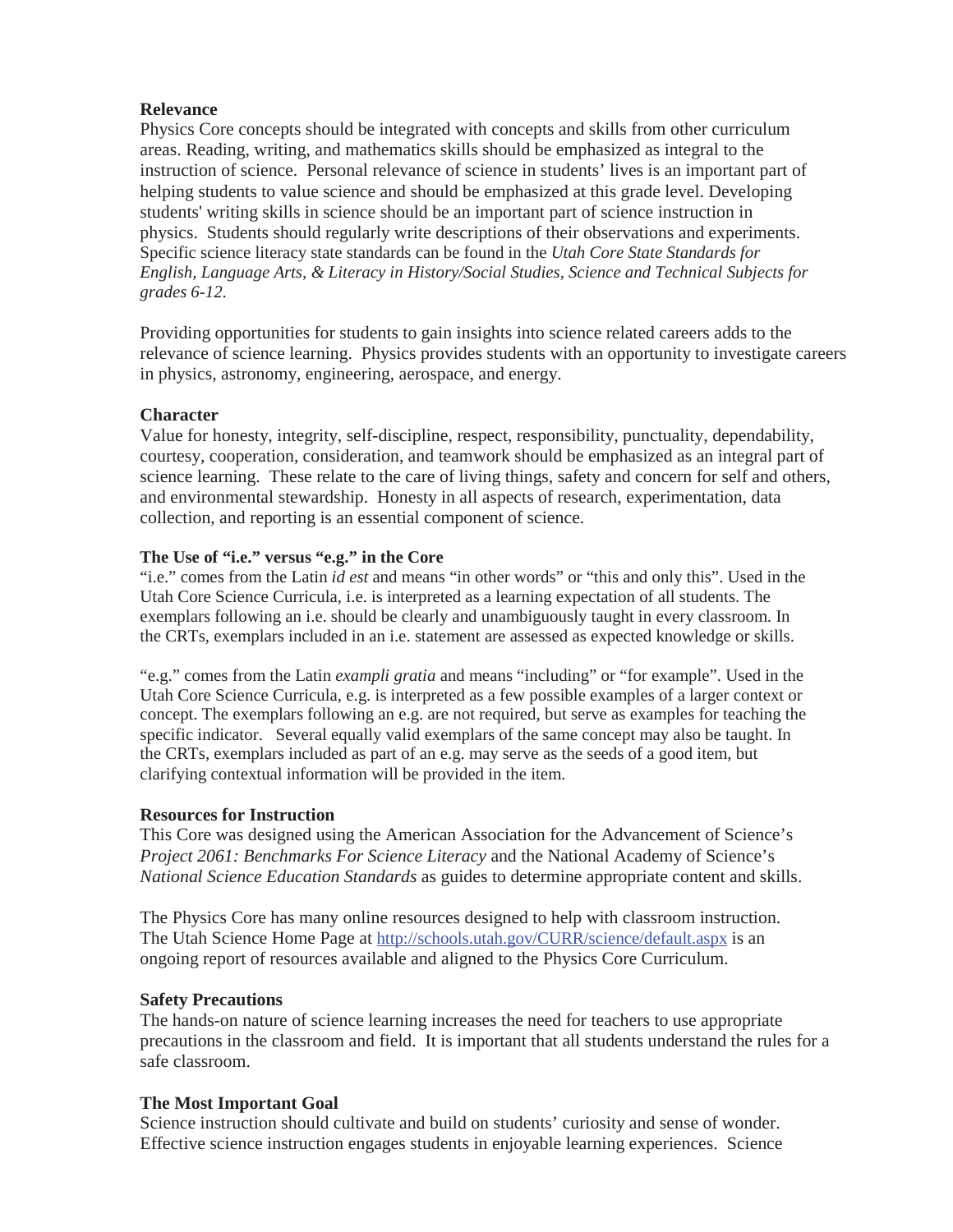instruction should be as thrilling an experience for a student as designing, building and testing catapults, bridges and rockets. Science is not just for those who have traditionally succeeded in the subject, and it is not just for those who will choose science-related careers. In a world of rapidly expanding knowledge and technology, all students must gain the skills they will need to understand and function responsibly and successfully in the world. The Core provides skills in a context that enables students to experience the joy of doing science.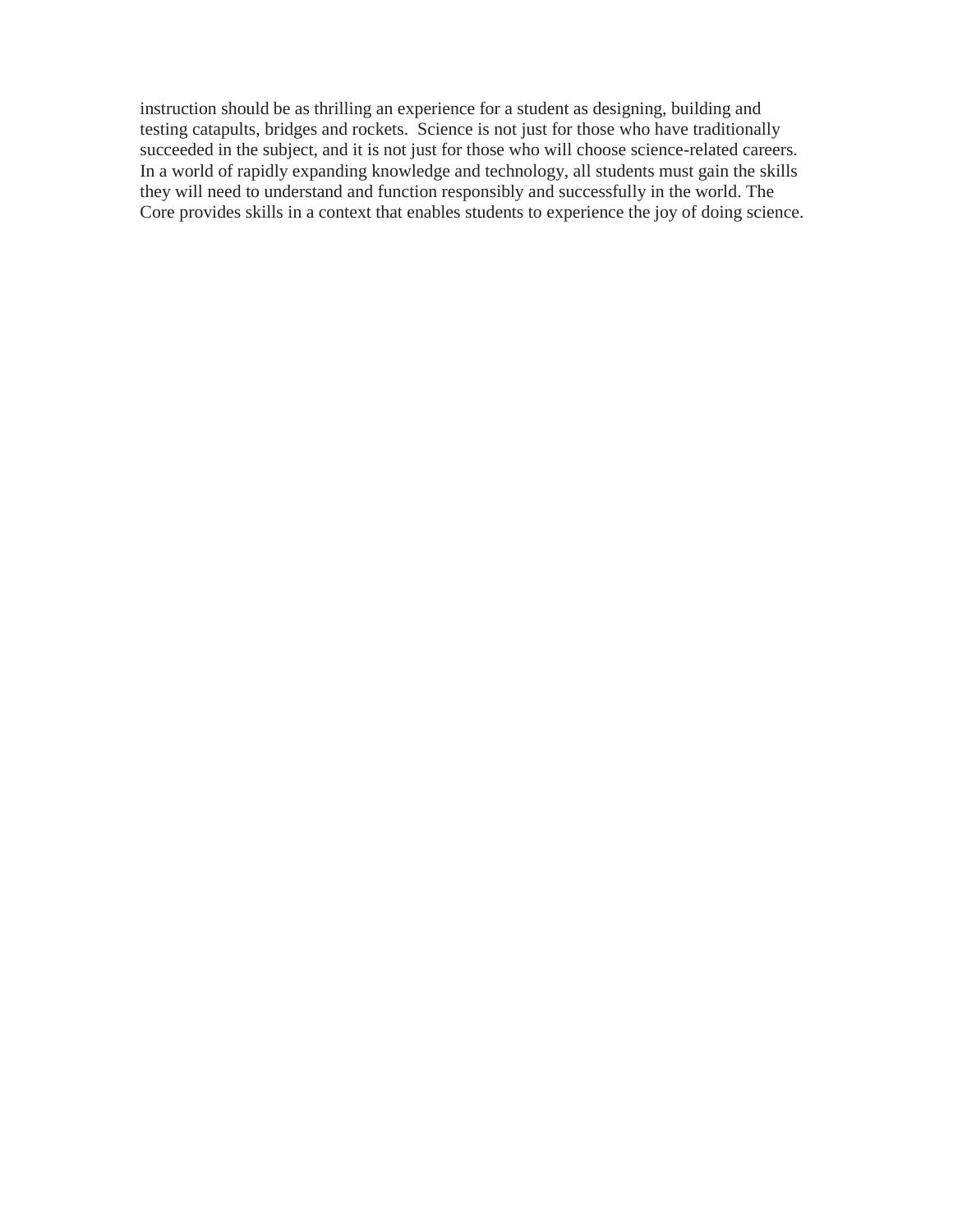#### Physics Core Curriculum

Science Benchmark

The motion of an object can be described by measurements of its position at different times. Velocity is a measure of the rate of change of position of an object. Acceleration is a measure of the rate of change of velocity of an object. This change in velocity may be a change in speed and/or direction. Motion is defined relative to the frame of reference from which it is observed. An object's state of motion will remain constant unless unbalanced forces act upon the object. This is Newton's first law of motion.

#### **STANDARD 1: Students will understand how to measure, calculate, and describe the motion of an object in terms of position, time, velocity, and acceleration.**

**Objective 1:** Describe the motion of an object in terms of position, time, and velocity.

- a. Calculate the average velocity of a moving object using data obtained from measurements of position of the object at two or more times.
- b. Distinguish between distance and displacement.
- c. Distinguish between speed and velocity.
- d. Determine and compare the average and instantaneous velocity of an object from data showing its position at given times.
- e. Collect, graph, and interpret data for position vs. time to describe the motion of an object and compare this motion to the motion of another object.

**Objective 2:** Analyze the motion of an object in terms of velocity, time, and acceleration.

- a. Determine the average acceleration of an object from data showing velocity at given times.
- b. Describe the velocity of an object when its acceleration is zero.
- c. Collect, graph, and interpret data for velocity vs. time to describe the motion of an object.
- d. Describe the acceleration of an object moving in a circular path at constant speed  $(e.g.,)$ constant speed, but changing direction).
- e. Analyze the velocity and acceleration of an object over time.

**Objective 3:** Relate the motion of objects to a frame of reference.

- a. Compare the motion of an object relative to two frames of reference.
- b. Predict the motion of an object relative to a different frame of reference (e.g., an object dropped from a moving vehicle observed from the vehicle and by a person standing on the sidewalk).
- c. Describe how selecting a specific frame of reference can simplify the description of the motion of an object.

**Objective 4:** Use Newton's first law to explain the motion of an object.

- a. Describe the motion of a moving object on which balanced forces are acting.
- b. Describe the motion of a stationary object on which balanced forces are acting.
- c. Describe the balanced forces acting on a moving object commonly encountered (e.g., forces acting on an automobile moving at constant velocity, forces that maintain a body in an upright position while walking).

| Science language     | position, time, speed, velocity, acceleration, distance, displacement, |
|----------------------|------------------------------------------------------------------------|
| students should use: | rate, instantaneous velocity, average velocity, frame of reference,    |
|                      | balanced forces                                                        |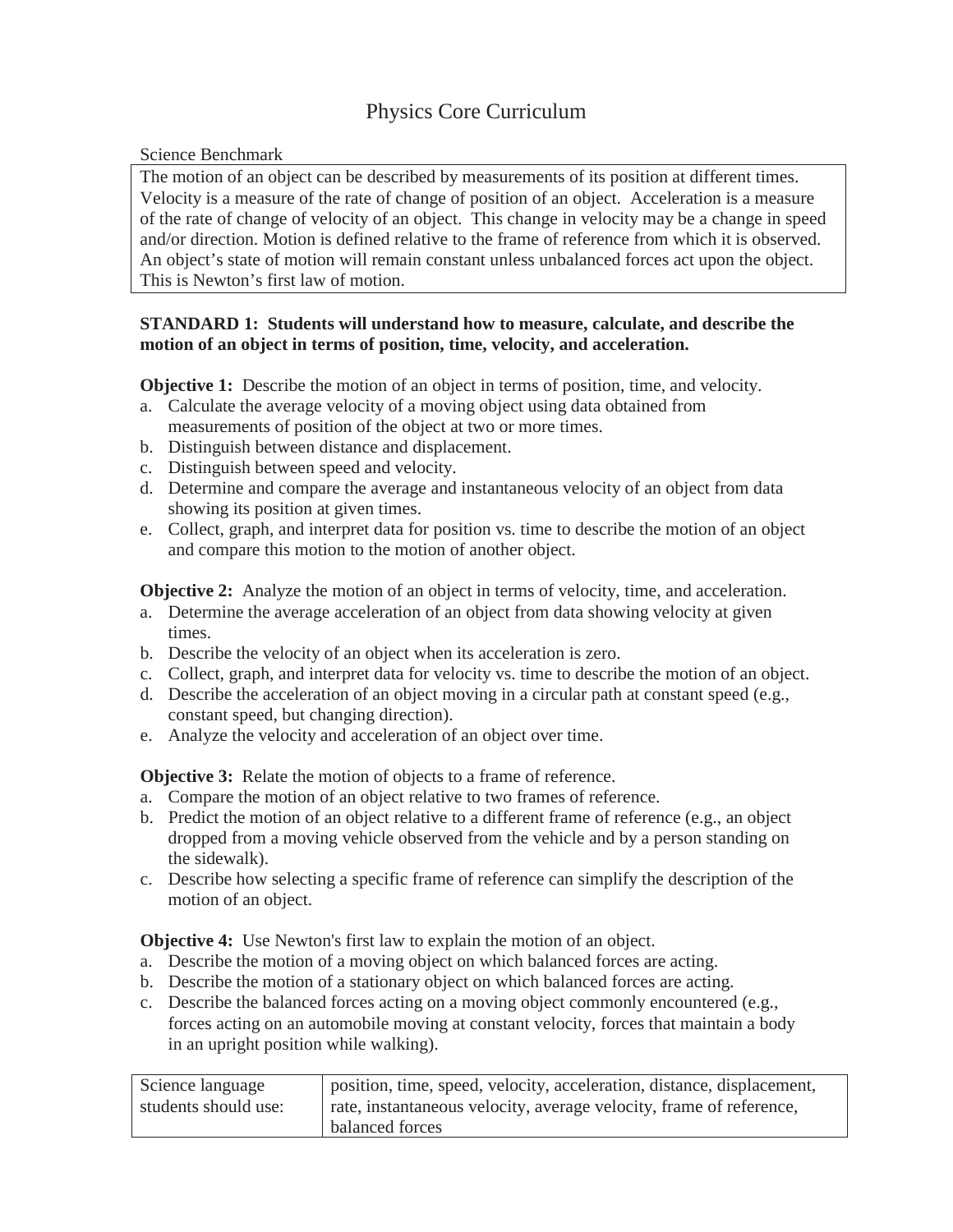Objects in the universe interact with one another by way of forces. Changes in the motion of an object are proportional to the sum of the forces, and inversely proportional to the mass. If one object exerts a force on a second object, the second object always exerts an equal and opposite force on the first object. Whenever a force is applied to an object there is an equal and opposite reaction force.

Friction, tension, compression, spring, gravitational, and normal forces are all common observable forces. The net force on an object is the vector sum of all the forces acting upon the object.

#### **STANDARD 2: Students will understand the relation between force, mass, and acceleration.**

**Objective 1:** Analyze forces acting on an object.

- a. Observe and describe forces encountered in everyday life (e.g., braking of an automobile - friction, falling rain drops - gravity, directional compass - magnetic, bathroom scale elastic or spring).
- b. Use vector diagrams to represent the forces acting on an object.
- c. Measure the forces on an object using appropriate tools.
- d. Calculate the net force acting on an object.

**Objective 2:** Using Newton's second law, relate the force, mass, and acceleration of an object.

- a. Determine the relationship between the net force on an object and the object's acceleration.
- b. Relate the effect of an object's mass to its acceleration when an unbalanced force is applied.
- c. Determine the relationship between force, mass, and acceleration from experimental data and compare the results to Newton's second law.
- d. Predict the combined effect of multiple forces (e.g., friction, gravity, and normal forces) on an object's motion.

**Objective 3:** Explain that forces act in pairs as described by Newton's third law.

- a. Identify pairs of forces (e.g., action-reaction, equal and opposite) acting between two objects (e.g., two electric charges, a book and the table it rests upon, a person and a rope being pulled).
- b. Determine the magnitude and direction of the acting force when magnitude and direction of the reacting force is known.
- c. Provide examples of practical applications of Newton's third law (e.g., forces on a retaining wall, rockets, walking).
- d. Relate the historical development of Newton's laws of motion to our current understanding of the nature of science (e.g., based upon previous knowledge, empirical evidence, replicable observations, development of scientific law).

| Science language     | force, normal force, vector, vector diagram, friction, gravity, net force |
|----------------------|---------------------------------------------------------------------------|
| students should use: |                                                                           |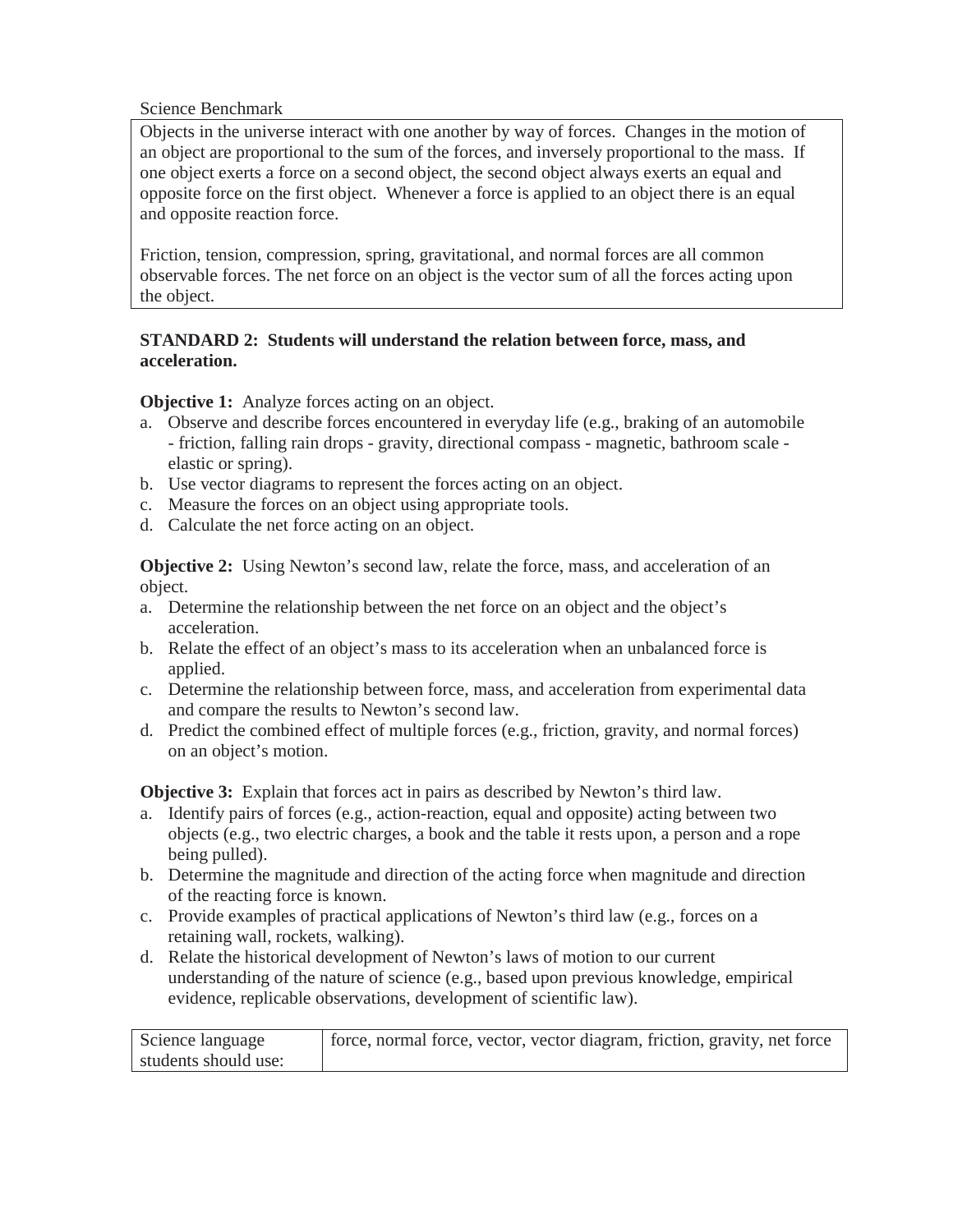Any two objects in the universe with mass exert equal and opposite gravitational forces on one another. The electromagnetic force is manifested as an electric force, a magnetic force, or a combination. Any two objects in the universe with a net electric charge exert equal and opposite electric forces on one another. While gravitational forces are always attractive, electromagnetic forces can be either attractive or repulsive.

#### **STANDARD 3: Students will understand the factors determining the strength of gravitational and electric forces.**

**Objective 1:** Relate the strength of the gravitational force to the distance between two objects and the mass of the objects (e.g., Newton's law of universal gravitation).

- a. Investigate how mass affects the gravitational force (e.g., spring scale, balance, or other method of finding a relationship between mass and the gravitational force).
- b. Distinguish between mass and weight.
- c. Describe how distance between objects affects the gravitational force (e.g., effect of gravitational forces of the moon and sun on objects on Earth).
- d. Explain how evidence and inference are used to describe fundamental forces in nature, such as the gravitational force.
- e. Research the importance of gravitational forces in the space program.

**Objective 2:** Describe the factors that affect the electric force (e.g., Coulomb's law).

- a. Relate the types of charge to their effect on electric force (e.g., like charges repel, unlike charges attract).
- b. Describe how the amount of charge affects the electric force.
- c. Investigate the relationship of distance between charged objects and the strength of the electric force.
- d. Research and report on electric forces in everyday applications found in both nature and technology (e.g., lightning, living organisms, batteries, copy machine, electrostatic precipitators).

| Science language     | electric force, electric charge, gravitational force, mass, weight, |
|----------------------|---------------------------------------------------------------------|
| students should use: | vector, vector diagram                                              |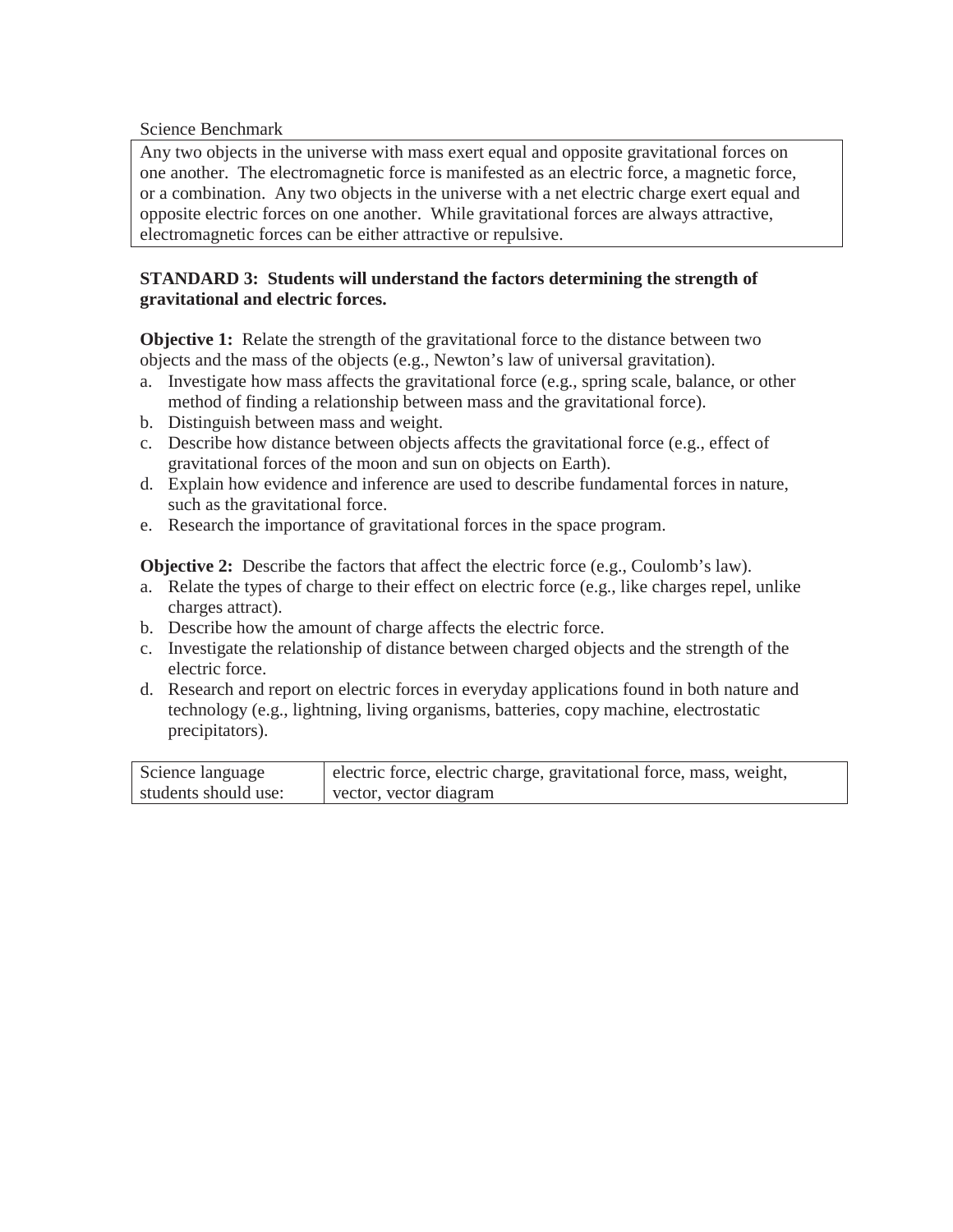The total energy of the universe is constant; however, the total amount of energy available for useful transformation is almost always decreasing. Energy can be converted from one form to another and move from one system to another. Transformation of energy usually produces heat that spreads to cooler places by radiation, convection, or conduction. Energy can be classified as potential or kinetic energy. Potential energy is stored energy and includes chemical, gravitational, electrostatic, elastic, and nuclear. Kinetic energy is the energy of motion.

Moving electric charges produce magnetic forces and moving magnets produce electric forces. The interplay of electric and magnetic forces is the basis for electric motors, generators, and many other modern technologies, including the production of electromagnetic waves. Modern electric generators produce electricity by converting mechanical energy into electrical energy.

#### **STANDARD 4: Students will understand transfer and conservation of energy.**

**Objective 1:** Determine kinetic and potential energy in a system.

- a. Identify various types of potential energy (e.g., gravitational, elastic, chemical, electrostatic, nuclear).
- b. Calculate the kinetic energy of an object given the velocity and mass of the object.
- c. Describe the types of energy contributing to the total energy of a given system.

**Objective 2:** Describe conservation of energy in terms of systems.

- a. Describe a closed system in terms of its total energy.
- b. Relate the transformations between kinetic and potential energy in a system (e.g., moving magnet induces electricity in a coil of wire, roller coaster, internal combustion engine).
- c. Gather data and calculate the gravitational potential energy and the kinetic energy of an object (e.g., pendulum, water flowing downhill, ball dropped from a height) and relate this to the conservation of energy of a system.
- d. Evaluate social, economic, and environmental issues related to the production and transmission of electrical energy.

**Objective 3:** Describe common energy transformations and the effect on availability of energy.

- a. Describe the loss of useful energy in energy transformations.
- b. Investigate the transfer of heat energy by conduction, convection, and radiation.
- c. Describe the transformation of mechanical energy into electrical energy and the transmission of electrical energy.
- d. Research and report on the transformation of energy in electrical generation plants (e.g., chemical to heat to electricity, nuclear to heat to mechanical to electrical, gravitational to kinetic to mechanical to electrical), and include energy losses during each transformation.

| Science language     | potential energy, kinetic energy, energy, gravitational potential |
|----------------------|-------------------------------------------------------------------|
| students should use: | energy, law of conservation of energy, elastic potential energy   |